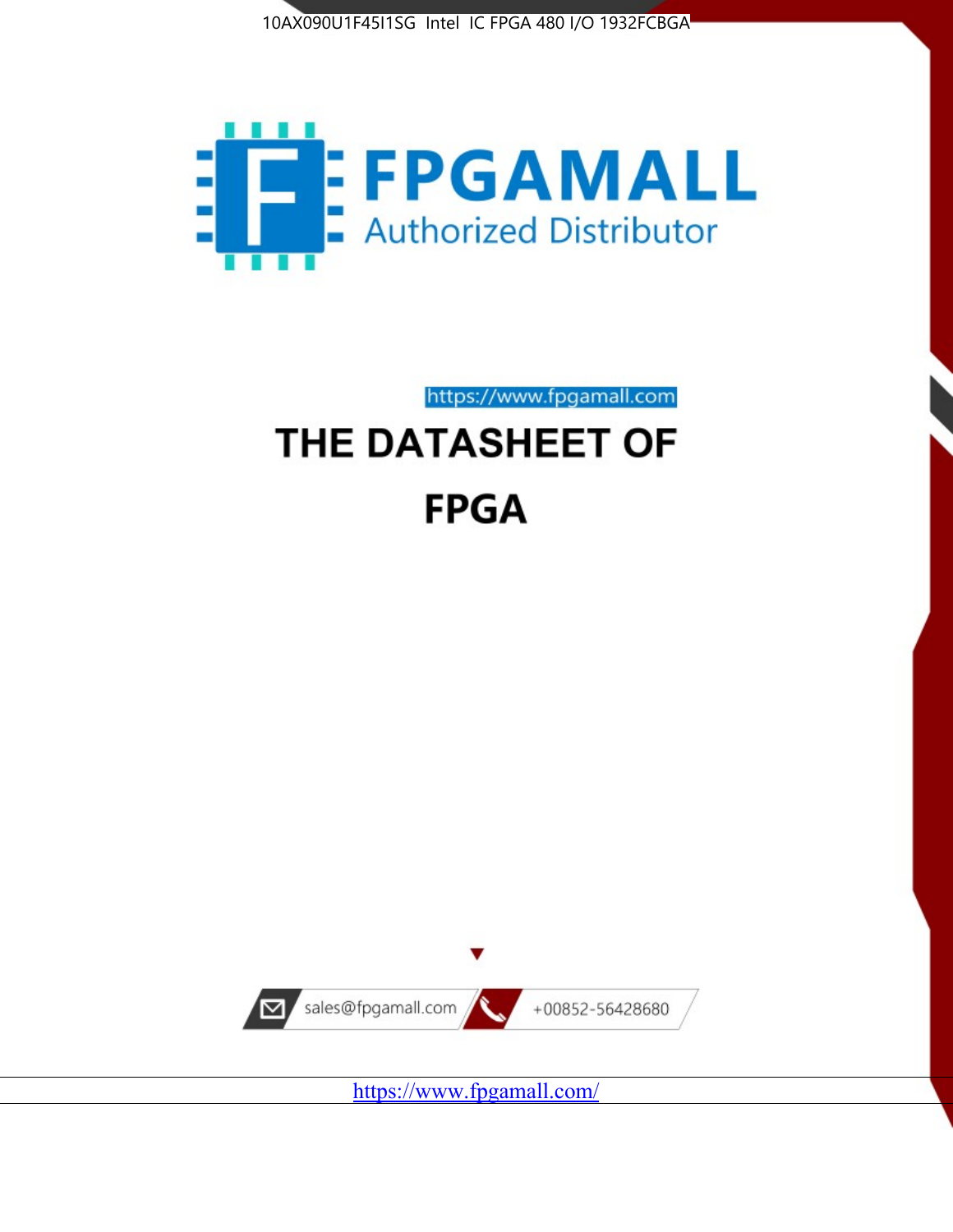10AX090U1F45I1SG Intel IC FPGA 480 I/O 1932FCBGA



# **Intel® Arria® 10 Device Overview**



**A10-OVERVIEW | 2018.12.06** Latest document on the web: **[PDF](https://www.intel.com/content/dam/www/programmable/us/en/pdfs/literature/hb/arria-10/a10_overview.pdf)** | **[HTML](https://www.intel.com/content/www/us/en/programmable/documentation/sam1403480274650.html)**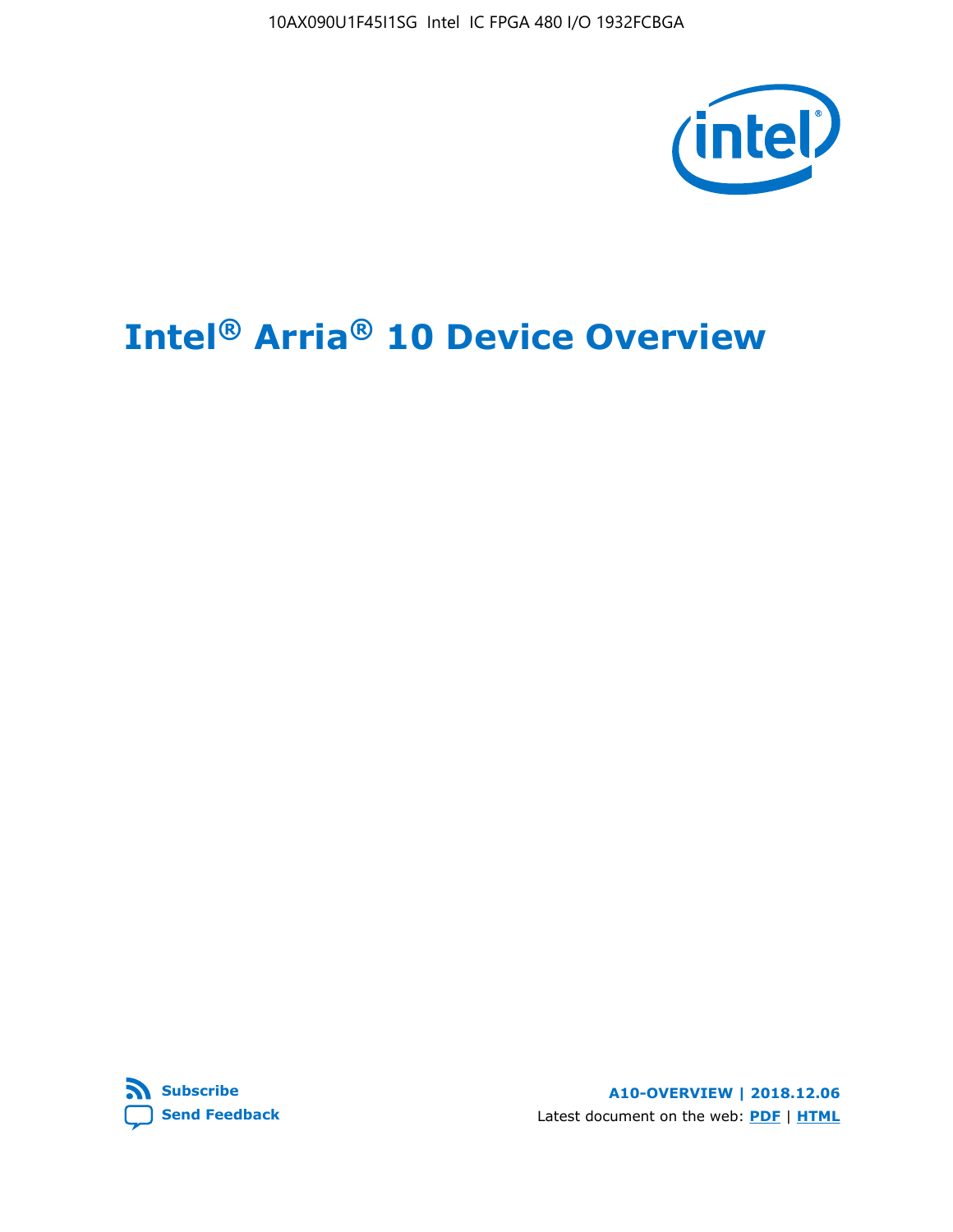

**Contents** 

# **Contents**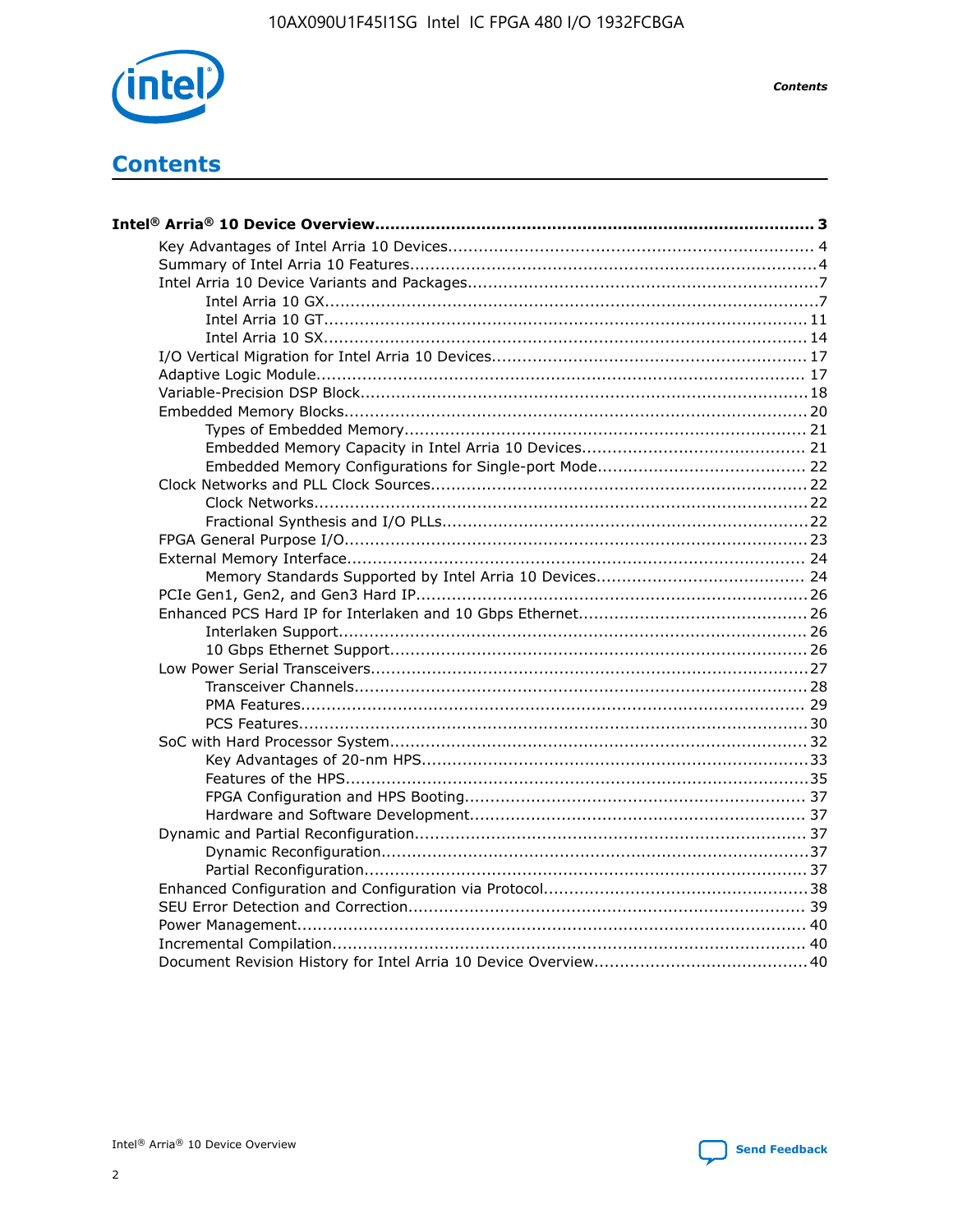**A10-OVERVIEW | 2018.12.06**

**[Send Feedback](mailto:FPGAtechdocfeedback@intel.com?subject=Feedback%20on%20Intel%20Arria%2010%20Device%20Overview%20(A10-OVERVIEW%202018.12.06)&body=We%20appreciate%20your%20feedback.%20In%20your%20comments,%20also%20specify%20the%20page%20number%20or%20paragraph.%20Thank%20you.)**



# **Intel® Arria® 10 Device Overview**

The Intel<sup>®</sup> Arria<sup>®</sup> 10 device family consists of high-performance and power-efficient 20 nm mid-range FPGAs and SoCs.

Intel Arria 10 device family delivers:

- Higher performance than the previous generation of mid-range and high-end FPGAs.
- Power efficiency attained through a comprehensive set of power-saving technologies.

The Intel Arria 10 devices are ideal for high performance, power-sensitive, midrange applications in diverse markets.

| <b>Market</b>         | <b>Applications</b>                                                                                               |
|-----------------------|-------------------------------------------------------------------------------------------------------------------|
| Wireless              | Channel and switch cards in remote radio heads<br>٠<br>Mobile backhaul<br>٠                                       |
| Wireline              | 40G/100G muxponders and transponders<br>٠<br>100G line cards<br>٠<br><b>Bridging</b><br>٠<br>Aggregation<br>٠     |
| <b>Broadcast</b>      | Studio switches<br>٠<br>Servers and transport<br>٠<br>Videoconferencing<br>٠<br>Professional audio and video<br>٠ |
| Computing and Storage | Flash cache<br>٠<br>Cloud computing servers<br>٠<br>Server acceleration<br>٠                                      |
| Medical               | Diagnostic scanners<br>٠<br>Diagnostic imaging<br>٠                                                               |
| Military              | Missile guidance and control<br>٠<br>Radar<br>٠<br>Electronic warfare<br>٠<br>Secure communications<br>٠          |

#### **Table 1. Sample Markets and Ideal Applications for Intel Arria 10 Devices**

#### **Related Information**

- [Intel Arria 10 Device Handbook: Known Issues](http://www.altera.com/support/kdb/solutions/rd07302013_646.html) Lists the planned updates to the *Intel Arria 10 Device Handbook* chapters.
- [Intel Arria 10 GX/GT Device Errata and Design Recommendations](https://www.intel.com/content/www/us/en/programmable/documentation/agz1493851706374.html#yqz1494433888646)
- [Intel Arria 10 SX Device Errata and Design Recommendations](https://www.intel.com/content/www/us/en/programmable/documentation/cru1462832385668.html#cru1462832558642)

Intel Corporation. All rights reserved. Intel, the Intel logo, Altera, Arria, Cyclone, Enpirion, MAX, Nios, Quartus and Stratix words and logos are trademarks of Intel Corporation or its subsidiaries in the U.S. and/or other countries. Intel warrants performance of its FPGA and semiconductor products to current specifications in accordance with Intel's standard warranty, but reserves the right to make changes to any products and services at any time without notice. Intel assumes no responsibility or liability arising out of the application or use of any information, product, or service described herein except as expressly agreed to in writing by Intel. Intel customers are advised to obtain the latest version of device specifications before relying on any published information and before placing orders for products or services. \*Other names and brands may be claimed as the property of others.

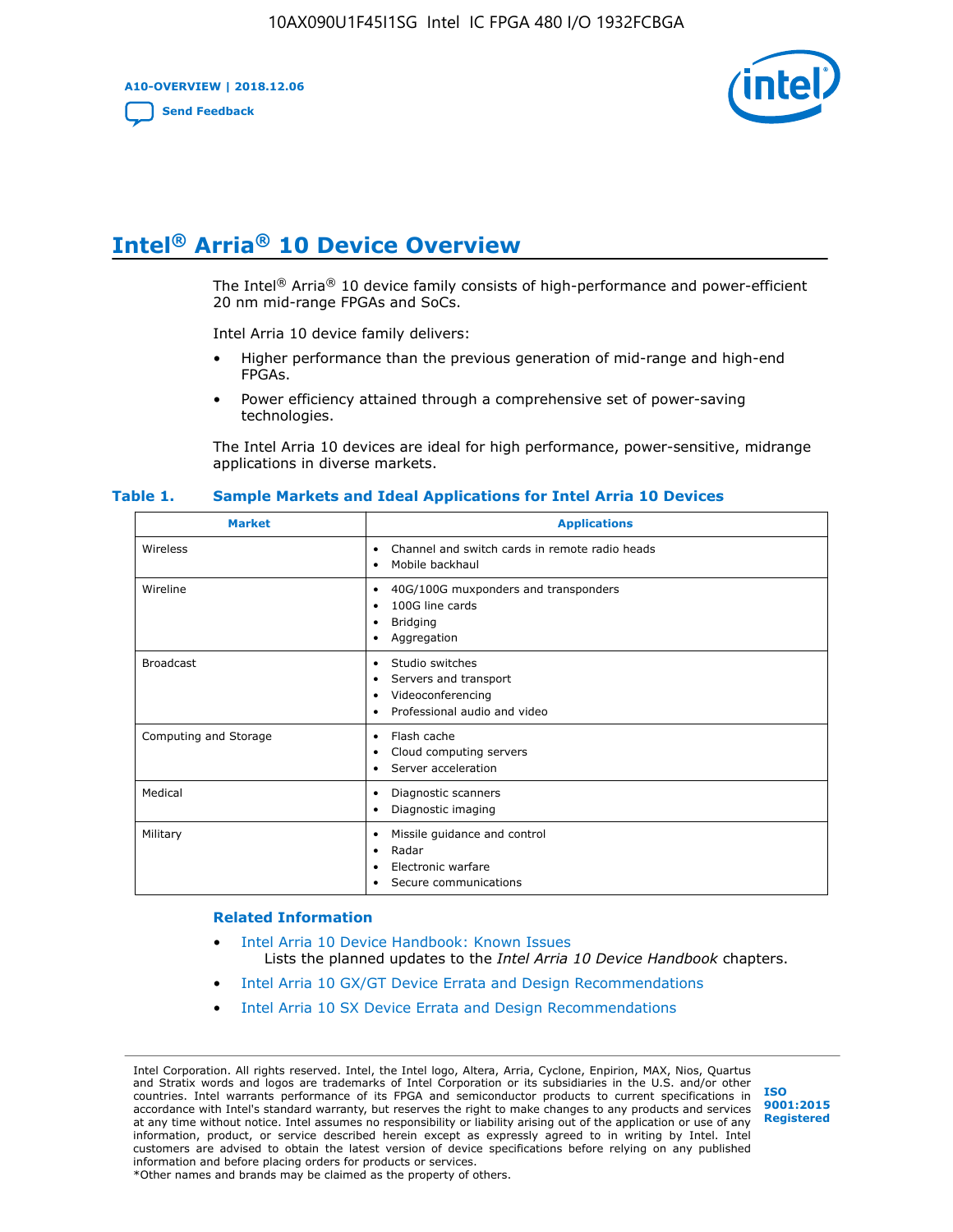

# **Key Advantages of Intel Arria 10 Devices**

## **Table 2. Key Advantages of the Intel Arria 10 Device Family**

| <b>Advantage</b>                                                                                          | <b>Supporting Feature</b>                                                                                                                                                                                                                                                                                                |
|-----------------------------------------------------------------------------------------------------------|--------------------------------------------------------------------------------------------------------------------------------------------------------------------------------------------------------------------------------------------------------------------------------------------------------------------------|
| Enhanced core architecture                                                                                | Built on TSMC's 20 nm process technology<br>٠<br>60% higher performance than the previous generation of mid-range FPGAs<br>٠<br>15% higher performance than the fastest previous-generation FPGA<br>٠                                                                                                                    |
| High-bandwidth integrated<br>transceivers                                                                 | Short-reach rates up to 25.8 Gigabits per second (Gbps)<br>٠<br>Backplane capability up to 12.5 Gbps<br>٠<br>Integrated 10GBASE-KR and 40GBASE-KR4 Forward Error Correction (FEC)<br>٠                                                                                                                                   |
| Improved logic integration and<br>hard IP blocks                                                          | 8-input adaptive logic module (ALM)<br>٠<br>Up to 65.6 megabits (Mb) of embedded memory<br>٠<br>Variable-precision digital signal processing (DSP) blocks<br>Fractional synthesis phase-locked loops (PLLs)<br>Hard PCI Express Gen3 IP blocks<br>Hard memory controllers and PHY up to 2,400 Megabits per second (Mbps) |
| Second generation hard<br>processor system (HPS) with<br>integrated ARM* Cortex*-A9*<br>MPCore* processor | Tight integration of a dual-core ARM Cortex-A9 MPCore processor, hard IP, and an<br>٠<br>FPGA in a single Intel Arria 10 system-on-a-chip (SoC)<br>Supports over 128 Gbps peak bandwidth with integrated data coherency between<br>$\bullet$<br>the processor and the FPGA fabric                                        |
| Advanced power savings                                                                                    | Comprehensive set of advanced power saving features<br>٠<br>Power-optimized MultiTrack routing and core architecture<br>٠<br>Up to 40% lower power compared to previous generation of mid-range FPGAs<br>٠<br>Up to 60% lower power compared to previous generation of high-end FPGAs<br>٠                               |

# **Summary of Intel Arria 10 Features**

## **Table 3. Summary of Features for Intel Arria 10 Devices**

| <b>Feature</b>                  | <b>Description</b>                                                                                                                                                                                                                                                                                                                                                                                       |
|---------------------------------|----------------------------------------------------------------------------------------------------------------------------------------------------------------------------------------------------------------------------------------------------------------------------------------------------------------------------------------------------------------------------------------------------------|
| Technology                      | TSMC's 20-nm SoC process technology<br>٠<br>Allows operation at a lower $V_{\text{CC}}$ level of 0.82 V instead of the 0.9 V standard $V_{\text{CC}}$ core voltage                                                                                                                                                                                                                                       |
| Packaging                       | 1.0 mm ball-pitch Fineline BGA packaging<br>0.8 mm ball-pitch Ultra Fineline BGA packaging<br>Multiple devices with identical package footprints for seamless migration between different<br><b>FPGA</b> densities<br>Devices with compatible package footprints allow migration to next generation high-end<br>Stratix $\mathcal{R}$ 10 devices<br>RoHS, leaded $(1)$ , and lead-free (Pb-free) options |
| High-performance<br>FPGA fabric | Enhanced 8-input ALM with four registers<br>٠<br>Improved multi-track routing architecture to reduce congestion and improve compilation time<br>Hierarchical core clocking architecture<br>Fine-grained partial reconfiguration                                                                                                                                                                          |
| Internal memory<br>blocks       | M20K-20-Kb memory blocks with hard error correction code (ECC)<br>Memory logic array block (MLAB)-640-bit memory                                                                                                                                                                                                                                                                                         |
|                                 | continued                                                                                                                                                                                                                                                                                                                                                                                                |



<sup>(1)</sup> Contact Intel for availability.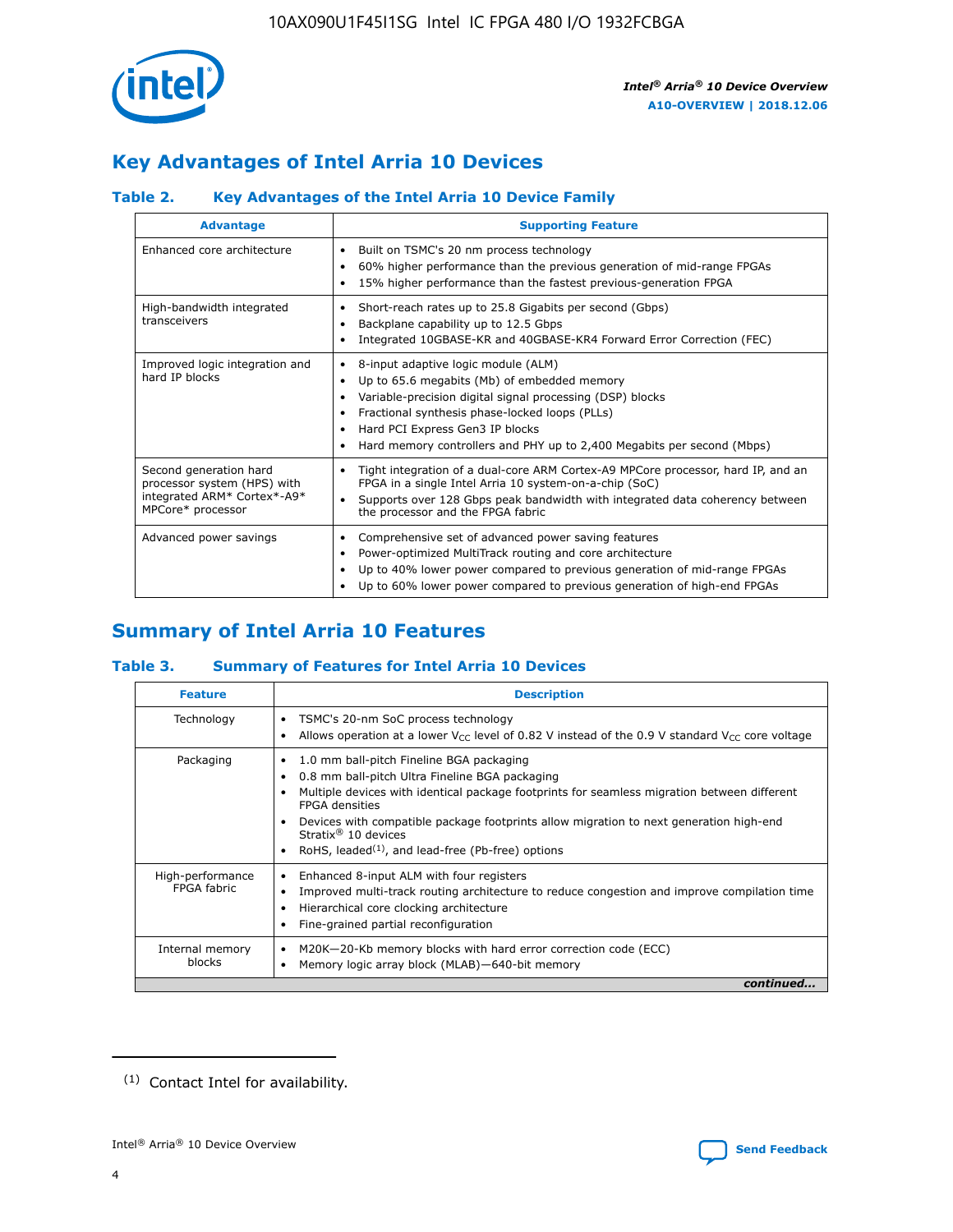$\mathbf{r}$ 



| <b>Feature</b>                         |                                                                                                                                                                                                                                                                                                                                       | <b>Description</b>                                                                                                                                                                                                                                                                                                                                                                                                                                                                                                                                                                                                                                                                                                                                                                                                                                                            |  |  |  |  |  |
|----------------------------------------|---------------------------------------------------------------------------------------------------------------------------------------------------------------------------------------------------------------------------------------------------------------------------------------------------------------------------------------|-------------------------------------------------------------------------------------------------------------------------------------------------------------------------------------------------------------------------------------------------------------------------------------------------------------------------------------------------------------------------------------------------------------------------------------------------------------------------------------------------------------------------------------------------------------------------------------------------------------------------------------------------------------------------------------------------------------------------------------------------------------------------------------------------------------------------------------------------------------------------------|--|--|--|--|--|
| Embedded Hard IP<br>blocks             | Variable-precision DSP                                                                                                                                                                                                                                                                                                                | Native support for signal processing precision levels from $18 \times 19$ to<br>$\bullet$<br>54 x 54<br>Native support for 27 x 27 multiplier mode<br>$\bullet$<br>64-bit accumulator and cascade for systolic finite impulse responses<br>$\bullet$<br>(FIRs)<br>Internal coefficient memory banks<br>$\bullet$<br>Preadder/subtractor for improved efficiency<br>Additional pipeline register to increase performance and reduce<br>power<br>Supports floating point arithmetic:<br>- Perform multiplication, addition, subtraction, multiply-add,<br>multiply-subtract, and complex multiplication.<br>- Supports multiplication with accumulation capability, cascade<br>summation, and cascade subtraction capability.<br>- Dynamic accumulator reset control.<br>- Support direct vector dot and complex multiplication chaining<br>multiply floating point DSP blocks. |  |  |  |  |  |
|                                        | Memory controller                                                                                                                                                                                                                                                                                                                     | DDR4, DDR3, and DDR3L                                                                                                                                                                                                                                                                                                                                                                                                                                                                                                                                                                                                                                                                                                                                                                                                                                                         |  |  |  |  |  |
|                                        | PCI Express*                                                                                                                                                                                                                                                                                                                          | PCI Express (PCIe*) Gen3 (x1, x2, x4, or x8), Gen2 (x1, x2, x4, or x8)<br>and Gen1 (x1, x2, x4, or x8) hard IP with complete protocol stack,<br>endpoint, and root port                                                                                                                                                                                                                                                                                                                                                                                                                                                                                                                                                                                                                                                                                                       |  |  |  |  |  |
|                                        | Transceiver I/O                                                                                                                                                                                                                                                                                                                       | 10GBASE-KR/40GBASE-KR4 Forward Error Correction (FEC)<br>PCS hard IPs that support:<br>٠<br>- 10-Gbps Ethernet (10GbE)<br>- PCIe PIPE interface<br>- Interlaken<br>- Gbps Ethernet (GbE)<br>- Common Public Radio Interface (CPRI) with deterministic latency<br>support<br>- Gigabit-capable passive optical network (GPON) with fast lock-<br>time support<br>13.5G JESD204b<br>$\bullet$<br>8B/10B, 64B/66B, 64B/67B encoders and decoders<br>$\bullet$<br>Custom mode support for proprietary protocols                                                                                                                                                                                                                                                                                                                                                                   |  |  |  |  |  |
| Core clock networks                    | $\bullet$                                                                                                                                                                                                                                                                                                                             | Up to 800 MHz fabric clocking, depending on the application:<br>- 667 MHz external memory interface clocking with 2,400 Mbps DDR4 interface<br>- 800 MHz LVDS interface clocking with 1,600 Mbps LVDS interface<br>Global, regional, and peripheral clock networks<br>Clock networks that are not used can be gated to reduce dynamic power                                                                                                                                                                                                                                                                                                                                                                                                                                                                                                                                   |  |  |  |  |  |
| Phase-locked loops<br>(PLLs)           | High-resolution fractional synthesis PLLs:<br>٠<br>Integer PLLs:<br>- Adjacent to general purpose I/Os                                                                                                                                                                                                                                | - Precision clock synthesis, clock delay compensation, and zero delay buffering (ZDB)<br>- Support integer mode and fractional mode<br>- Fractional mode support with third-order delta-sigma modulation<br>- Support external memory and LVDS interfaces                                                                                                                                                                                                                                                                                                                                                                                                                                                                                                                                                                                                                     |  |  |  |  |  |
| FPGA General-purpose<br>$I/Os$ (GPIOs) | On-chip termination (OCT)<br>٠                                                                                                                                                                                                                                                                                                        | 1.6 Gbps LVDS-every pair can be configured as receiver or transmitter                                                                                                                                                                                                                                                                                                                                                                                                                                                                                                                                                                                                                                                                                                                                                                                                         |  |  |  |  |  |
| <b>External Memory</b><br>Interface    | 1.2 V to 3.0 V single-ended LVTTL/LVCMOS interfacing<br>Hard memory controller- DDR4, DDR3, and DDR3L support<br>$\bullet$<br>$-$ DDR4 $-$ speeds up to 1,200 MHz/2,400 Mbps<br>- DDR3-speeds up to 1,067 MHz/2,133 Mbps<br>Soft memory controller—provides support for RLDRAM $3^{(2)}$ , QDR IV $^{(2)}$ , and QDR II+<br>continued |                                                                                                                                                                                                                                                                                                                                                                                                                                                                                                                                                                                                                                                                                                                                                                                                                                                                               |  |  |  |  |  |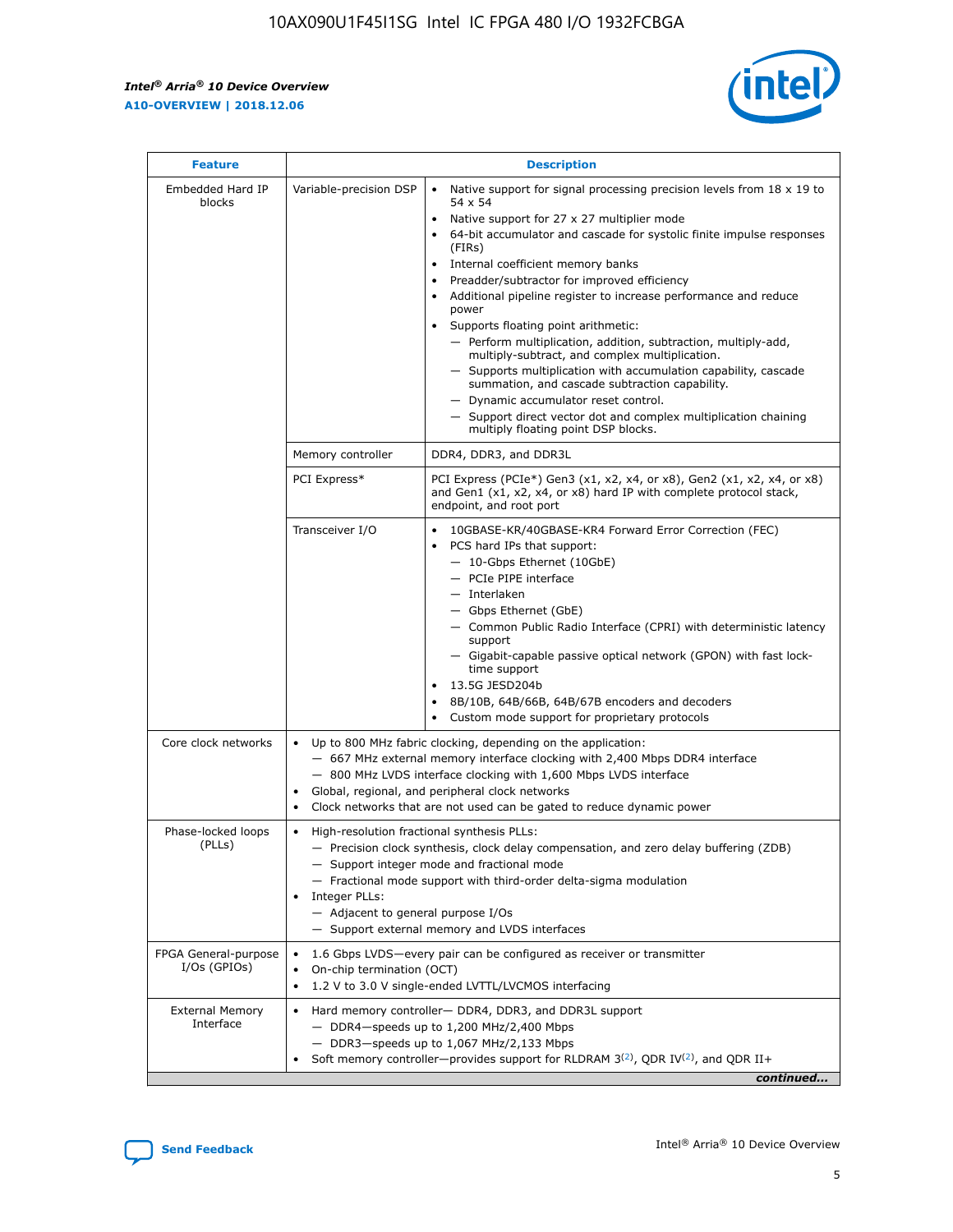

| <b>Feature</b>                                    | <b>Description</b>                                                                                                                                                                                                                                                                                                                                                                                                                                                                                                                                                                                                                             |
|---------------------------------------------------|------------------------------------------------------------------------------------------------------------------------------------------------------------------------------------------------------------------------------------------------------------------------------------------------------------------------------------------------------------------------------------------------------------------------------------------------------------------------------------------------------------------------------------------------------------------------------------------------------------------------------------------------|
| Low-power serial<br>transceivers                  | • Continuous operating range:<br>- Intel Arria 10 GX-1 Gbps to 17.4 Gbps<br>- Intel Arria 10 GT-1 Gbps to 25.8 Gbps<br>Backplane support:<br>$-$ Intel Arria 10 GX-up to 12.5<br>$-$ Intel Arria 10 GT-up to 12.5<br>Extended range down to 125 Mbps with oversampling<br>ATX transmit PLLs with user-configurable fractional synthesis capability<br>• Electronic Dispersion Compensation (EDC) support for XFP, SFP+, QSFP, and CFP optical<br>module<br>• Adaptive linear and decision feedback equalization<br>Transmitter pre-emphasis and de-emphasis<br>$\bullet$<br>Dynamic partial reconfiguration of individual transceiver channels |
| <b>HPS</b><br>(Intel Arria 10 SX<br>devices only) | Processor and system<br>Dual-core ARM Cortex-A9 MPCore processor-1.2 GHz CPU with<br>$\bullet$<br>1.5 GHz overdrive capability<br>256 KB on-chip RAM and 64 KB on-chip ROM<br>$\bullet$<br>System peripherals-general-purpose timers, watchdog timers, direct<br>memory access (DMA) controller, FPGA configuration manager, and<br>clock and reset managers<br>• Security features—anti-tamper, secure boot, Advanced Encryption<br>Standard (AES) and authentication (SHA)<br>ARM CoreSight* JTAG debug access port, trace port, and on-chip<br>trace storage                                                                                |
|                                                   | <b>External interfaces</b><br>Hard memory interface—Hard memory controller (2,400 Mbps DDR4,<br>$\bullet$<br>and 2,133 Mbps DDR3), Quad serial peripheral interface (QSPI) flash<br>controller, NAND flash controller, direct memory access (DMA)<br>controller, Secure Digital/MultiMediaCard (SD/MMC) controller<br>Communication interface-10/100/1000 Ethernet media access<br>control (MAC), USB On-The-GO (OTG) controllers, I <sup>2</sup> C controllers,<br>UART 16550, serial peripheral interface (SPI), and up to 62<br>HPS GPIO interfaces (48 direct-share I/Os)                                                                  |
|                                                   | High-performance ARM AMBA* AXI bus bridges that support<br>Interconnects to core<br>$\bullet$<br>simultaneous read and write<br>HPS-FPGA bridges—include the FPGA-to-HPS, HPS-to-FPGA, and<br>$\bullet$<br>lightweight HPS-to-FPGA bridges that allow the FPGA fabric to issue<br>transactions to slaves in the HPS, and vice versa<br>Configuration bridge that allows HPS configuration manager to<br>configure the core logic via dedicated 32-bit configuration port<br>FPGA-to-HPS SDRAM controller bridge-provides configuration<br>interfaces for the multiport front end (MPFE) of the HPS SDRAM<br>controller                         |
| Configuration                                     | Tamper protection—comprehensive design protection to protect your valuable IP investments<br>Enhanced 256-bit advanced encryption standard (AES) design security with authentication<br>$\bullet$<br>Configuration via protocol (CvP) using PCIe Gen1, Gen2, or Gen3<br>continued                                                                                                                                                                                                                                                                                                                                                              |

<sup>(2)</sup> Intel Arria 10 devices support this external memory interface using hard PHY with soft memory controller.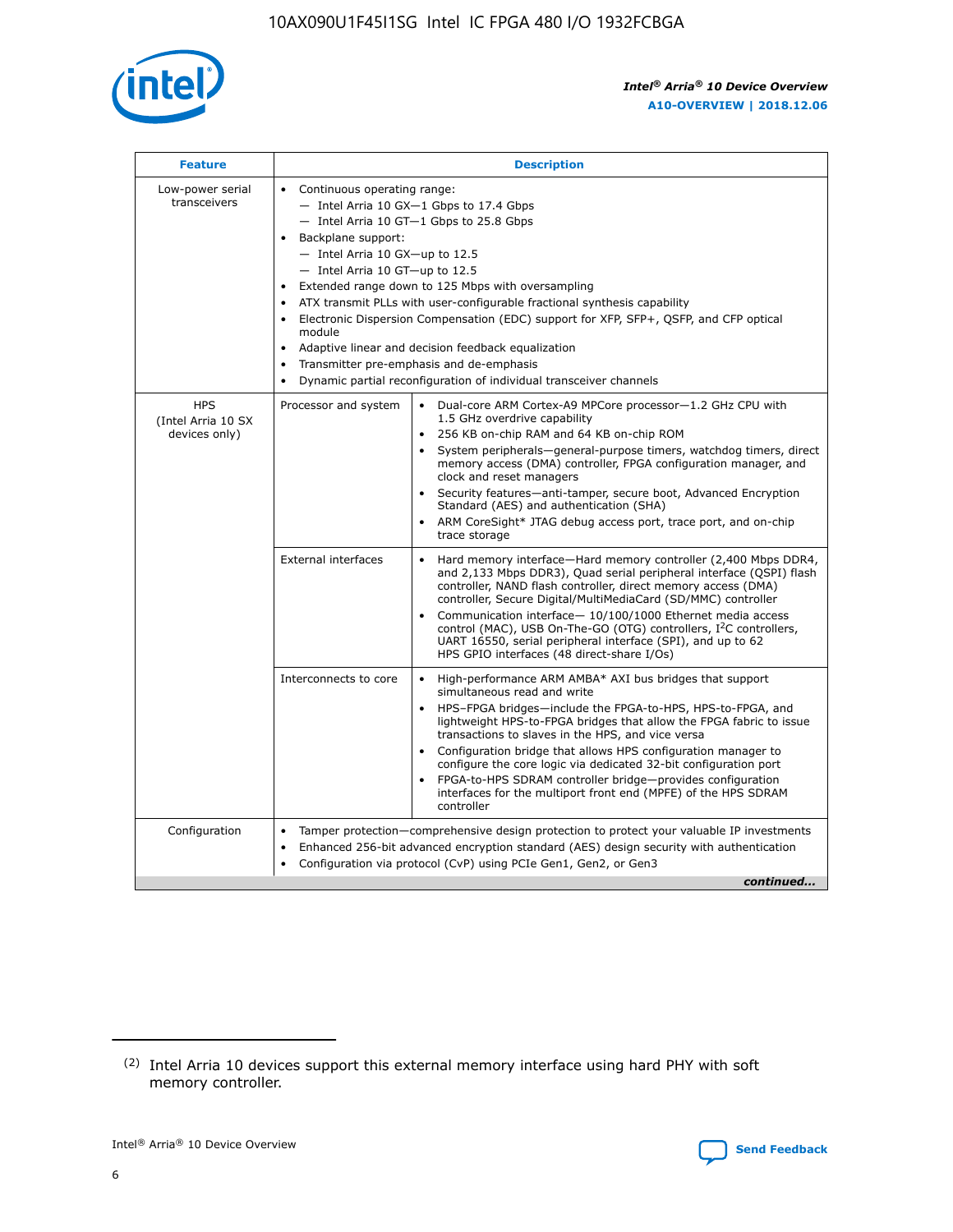

| <b>Feature</b>     | <b>Description</b>                                                                                                                                                                                               |
|--------------------|------------------------------------------------------------------------------------------------------------------------------------------------------------------------------------------------------------------|
|                    | Dynamic reconfiguration of the transceivers and PLLs<br>Fine-grained partial reconfiguration of the core fabric<br>Active Serial x4 Interface<br>$\bullet$                                                       |
| Power management   | SmartVID<br>Low static power device options<br>Programmable Power Technology<br>Intel Quartus <sup>®</sup> Prime integrated power analysis                                                                       |
| Software and tools | Intel Quartus Prime design suite<br>Transceiver toolkit<br>Platform Designer system integration tool<br>DSP Builder for Intel FPGAs<br>OpenCL <sup>™</sup> support<br>Intel SoC FPGA Embedded Design Suite (EDS) |

## **Related Information**

[Intel Arria 10 Transceiver PHY Overview](https://www.intel.com/content/www/us/en/programmable/documentation/nik1398707230472.html#nik1398706768037) Provides details on Intel Arria 10 transceivers.

## **Intel Arria 10 Device Variants and Packages**

#### **Table 4. Device Variants for the Intel Arria 10 Device Family**

| <b>Variant</b>    | <b>Description</b>                                                                                                                                                                                                     |
|-------------------|------------------------------------------------------------------------------------------------------------------------------------------------------------------------------------------------------------------------|
| Intel Arria 10 GX | FPGA featuring 17.4 Gbps transceivers for short reach applications with 12.5 backplane driving<br>capability.                                                                                                          |
| Intel Arria 10 GT | FPGA featuring:<br>17.4 Gbps transceivers for short reach applications with 12.5 backplane driving capability.<br>25.8 Gbps transceivers for supporting CAUI-4 and CEI-25G applications with CFP2 and CFP4<br>modules. |
| Intel Arria 10 SX | SoC integrating ARM-based HPS and FPGA featuring 17.4 Gbps transceivers for short reach<br>applications with 12.5 backplane driving capability.                                                                        |

## **Intel Arria 10 GX**

This section provides the available options, maximum resource counts, and package plan for the Intel Arria 10 GX devices.

The information in this section is correct at the time of publication. For the latest information and to get more details, refer to the Intel FPGA Product Selector.

#### **Related Information**

#### [Intel FPGA Product Selector](http://www.altera.com/products/selector/psg-selector.html) Provides the latest information on Intel products.

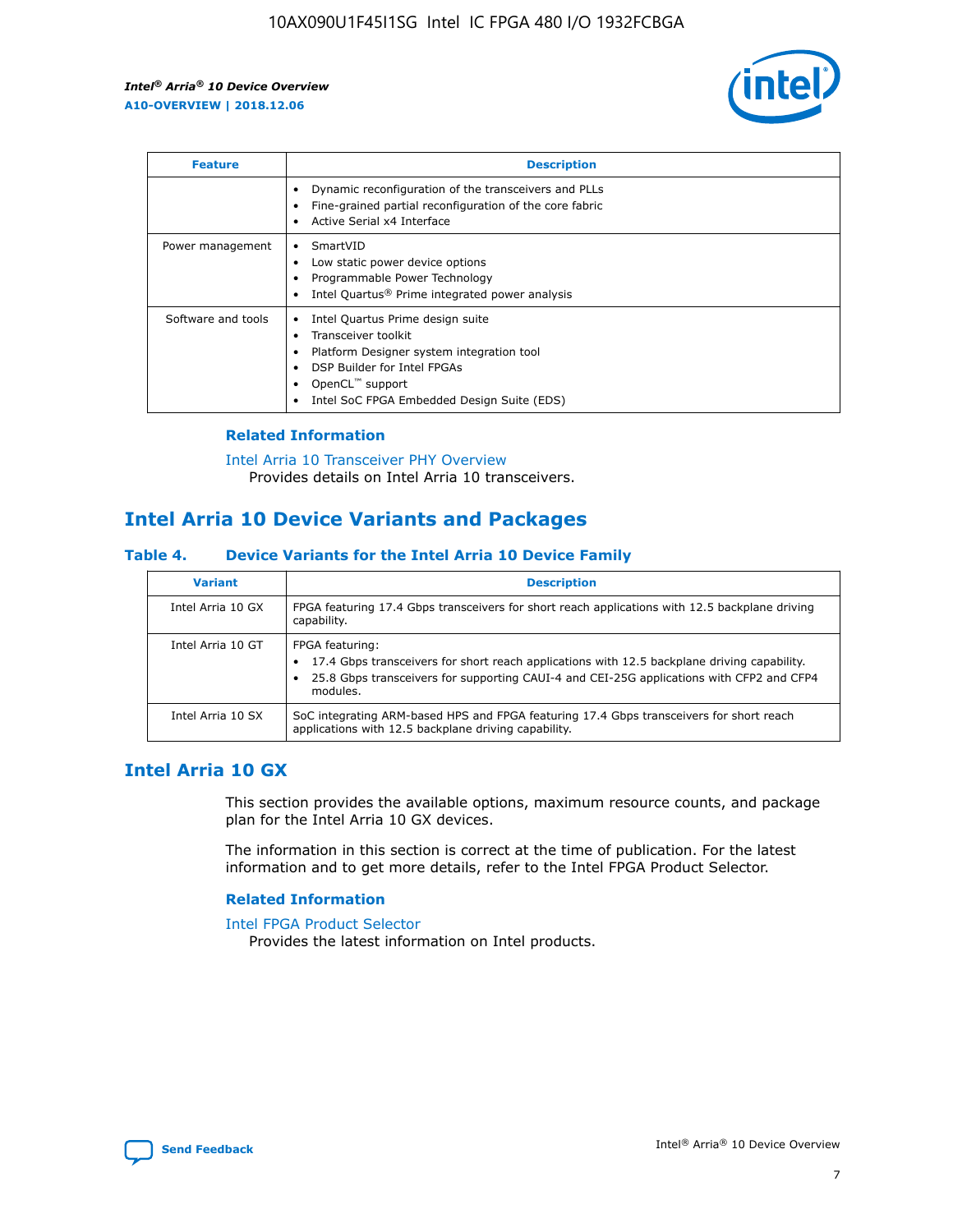

## **Available Options**





#### **Related Information**

[Transceiver Performance for Intel Arria 10 GX/SX Devices](https://www.intel.com/content/www/us/en/programmable/documentation/mcn1413182292568.html#mcn1413213965502) Provides more information about the transceiver speed grade.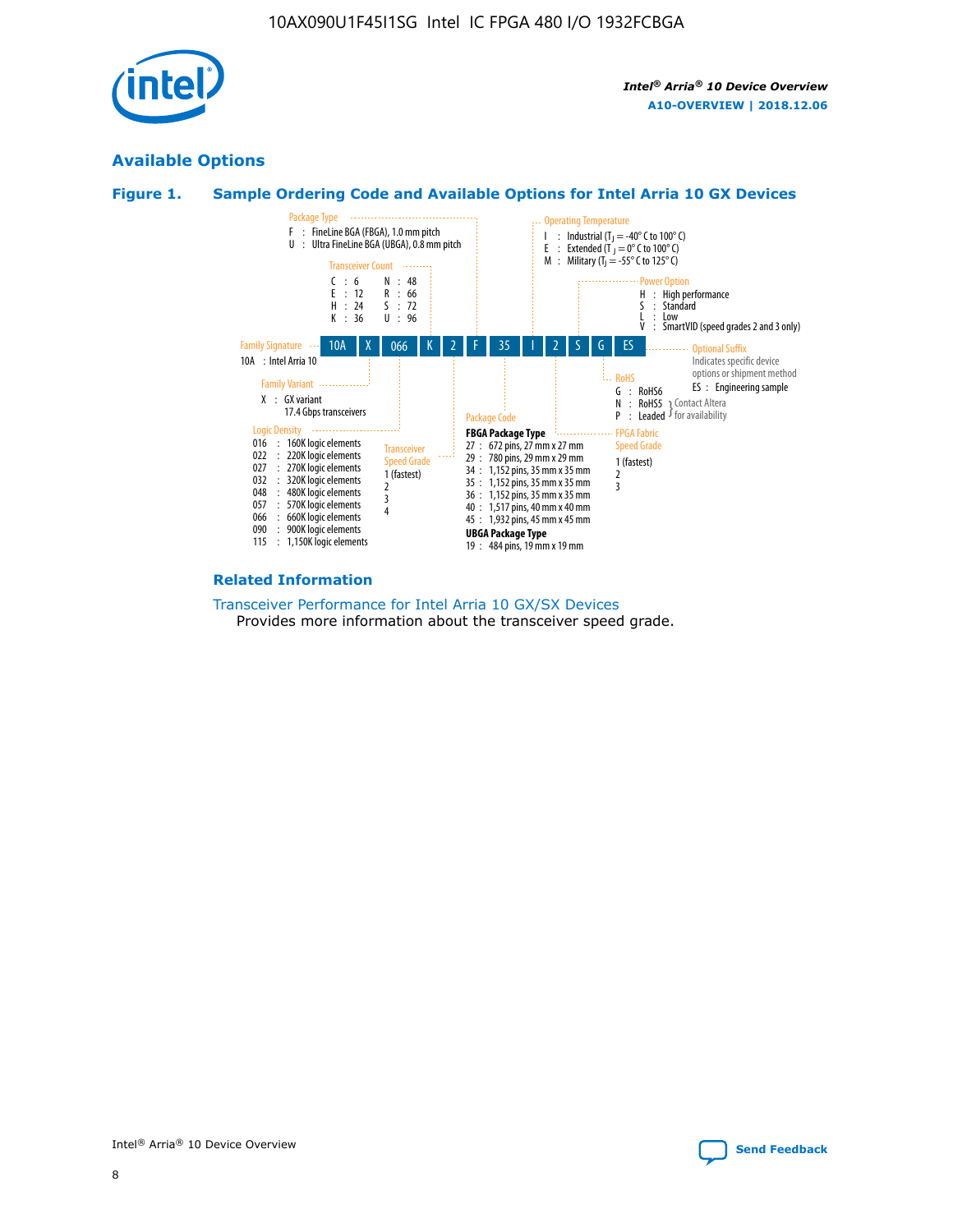

## **Maximum Resources**

#### **Table 5. Maximum Resource Counts for Intel Arria 10 GX Devices (GX 160, GX 220, GX 270, GX 320, and GX 480)**

| <b>Resource</b>         |                                                          | <b>Product Line</b> |                                                 |                |                |                |  |  |  |
|-------------------------|----------------------------------------------------------|---------------------|-------------------------------------------------|----------------|----------------|----------------|--|--|--|
|                         |                                                          | <b>GX 160</b>       | <b>GX 220</b><br><b>GX 270</b><br><b>GX 320</b> |                |                | <b>GX 480</b>  |  |  |  |
| Logic Elements (LE) (K) |                                                          | 160                 | 220                                             | 270            | 320            | 480            |  |  |  |
| <b>ALM</b>              |                                                          | 61,510              | 80,330                                          | 101,620        | 119,900        | 183,590        |  |  |  |
| Register                |                                                          | 246,040             | 321,320                                         | 406,480        | 479,600        | 734,360        |  |  |  |
| Memory (Kb)             | M <sub>20</sub> K                                        | 8,800               | 11,740                                          | 15,000         | 17,820         | 28,620         |  |  |  |
| <b>MLAB</b>             |                                                          | 1,050               | 1,690                                           |                | 2,727          | 4,164          |  |  |  |
|                         | 985<br>Variable-precision DSP Block<br>156<br>192<br>830 |                     |                                                 |                | 1,368          |                |  |  |  |
| 18 x 19 Multiplier      |                                                          | 312                 | 384                                             | 1,660          | 1,970          | 2,736          |  |  |  |
| PLL                     | Fractional<br>Synthesis                                  | 6                   | 6                                               | 8              | 8              | 12             |  |  |  |
|                         | I/O                                                      | 6                   | 6                                               | 8              | 8              | 12             |  |  |  |
| 17.4 Gbps Transceiver   |                                                          | 12                  | 12                                              | 24             | 24             | 36             |  |  |  |
| GPIO <sup>(3)</sup>     |                                                          | 288                 | 288                                             | 384<br>384     |                | 492            |  |  |  |
| LVDS Pair $(4)$         |                                                          | 120                 | 120                                             | 168            | 168            | 222            |  |  |  |
| PCIe Hard IP Block      |                                                          | $\mathbf{1}$        | 1                                               | $\overline{2}$ | $\overline{2}$ | $\overline{2}$ |  |  |  |
| Hard Memory Controller  |                                                          | 6                   | 6                                               | 8              | 8              | 12             |  |  |  |

<sup>(4)</sup> Each LVDS I/O pair can be used as differential input or output.



<sup>(3)</sup> The number of GPIOs does not include transceiver I/Os. In the Intel Quartus Prime software, the number of user I/Os includes transceiver I/Os.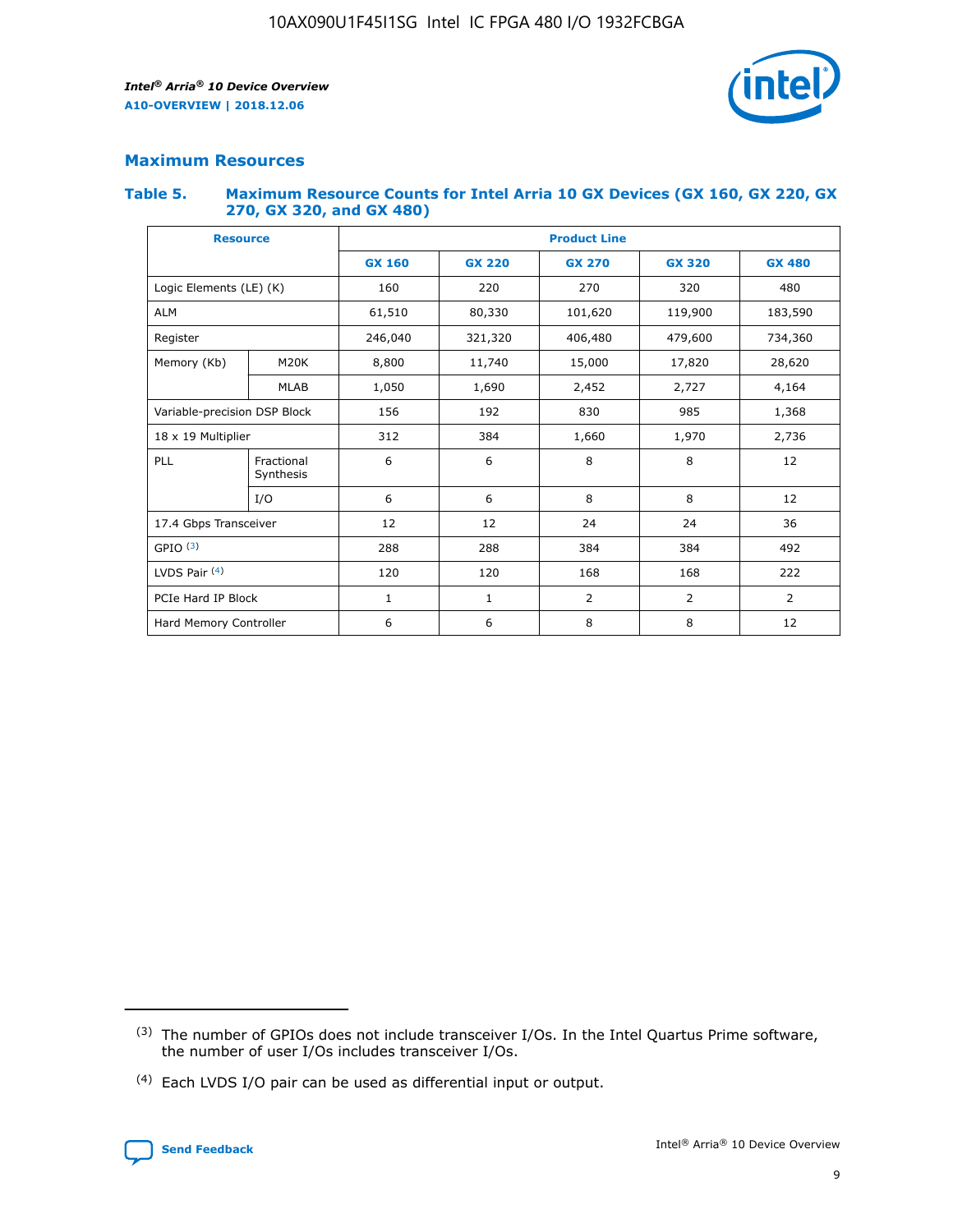

## **Table 6. Maximum Resource Counts for Intel Arria 10 GX Devices (GX 570, GX 660, GX 900, and GX 1150)**

|                              | <b>Resource</b>         | <b>Product Line</b> |                |                |                |  |  |  |
|------------------------------|-------------------------|---------------------|----------------|----------------|----------------|--|--|--|
|                              |                         | <b>GX 570</b>       | <b>GX 660</b>  | <b>GX 900</b>  | <b>GX 1150</b> |  |  |  |
| Logic Elements (LE) (K)      |                         | 570                 | 660            | 900            | 1,150          |  |  |  |
| <b>ALM</b>                   |                         | 217,080             | 251,680        | 339,620        | 427,200        |  |  |  |
| Register                     |                         | 868,320             | 1,006,720      | 1,358,480      | 1,708,800      |  |  |  |
| Memory (Kb)                  | <b>M20K</b>             | 36,000              | 42,620         | 48,460         | 54,260         |  |  |  |
|                              | <b>MLAB</b>             | 5,096               | 5,788          | 9,386          | 12,984         |  |  |  |
| Variable-precision DSP Block |                         | 1,523               | 1,687          | 1,518          | 1,518          |  |  |  |
|                              | 18 x 19 Multiplier      |                     | 3,374          | 3,036          | 3,036          |  |  |  |
| PLL                          | Fractional<br>Synthesis | 16                  | 16             | 32             | 32             |  |  |  |
|                              | I/O                     | 16                  | 16             | 16             | 16             |  |  |  |
| 17.4 Gbps Transceiver        |                         | 48                  | 48             | 96             | 96             |  |  |  |
| GPIO <sup>(3)</sup>          |                         | 696                 | 696            | 768            | 768            |  |  |  |
| LVDS Pair $(4)$              |                         | 324                 | 324<br>384     |                | 384            |  |  |  |
| PCIe Hard IP Block           |                         | 2                   | $\overline{2}$ | $\overline{4}$ | $\overline{4}$ |  |  |  |
| Hard Memory Controller       |                         | 16                  | 16             | 16             | 16             |  |  |  |

## **Package Plan**

## **Table 7. Package Plan for Intel Arria 10 GX Devices (U19, F27, and F29)**

Refer to I/O and High Speed I/O in Intel Arria 10 Devices chapter for the number of 3 V I/O, LVDS I/O, and LVDS channels in each device package.

| <b>Product Line</b> | U <sub>19</sub><br>$(19 \text{ mm} \times 19 \text{ mm})$<br>484-pin UBGA) |          |             |         | <b>F27</b><br>(27 mm × 27 mm,<br>672-pin FBGA) |             | <b>F29</b><br>(29 mm × 29 mm,<br>780-pin FBGA) |          |             |  |
|---------------------|----------------------------------------------------------------------------|----------|-------------|---------|------------------------------------------------|-------------|------------------------------------------------|----------|-------------|--|
|                     | 3 V I/O                                                                    | LVDS I/O | <b>XCVR</b> | 3 V I/O | LVDS I/O                                       | <b>XCVR</b> | 3 V I/O                                        | LVDS I/O | <b>XCVR</b> |  |
| GX 160              | 48                                                                         | 192      | 6           | 48      | 192                                            | 12          | 48                                             | 240      | 12          |  |
| GX 220              | 48                                                                         | 192      | 6           | 48      | 192                                            | 12          | 48                                             | 240      | 12          |  |
| GX 270              |                                                                            |          |             | 48      | 192                                            | 12          | 48                                             | 312      | 12          |  |
| GX 320              |                                                                            |          |             | 48      | 192                                            | 12          | 48                                             | 312      | 12          |  |
| GX 480              |                                                                            |          |             |         |                                                |             | 48                                             | 312      | 12          |  |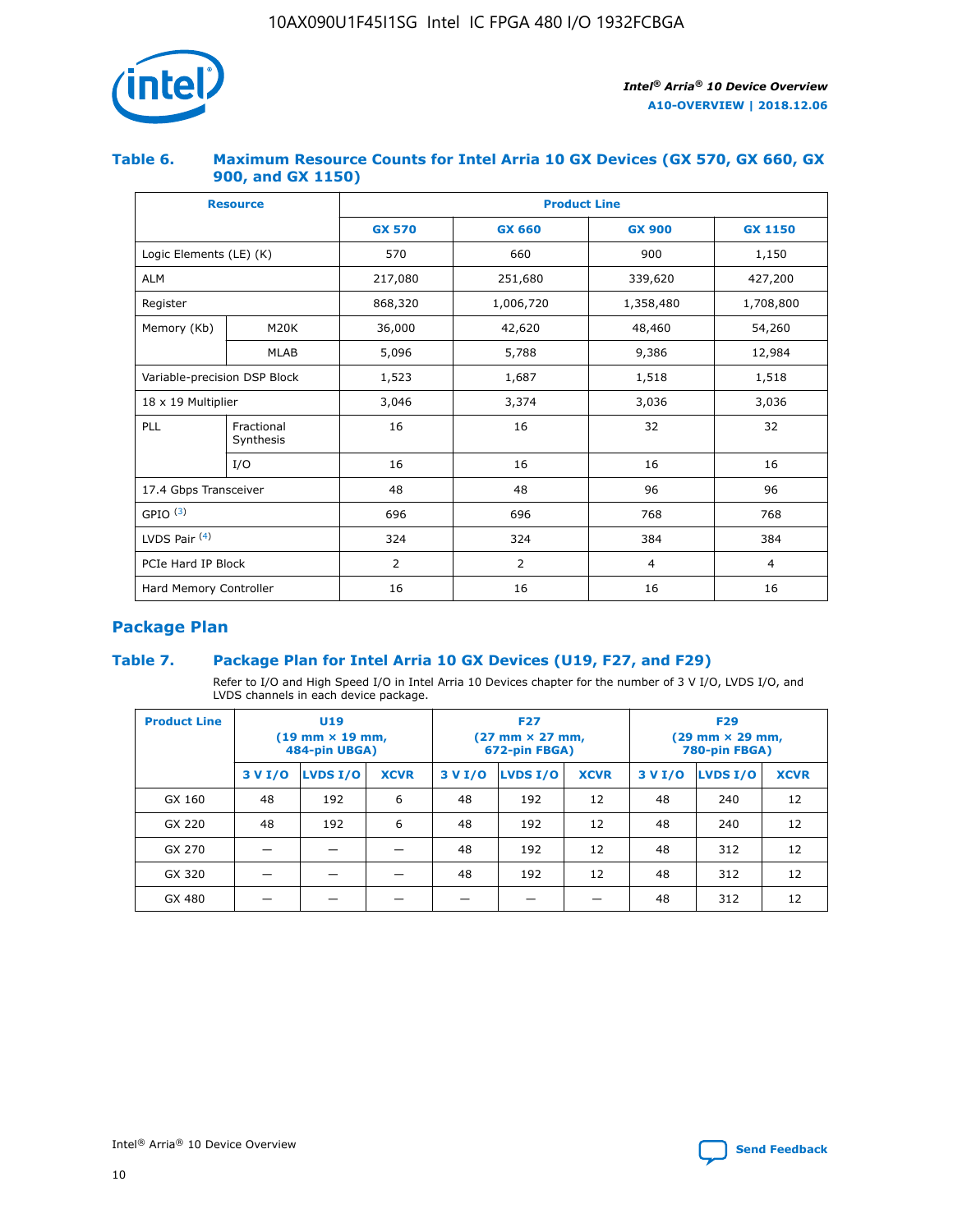

#### **Table 8. Package Plan for Intel Arria 10 GX Devices (F34, F35, NF40, and KF40)**

Refer to I/O and High Speed I/O in Intel Arria 10 Devices chapter for the number of 3 V I/O, LVDS I/O, and LVDS channels in each device package.

| <b>Product Line</b> | <b>F34</b><br>$(35 \text{ mm} \times 35 \text{ mm})$<br>1152-pin FBGA) |                    | <b>F35</b><br>$(35$ mm $\times$ 35 mm,<br><b>1152-pin FBGA)</b> |           | <b>KF40</b><br>$(40$ mm $\times$ 40 mm,<br>1517-pin FBGA) |             |           | <b>NF40</b><br>$(40 \text{ mm} \times 40 \text{ mm})$<br><b>1517-pin FBGA)</b> |             |            |                    |             |
|---------------------|------------------------------------------------------------------------|--------------------|-----------------------------------------------------------------|-----------|-----------------------------------------------------------|-------------|-----------|--------------------------------------------------------------------------------|-------------|------------|--------------------|-------------|
|                     | 3V<br>I/O                                                              | <b>LVDS</b><br>I/O | <b>XCVR</b>                                                     | 3V<br>I/O | <b>LVDS</b><br>I/O                                        | <b>XCVR</b> | 3V<br>I/O | <b>LVDS</b><br>I/O                                                             | <b>XCVR</b> | 3 V<br>I/O | <b>LVDS</b><br>I/O | <b>XCVR</b> |
| GX 270              | 48                                                                     | 336                | 24                                                              | 48        | 336                                                       | 24          |           |                                                                                |             |            |                    |             |
| GX 320              | 48                                                                     | 336                | 24                                                              | 48        | 336                                                       | 24          |           |                                                                                |             |            |                    |             |
| GX 480              | 48                                                                     | 444                | 24                                                              | 48        | 348                                                       | 36          |           |                                                                                |             |            |                    |             |
| GX 570              | 48                                                                     | 444                | 24                                                              | 48        | 348                                                       | 36          | 96        | 600                                                                            | 36          | 48         | 540                | 48          |
| GX 660              | 48                                                                     | 444                | 24                                                              | 48        | 348                                                       | 36          | 96        | 600                                                                            | 36          | 48         | 540                | 48          |
| GX 900              |                                                                        | 504                | 24                                                              | –         |                                                           |             |           |                                                                                |             |            | 600                | 48          |
| GX 1150             |                                                                        | 504                | 24                                                              |           |                                                           |             |           |                                                                                |             |            | 600                | 48          |

#### **Table 9. Package Plan for Intel Arria 10 GX Devices (RF40, NF45, SF45, and UF45)**

Refer to I/O and High Speed I/O in Intel Arria 10 Devices chapter for the number of 3 V I/O, LVDS I/O, and LVDS channels in each device package.

| <b>Product Line</b> | <b>RF40</b><br>$(40 \text{ mm} \times 40 \text{ mm})$<br>1517-pin FBGA) |                    |             | <b>NF45</b><br>$(45 \text{ mm} \times 45 \text{ mm})$<br><b>1932-pin FBGA)</b> |                    |             | <b>SF45</b><br>$(45 \text{ mm} \times 45 \text{ mm})$<br><b>1932-pin FBGA)</b> |                    |             | <b>UF45</b><br>$(45 \text{ mm} \times 45 \text{ mm})$<br><b>1932-pin FBGA)</b> |                    |             |
|---------------------|-------------------------------------------------------------------------|--------------------|-------------|--------------------------------------------------------------------------------|--------------------|-------------|--------------------------------------------------------------------------------|--------------------|-------------|--------------------------------------------------------------------------------|--------------------|-------------|
|                     | 3V<br>I/O                                                               | <b>LVDS</b><br>I/O | <b>XCVR</b> | 3V<br>I/O                                                                      | <b>LVDS</b><br>I/O | <b>XCVR</b> | 3V<br>I/O                                                                      | <b>LVDS</b><br>I/O | <b>XCVR</b> | 3V<br>I/O                                                                      | <b>LVDS</b><br>I/O | <b>XCVR</b> |
| GX 900              |                                                                         | 342                | 66          | -                                                                              | 768                | 48          | _                                                                              | 624                | 72          |                                                                                | 480                | 96          |
| GX 1150             |                                                                         | 342                | 66          | -                                                                              | 768                | 48          | -                                                                              | 624                | 72          |                                                                                | 480                | 96          |

### **Related Information**

[I/O and High-Speed Differential I/O Interfaces in Intel Arria 10 Devices chapter, Intel](https://www.intel.com/content/www/us/en/programmable/documentation/sam1403482614086.html#sam1403482030321) [Arria 10 Device Handbook](https://www.intel.com/content/www/us/en/programmable/documentation/sam1403482614086.html#sam1403482030321)

Provides the number of 3 V and LVDS I/Os, and LVDS channels for each Intel Arria 10 device package.

## **Intel Arria 10 GT**

This section provides the available options, maximum resource counts, and package plan for the Intel Arria 10 GT devices.

The information in this section is correct at the time of publication. For the latest information and to get more details, refer to the Intel FPGA Product Selector.

#### **Related Information**

#### [Intel FPGA Product Selector](http://www.altera.com/products/selector/psg-selector.html)

Provides the latest information on Intel products.

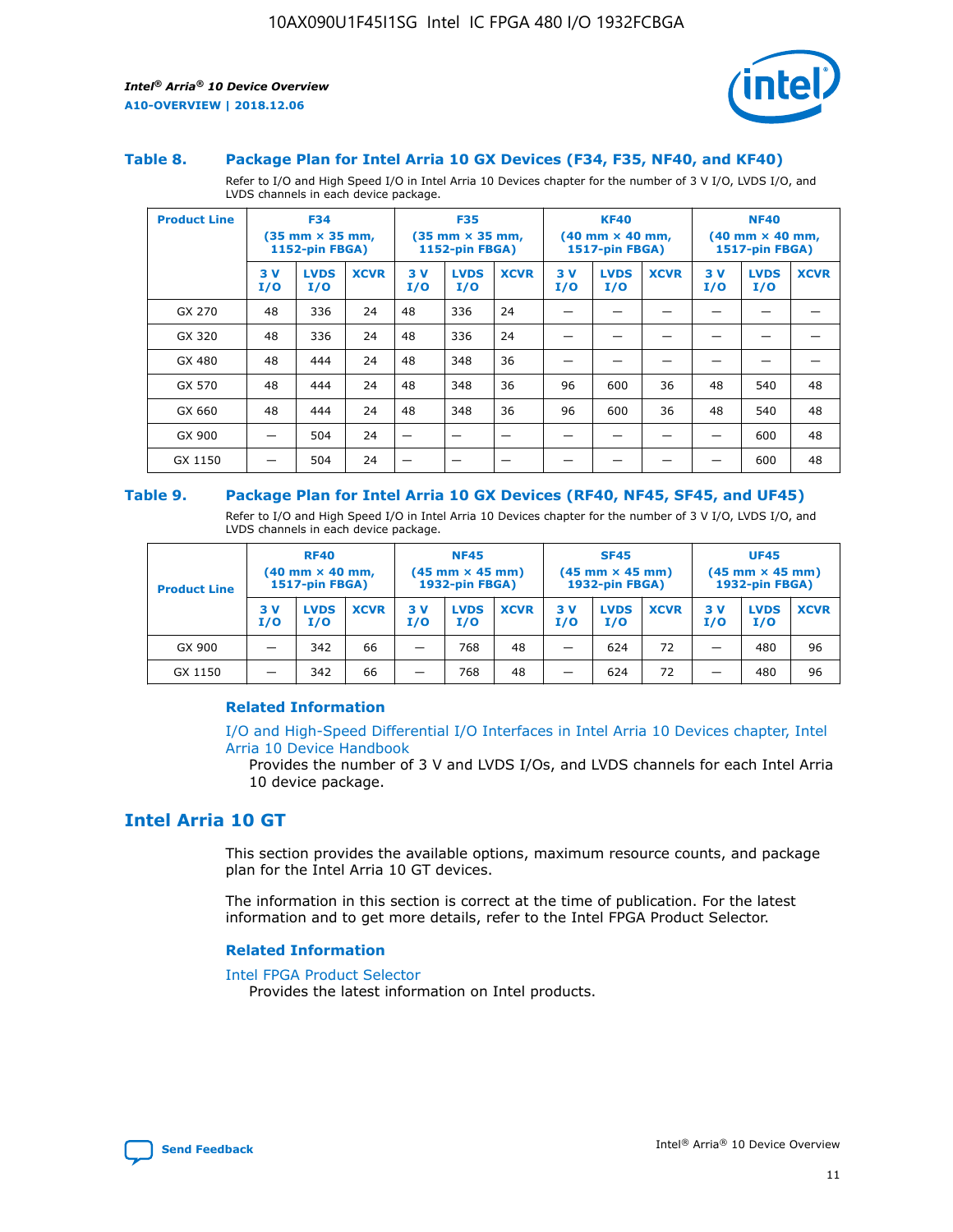

## **Available Options**

## **Figure 2. Sample Ordering Code and Available Options for Intel Arria 10 GT Devices**

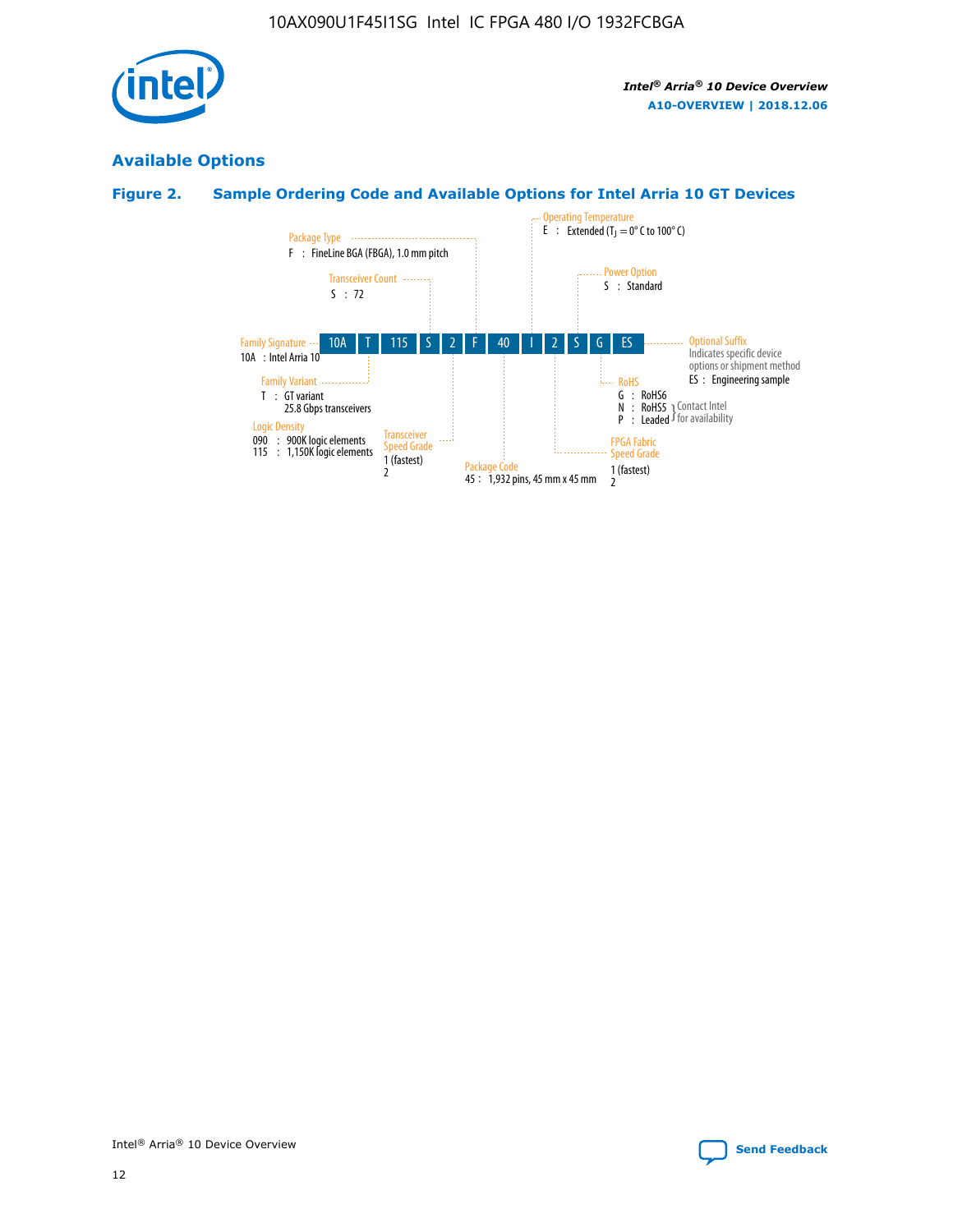

## **Maximum Resources**

#### **Table 10. Maximum Resource Counts for Intel Arria 10 GT Devices**

| <b>Resource</b>              |                      | <b>Product Line</b> |                |  |
|------------------------------|----------------------|---------------------|----------------|--|
|                              |                      | <b>GT 900</b>       | <b>GT 1150</b> |  |
| Logic Elements (LE) (K)      |                      | 900                 | 1,150          |  |
| <b>ALM</b>                   |                      | 339,620             | 427,200        |  |
| Register                     |                      | 1,358,480           | 1,708,800      |  |
| Memory (Kb)                  | M20K                 | 48,460              | 54,260         |  |
|                              | <b>MLAB</b>          | 9,386               | 12,984         |  |
| Variable-precision DSP Block |                      | 1,518               | 1,518          |  |
| 18 x 19 Multiplier           |                      | 3,036               | 3,036          |  |
| PLL                          | Fractional Synthesis | 32                  | 32             |  |
|                              | I/O                  | 16                  | 16             |  |
| Transceiver                  | 17.4 Gbps            | 72(5)               | 72(5)          |  |
|                              | 25.8 Gbps            | 6                   | 6              |  |
| GPIO <sup>(6)</sup>          |                      | 624                 | 624            |  |
| LVDS Pair $(7)$              |                      | 312                 | 312            |  |
| PCIe Hard IP Block           |                      | $\overline{4}$      | $\overline{4}$ |  |
| Hard Memory Controller       |                      | 16                  | 16             |  |

### **Related Information**

#### [Intel Arria 10 GT Channel Usage](https://www.intel.com/content/www/us/en/programmable/documentation/nik1398707230472.html#nik1398707008178)

Configuring GT/GX channels in Intel Arria 10 GT devices.

## **Package Plan**

### **Table 11. Package Plan for Intel Arria 10 GT Devices**

Refer to I/O and High Speed I/O in Intel Arria 10 Devices chapter for the number of 3 V I/O, LVDS I/O, and LVDS channels in each device package.

| <b>Product Line</b> | <b>SF45</b><br>(45 mm × 45 mm, 1932-pin FBGA) |                 |             |  |  |  |  |
|---------------------|-----------------------------------------------|-----------------|-------------|--|--|--|--|
|                     | 3 V I/O                                       | <b>LVDS I/O</b> | <b>XCVR</b> |  |  |  |  |
| GT 900              |                                               | 624             | 72          |  |  |  |  |
| GT 1150             |                                               | 624             | 72          |  |  |  |  |

<sup>(7)</sup> Each LVDS I/O pair can be used as differential input or output.



 $(5)$  If all 6 GT channels are in use, 12 of the GX channels are not usable.

<sup>(6)</sup> The number of GPIOs does not include transceiver I/Os. In the Intel Quartus Prime software, the number of user I/Os includes transceiver I/Os.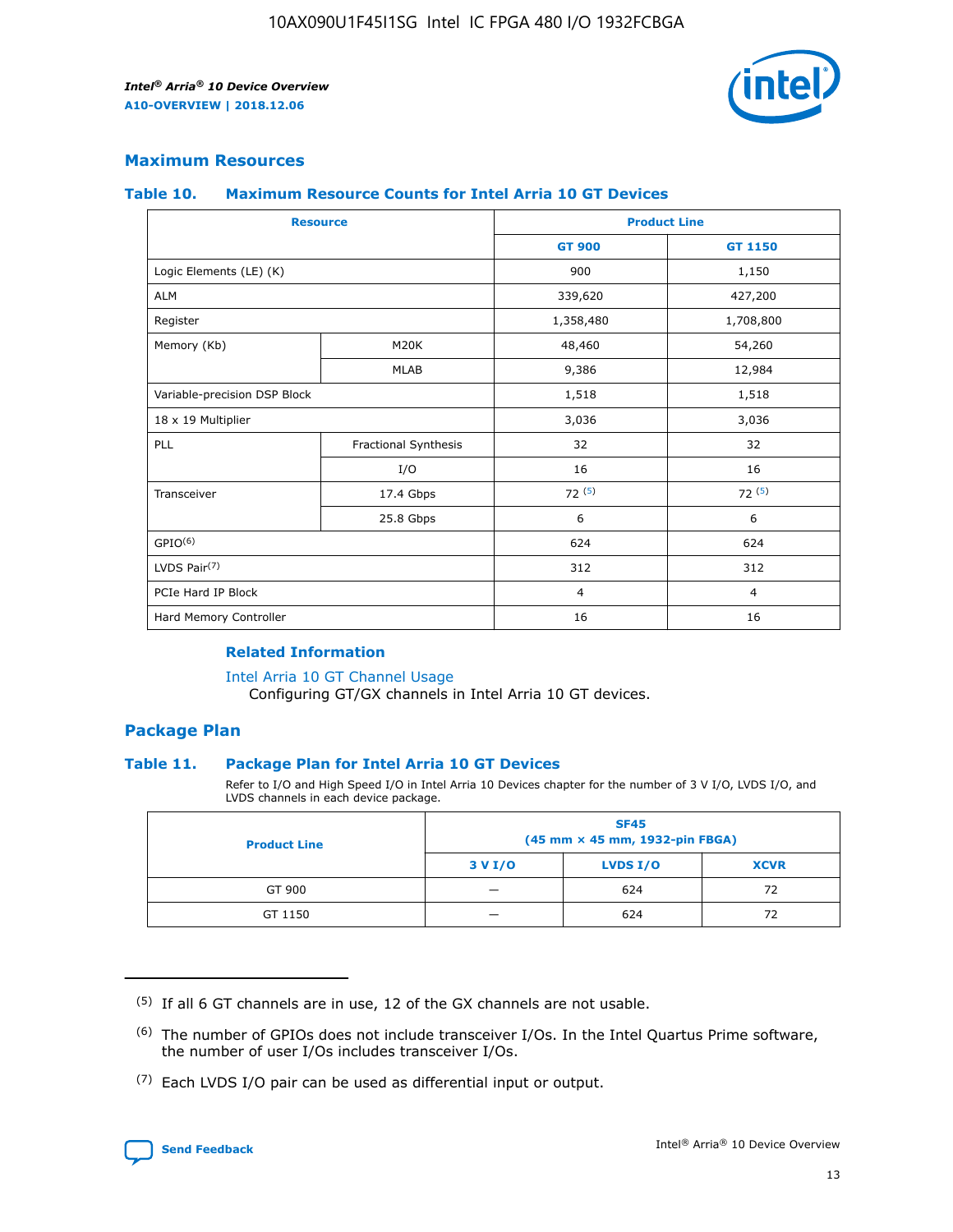

#### **Related Information**

[I/O and High-Speed Differential I/O Interfaces in Intel Arria 10 Devices chapter, Intel](https://www.intel.com/content/www/us/en/programmable/documentation/sam1403482614086.html#sam1403482030321) [Arria 10 Device Handbook](https://www.intel.com/content/www/us/en/programmable/documentation/sam1403482614086.html#sam1403482030321)

Provides the number of 3 V and LVDS I/Os, and LVDS channels for each Intel Arria 10 device package.

## **Intel Arria 10 SX**

This section provides the available options, maximum resource counts, and package plan for the Intel Arria 10 SX devices.

The information in this section is correct at the time of publication. For the latest information and to get more details, refer to the Intel FPGA Product Selector.

#### **Related Information**

[Intel FPGA Product Selector](http://www.altera.com/products/selector/psg-selector.html) Provides the latest information on Intel products.

#### **Available Options**

#### **Figure 3. Sample Ordering Code and Available Options for Intel Arria 10 SX Devices**



#### **Related Information**

[Transceiver Performance for Intel Arria 10 GX/SX Devices](https://www.intel.com/content/www/us/en/programmable/documentation/mcn1413182292568.html#mcn1413213965502) Provides more information about the transceiver speed grade.

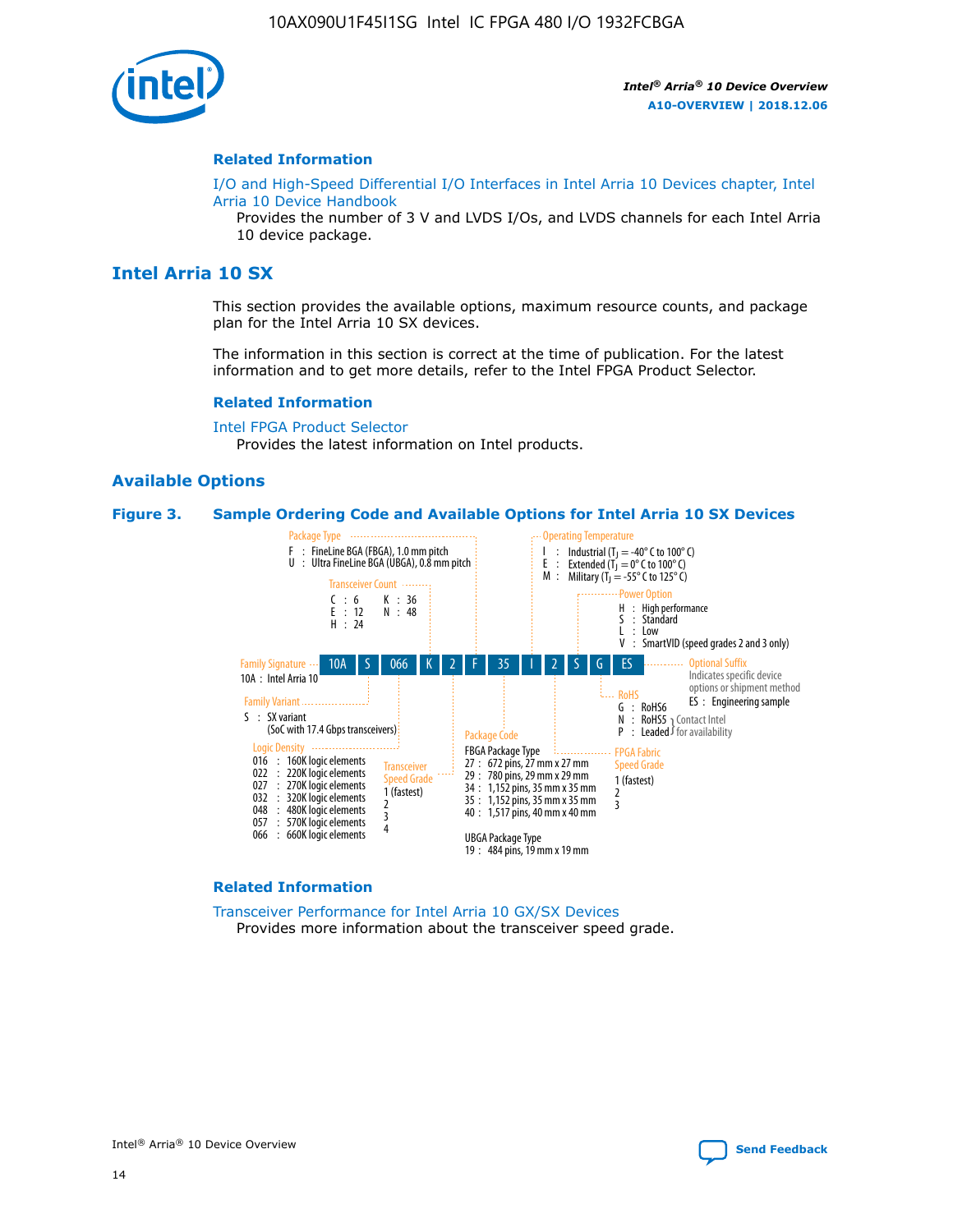

## **Maximum Resources**

#### **Table 12. Maximum Resource Counts for Intel Arria 10 SX Devices**

|                                   | <b>Resource</b>         | <b>Product Line</b> |               |                |                |                |                |                |  |  |  |
|-----------------------------------|-------------------------|---------------------|---------------|----------------|----------------|----------------|----------------|----------------|--|--|--|
|                                   |                         | <b>SX 160</b>       | <b>SX 220</b> | <b>SX 270</b>  | <b>SX 320</b>  | <b>SX 480</b>  | <b>SX 570</b>  | <b>SX 660</b>  |  |  |  |
| Logic Elements (LE) (K)           |                         | 160                 | 220           | 270            | 320            | 480            | 570            | 660            |  |  |  |
| <b>ALM</b>                        |                         | 61,510              | 80,330        | 101,620        | 119,900        | 183,590        | 217,080        | 251,680        |  |  |  |
| Register                          |                         | 246,040             | 321,320       | 406,480        | 479,600        | 734,360        | 868,320        | 1,006,720      |  |  |  |
| Memory (Kb)                       | M <sub>20</sub> K       | 8,800               | 11,740        | 15,000         | 17,820         | 28,620         | 36,000         | 42,620         |  |  |  |
|                                   | <b>MLAB</b>             | 1,050               | 1,690         | 2,452          | 2,727          | 4,164          | 5,096          | 5,788          |  |  |  |
| Variable-precision DSP Block      |                         | 156                 | 192           | 830            | 985            | 1,368          | 1,523          | 1,687          |  |  |  |
| 18 x 19 Multiplier                |                         | 312                 | 384           | 1,660          | 1,970          | 2,736          | 3,046          | 3,374          |  |  |  |
| <b>PLL</b>                        | Fractional<br>Synthesis | 6                   | 6             | 8              | 8              | 12             | 16             | 16             |  |  |  |
|                                   | I/O                     | 6                   | 6             | 8              | 8              | 12             | 16             | 16             |  |  |  |
| 17.4 Gbps Transceiver             |                         | 12                  | 12            | 24             | 24             | 36             | 48             | 48             |  |  |  |
| GPIO <sup>(8)</sup>               |                         | 288                 | 288           | 384            | 384            | 492            | 696            | 696            |  |  |  |
| LVDS Pair $(9)$                   |                         | 120                 | 120           | 168            | 168            | 174            | 324            | 324            |  |  |  |
| PCIe Hard IP Block                |                         | $\mathbf{1}$        | $\mathbf{1}$  | $\overline{2}$ | $\overline{2}$ | $\overline{2}$ | $\overline{2}$ | $\overline{2}$ |  |  |  |
| Hard Memory Controller            |                         | 6                   | 6             | 8              | 8              | 12             | 16             | 16             |  |  |  |
| ARM Cortex-A9 MPCore<br>Processor |                         | Yes                 | Yes           | Yes            | Yes            | Yes            | Yes            | Yes            |  |  |  |

## **Package Plan**

### **Table 13. Package Plan for Intel Arria 10 SX Devices (U19, F27, F29, and F34)**

Refer to I/O and High Speed I/O in Intel Arria 10 Devices chapter for the number of 3 V I/O, LVDS I/O, and LVDS channels in each device package.

| <b>Product Line</b> | <b>U19</b><br>$(19 \text{ mm} \times 19 \text{ mm})$<br>484-pin UBGA) |                    | <b>F27</b><br>$(27 \text{ mm} \times 27 \text{ mm})$<br>672-pin FBGA) |           | <b>F29</b><br>$(29$ mm $\times$ 29 mm,<br>780-pin FBGA) |             |            | <b>F34</b><br>$(35 \text{ mm} \times 35 \text{ mm})$<br>1152-pin FBGA) |             |           |                    |             |
|---------------------|-----------------------------------------------------------------------|--------------------|-----------------------------------------------------------------------|-----------|---------------------------------------------------------|-------------|------------|------------------------------------------------------------------------|-------------|-----------|--------------------|-------------|
|                     | 3V<br>I/O                                                             | <b>LVDS</b><br>I/O | <b>XCVR</b>                                                           | 3V<br>I/O | <b>LVDS</b><br>I/O                                      | <b>XCVR</b> | 3 V<br>I/O | <b>LVDS</b><br>I/O                                                     | <b>XCVR</b> | 3V<br>I/O | <b>LVDS</b><br>I/O | <b>XCVR</b> |
| SX 160              | 48                                                                    | 144                | 6                                                                     | 48        | 192                                                     | 12          | 48         | 240                                                                    | 12          | –         |                    |             |
| SX 220              | 48                                                                    | 144                | 6                                                                     | 48        | 192                                                     | 12          | 48         | 240                                                                    | 12          |           |                    |             |
| SX 270              |                                                                       |                    |                                                                       | 48        | 192                                                     | 12          | 48         | 312                                                                    | 12          | 48        | 336                | 24          |
| SX 320              |                                                                       |                    |                                                                       | 48        | 192                                                     | 12          | 48         | 312                                                                    | 12          | 48        | 336                | 24          |
|                     | continued                                                             |                    |                                                                       |           |                                                         |             |            |                                                                        |             |           |                    |             |

 $(8)$  The number of GPIOs does not include transceiver I/Os. In the Intel Quartus Prime software, the number of user I/Os includes transceiver I/Os.

 $(9)$  Each LVDS I/O pair can be used as differential input or output.

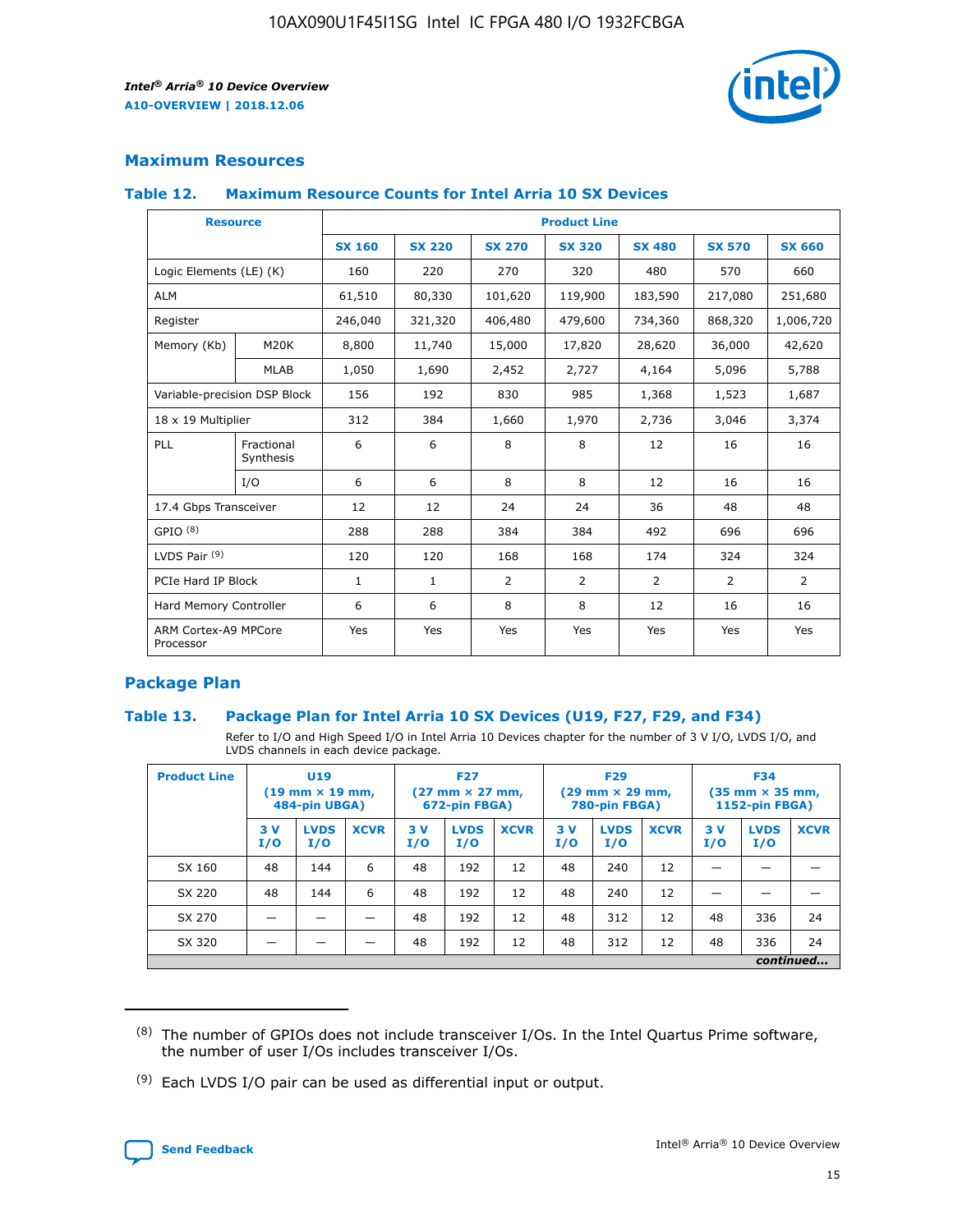

| <b>Product Line</b> | <b>U19</b><br>$(19 \text{ mm} \times 19 \text{ mm})$<br>484-pin UBGA) |                    | <b>F27</b><br>$(27 \text{ mm} \times 27 \text{ mm})$<br>672-pin FBGA) |            | <b>F29</b><br>$(29$ mm $\times$ 29 mm,<br>780-pin FBGA) |             |           | <b>F34</b><br>$(35$ mm $\times$ 35 mm,<br><b>1152-pin FBGA)</b> |             |           |                    |             |
|---------------------|-----------------------------------------------------------------------|--------------------|-----------------------------------------------------------------------|------------|---------------------------------------------------------|-------------|-----------|-----------------------------------------------------------------|-------------|-----------|--------------------|-------------|
|                     | 3 V<br>I/O                                                            | <b>LVDS</b><br>I/O | <b>XCVR</b>                                                           | 3 V<br>I/O | <b>LVDS</b><br>I/O                                      | <b>XCVR</b> | 3V<br>I/O | <b>LVDS</b><br>I/O                                              | <b>XCVR</b> | 3V<br>I/O | <b>LVDS</b><br>I/O | <b>XCVR</b> |
| SX 480              |                                                                       |                    |                                                                       |            |                                                         |             | 48        | 312                                                             | 12          | 48        | 444                | 24          |
| SX 570              |                                                                       |                    |                                                                       |            |                                                         |             |           |                                                                 |             | 48        | 444                | 24          |
| SX 660              |                                                                       |                    |                                                                       |            |                                                         |             |           |                                                                 |             | 48        | 444                | 24          |

## **Table 14. Package Plan for Intel Arria 10 SX Devices (F35, KF40, and NF40)**

Refer to I/O and High Speed I/O in Intel Arria 10 Devices chapter for the number of 3 V I/O, LVDS I/O, and LVDS channels in each device package.

| <b>Product Line</b> | <b>F35</b><br>(35 mm × 35 mm,<br><b>1152-pin FBGA)</b> |          |             |                                           | <b>KF40</b><br>(40 mm × 40 mm,<br>1517-pin FBGA) |    | <b>NF40</b><br>$(40 \text{ mm} \times 40 \text{ mm})$<br>1517-pin FBGA) |          |             |  |
|---------------------|--------------------------------------------------------|----------|-------------|-------------------------------------------|--------------------------------------------------|----|-------------------------------------------------------------------------|----------|-------------|--|
|                     | 3 V I/O                                                | LVDS I/O | <b>XCVR</b> | <b>LVDS I/O</b><br>3 V I/O<br><b>XCVR</b> |                                                  |    | 3 V I/O                                                                 | LVDS I/O | <b>XCVR</b> |  |
| SX 270              | 48                                                     | 336      | 24          |                                           |                                                  |    |                                                                         |          |             |  |
| SX 320              | 48                                                     | 336      | 24          |                                           |                                                  |    |                                                                         |          |             |  |
| SX 480              | 48                                                     | 348      | 36          |                                           |                                                  |    |                                                                         |          |             |  |
| SX 570              | 48                                                     | 348      | 36          | 96                                        | 600                                              | 36 | 48                                                                      | 540      | 48          |  |
| SX 660              | 48                                                     | 348      | 36          | 96                                        | 600                                              | 36 | 48                                                                      | 540      | 48          |  |

## **Related Information**

[I/O and High-Speed Differential I/O Interfaces in Intel Arria 10 Devices chapter, Intel](https://www.intel.com/content/www/us/en/programmable/documentation/sam1403482614086.html#sam1403482030321) [Arria 10 Device Handbook](https://www.intel.com/content/www/us/en/programmable/documentation/sam1403482614086.html#sam1403482030321)

Provides the number of 3 V and LVDS I/Os, and LVDS channels for each Intel Arria 10 device package.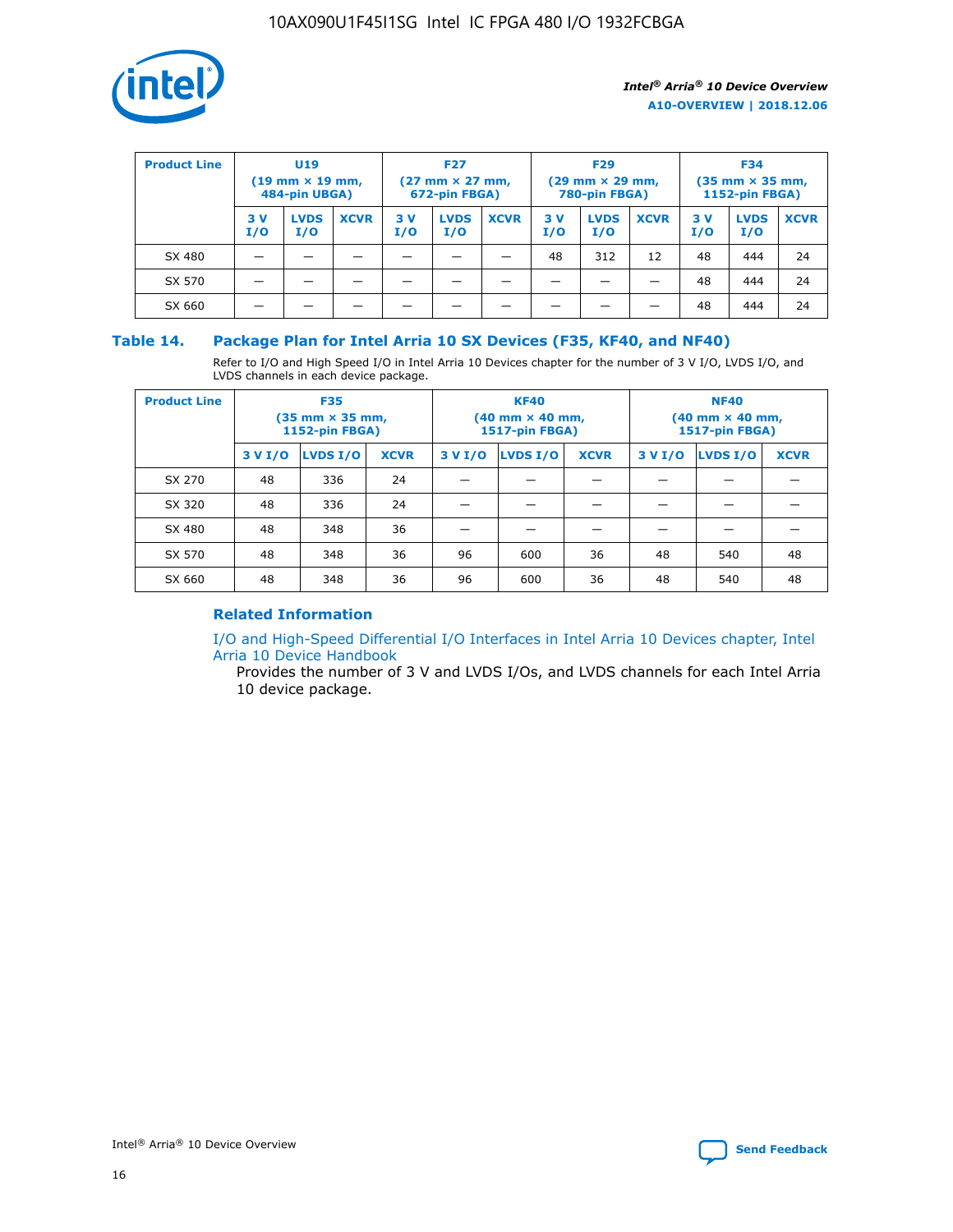

# **I/O Vertical Migration for Intel Arria 10 Devices**

#### **Figure 4. Migration Capability Across Intel Arria 10 Product Lines**

- The arrows indicate the migration paths. The devices included in each vertical migration path are shaded. Devices with fewer resources in the same path have lighter shades.
- To achieve the full I/O migration across product lines in the same migration path, restrict I/Os and transceivers usage to match the product line with the lowest I/O and transceiver counts.
- An LVDS I/O bank in the source device may be mapped to a 3 V I/O bank in the target device. To use memory interface clock frequency higher than 533 MHz, assign external memory interface pins only to banks that are LVDS I/O in both devices.
- There may be nominal 0.15 mm package height difference between some product lines in the same package type.
	- **Variant Product Line Package U19 F27 F29 F34 F35 KF40 NF40 RF40 NF45 SF45 UF45** Intel® Arria® 10 GX GX 160 GX 220 GX 270 GX 320 GX 480 GX 570 GX 660 GX 900 GX 1150 Intel Arria 10 GT GT 900 GT 1150 Intel Arria 10 SX SX 160 SX 220 SX 270 SX 320 SX 480 SX 570 SX 660
- Some migration paths are not shown in the Intel Quartus Prime software **Pin Migration View**.

*Note:* To verify the pin migration compatibility, use the **Pin Migration View** window in the Intel Quartus Prime software Pin Planner.

## **Adaptive Logic Module**

Intel Arria 10 devices use a 20 nm ALM as the basic building block of the logic fabric.

The ALM architecture is the same as the previous generation FPGAs, allowing for efficient implementation of logic functions and easy conversion of IP between the device generations.

The ALM, as shown in following figure, uses an 8-input fracturable look-up table (LUT) with four dedicated registers to help improve timing closure in register-rich designs and achieve an even higher design packing capability than the traditional two-register per LUT architecture.

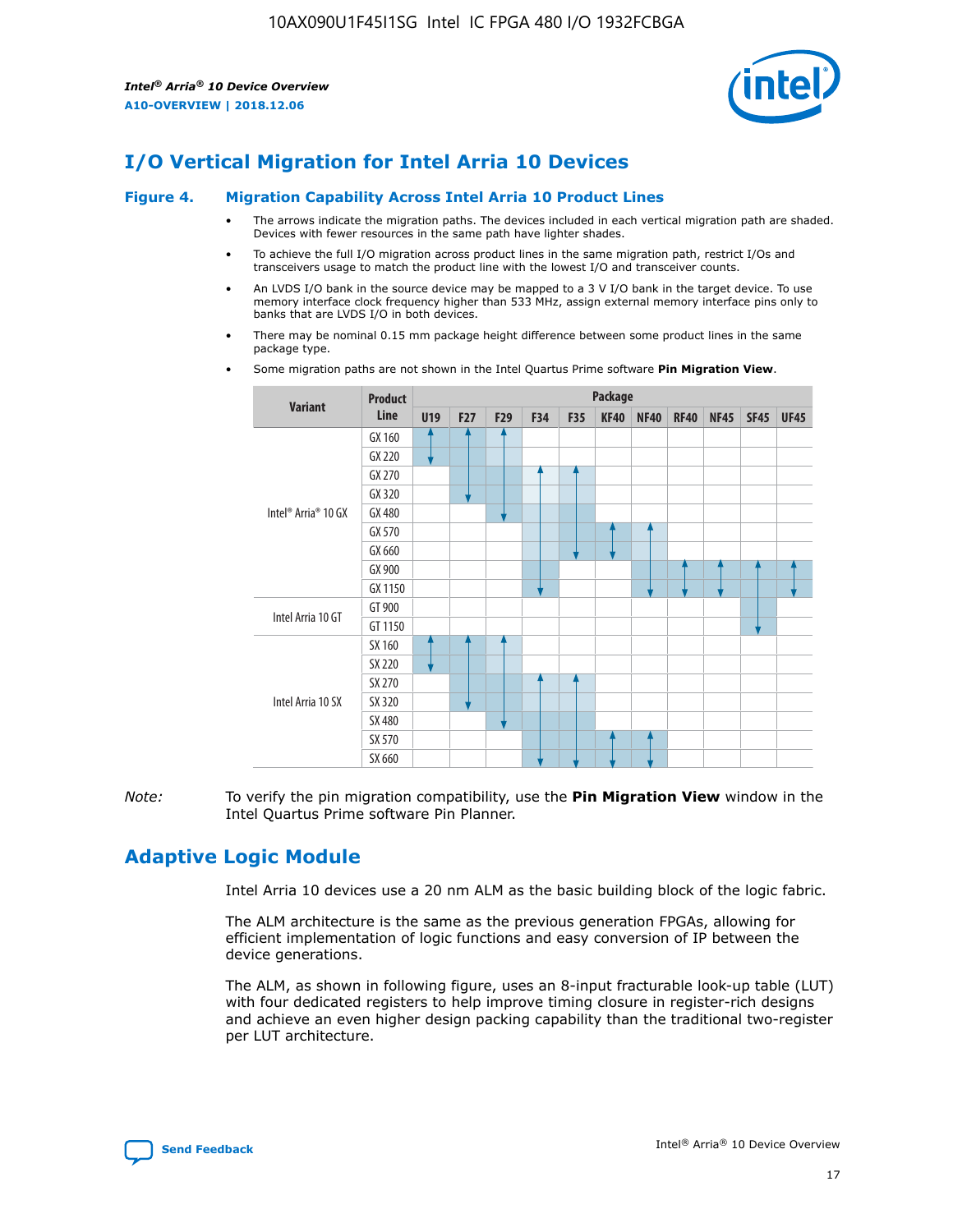

**Figure 5. ALM for Intel Arria 10 Devices**



The Intel Quartus Prime software optimizes your design according to the ALM logic structure and automatically maps legacy designs into the Intel Arria 10 ALM architecture.

## **Variable-Precision DSP Block**

The Intel Arria 10 variable precision DSP blocks support fixed-point arithmetic and floating-point arithmetic.

Features for fixed-point arithmetic:

- High-performance, power-optimized, and fully registered multiplication operations
- 18-bit and 27-bit word lengths
- Two 18 x 19 multipliers or one 27 x 27 multiplier per DSP block
- Built-in addition, subtraction, and 64-bit double accumulation register to combine multiplication results
- Cascading 19-bit or 27-bit when pre-adder is disabled and cascading 18-bit when pre-adder is used to form the tap-delay line for filtering applications
- Cascading 64-bit output bus to propagate output results from one block to the next block without external logic support
- Hard pre-adder supported in 19-bit and 27-bit modes for symmetric filters
- Internal coefficient register bank in both 18-bit and 27-bit modes for filter implementation
- 18-bit and 27-bit systolic finite impulse response (FIR) filters with distributed output adder
- Biased rounding support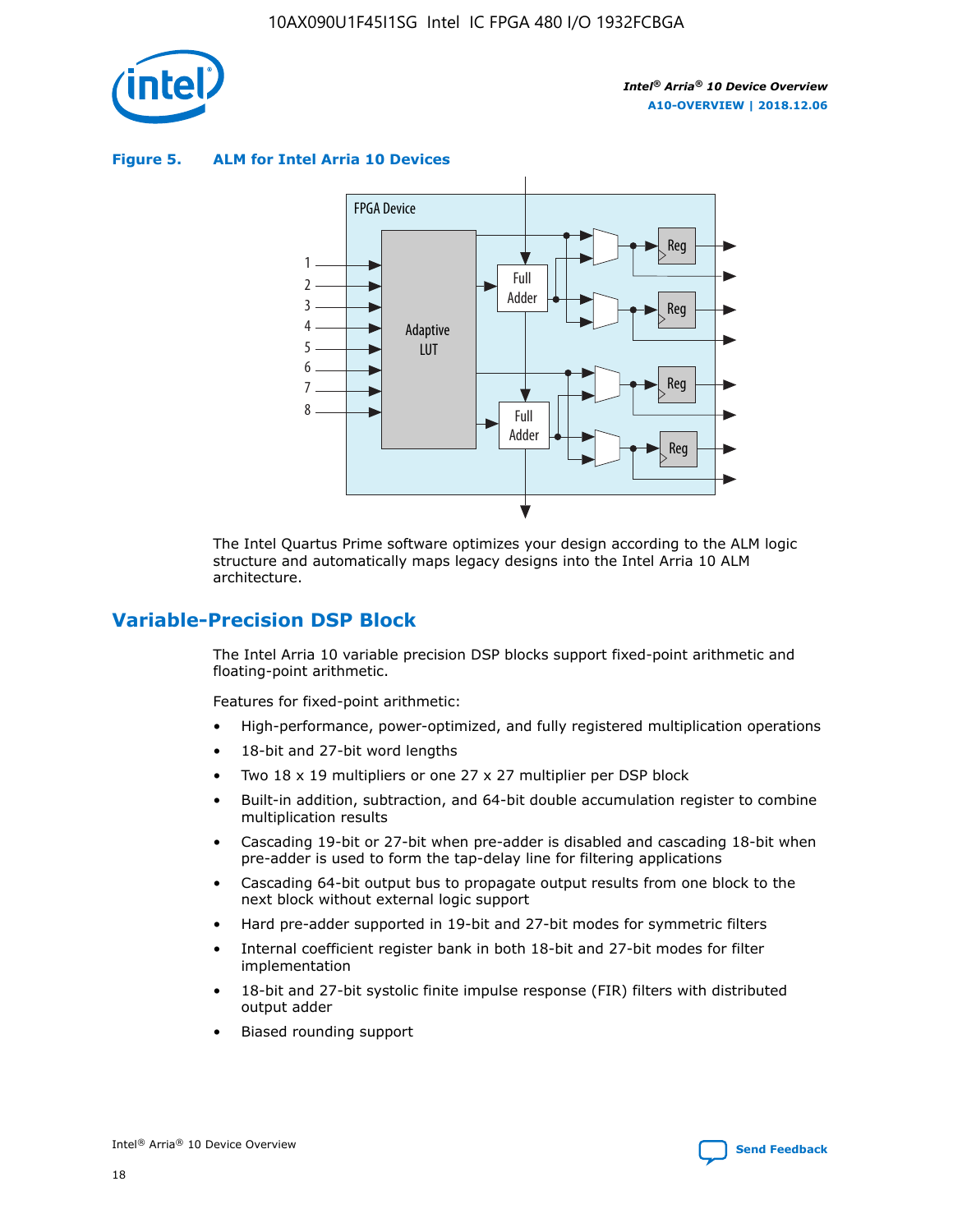

Features for floating-point arithmetic:

- A completely hardened architecture that supports multiplication, addition, subtraction, multiply-add, and multiply-subtract
- Multiplication with accumulation capability and a dynamic accumulator reset control
- Multiplication with cascade summation capability
- Multiplication with cascade subtraction capability
- Complex multiplication
- Direct vector dot product
- Systolic FIR filter

### **Table 15. Variable-Precision DSP Block Configurations for Intel Arria 10 Devices**

| <b>Usage Example</b>                                       | <b>Multiplier Size (Bit)</b>    | <b>DSP Block Resources</b> |
|------------------------------------------------------------|---------------------------------|----------------------------|
| Medium precision fixed point                               | Two 18 x 19                     |                            |
| High precision fixed or Single precision<br>floating point | One 27 x 27                     |                            |
| Fixed point FFTs                                           | One 19 x 36 with external adder |                            |
| Very high precision fixed point                            | One 36 x 36 with external adder |                            |
| Double precision floating point                            | One 54 x 54 with external adder | 4                          |

#### **Table 16. Resources for Fixed-Point Arithmetic in Intel Arria 10 Devices**

The table lists the variable-precision DSP resources by bit precision for each Intel Arria 10 device.

| <b>Variant</b>  | <b>Product Line</b> | <b>Variable-</b><br>precision<br><b>DSP Block</b> | <b>Independent Input and Output</b><br><b>Multiplications Operator</b> |                                     | 18 x 19<br><b>Multiplier</b><br><b>Adder Sum</b> | $18 \times 18$<br><b>Multiplier</b><br><b>Adder</b> |
|-----------------|---------------------|---------------------------------------------------|------------------------------------------------------------------------|-------------------------------------|--------------------------------------------------|-----------------------------------------------------|
|                 |                     |                                                   | 18 x 19<br><b>Multiplier</b>                                           | $27 \times 27$<br><b>Multiplier</b> | <b>Mode</b>                                      | <b>Summed with</b><br>36 bit Input                  |
| AIntel Arria 10 | GX 160              | 156                                               | 312                                                                    | 156                                 | 156                                              | 156                                                 |
| GX              | GX 220              | 192                                               | 384                                                                    | 192                                 | 192                                              | 192                                                 |
|                 | GX 270              | 830                                               | 1,660                                                                  | 830                                 | 830                                              | 830                                                 |
|                 | GX 320              | 984                                               | 1,968                                                                  | 984                                 | 984                                              | 984                                                 |
|                 | GX 480              | 1,368                                             | 2,736                                                                  | 1,368                               | 1,368                                            | 1,368                                               |
|                 | GX 570              | 1,523                                             | 3,046                                                                  | 1,523                               | 1,523                                            | 1,523                                               |
|                 | GX 660              | 1,687                                             | 3,374                                                                  | 1,687                               | 1,687                                            | 1,687                                               |
|                 | GX 900              | 1,518                                             | 3,036                                                                  | 1,518                               | 1,518                                            | 1,518                                               |
|                 | GX 1150             | 1,518                                             | 3,036                                                                  | 1,518                               | 1,518                                            | 1,518                                               |
| Intel Arria 10  | GT 900              | 1,518                                             | 3,036                                                                  | 1,518                               | 1,518                                            | 1,518                                               |
| GT              | GT 1150             | 1,518                                             | 3,036                                                                  | 1,518                               | 1,518                                            | 1,518                                               |
| Intel Arria 10  | SX 160              | 156                                               | 312                                                                    | 156                                 | 156                                              | 156                                                 |
| <b>SX</b>       | SX 220              | 192                                               | 384                                                                    | 192                                 | 192                                              | 192                                                 |
|                 | SX 270              | 830                                               | 830<br>1,660                                                           |                                     | 830                                              | 830                                                 |
|                 |                     |                                                   |                                                                        |                                     |                                                  | continued                                           |

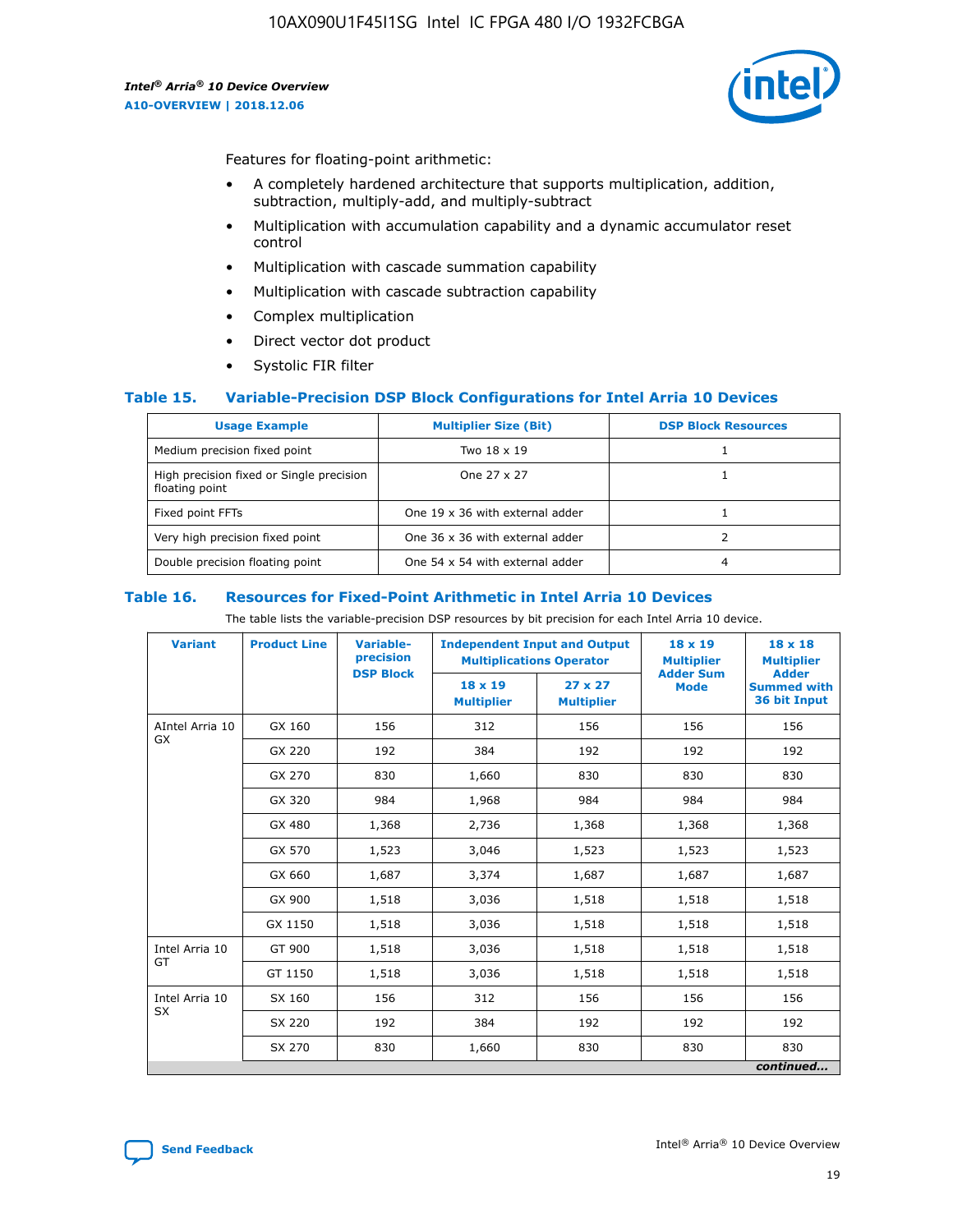

| <b>Variant</b> | <b>Product Line</b> | Variable-<br>precision | <b>Independent Input and Output</b><br><b>Multiplications Operator</b> |                                     | $18 \times 19$<br><b>Multiplier</b> | $18 \times 18$<br><b>Multiplier</b><br><b>Adder</b> |  |
|----------------|---------------------|------------------------|------------------------------------------------------------------------|-------------------------------------|-------------------------------------|-----------------------------------------------------|--|
|                |                     | <b>DSP Block</b>       | $18 \times 19$<br><b>Multiplier</b>                                    | $27 \times 27$<br><b>Multiplier</b> | <b>Adder Sum</b><br><b>Mode</b>     | <b>Summed with</b><br>36 bit Input                  |  |
|                | SX 320              | 984                    | 1,968                                                                  | 984                                 | 984                                 | 984                                                 |  |
|                | SX 480              | 1,368                  | 2,736                                                                  | 1,368                               | 1,368                               | 1,368                                               |  |
|                | SX 570              | 1,523                  | 3,046                                                                  | 1,523                               | 1,523                               | 1,523                                               |  |
|                | SX 660              | 1,687                  | 3,374                                                                  | 1,687                               | 1,687                               | 1,687                                               |  |

## **Table 17. Resources for Floating-Point Arithmetic in Intel Arria 10 Devices**

The table lists the variable-precision DSP resources by bit precision for each Intel Arria 10 device.

| <b>Variant</b> | <b>Product Line</b> | <b>Variable-</b><br>precision<br><b>DSP Block</b> | <b>Single</b><br><b>Precision</b><br><b>Floating-Point</b><br><b>Multiplication</b><br><b>Mode</b> | <b>Single-Precision</b><br><b>Floating-Point</b><br><b>Adder Mode</b> | Single-<br><b>Precision</b><br><b>Floating-Point</b><br><b>Multiply</b><br><b>Accumulate</b><br><b>Mode</b> | <b>Peak</b><br><b>Giga Floating-</b><br><b>Point</b><br><b>Operations</b><br>per Second<br>(GFLOPs) |
|----------------|---------------------|---------------------------------------------------|----------------------------------------------------------------------------------------------------|-----------------------------------------------------------------------|-------------------------------------------------------------------------------------------------------------|-----------------------------------------------------------------------------------------------------|
| Intel Arria 10 | GX 160              | 156                                               | 156                                                                                                | 156                                                                   | 156                                                                                                         | 140                                                                                                 |
| <b>GX</b>      | GX 220              | 192                                               | 192                                                                                                | 192                                                                   | 192                                                                                                         | 173                                                                                                 |
|                | GX 270              | 830                                               | 830                                                                                                | 830                                                                   | 830                                                                                                         | 747                                                                                                 |
|                | GX 320              | 984                                               | 984                                                                                                | 984                                                                   | 984                                                                                                         | 886                                                                                                 |
|                | GX 480              | 1,369                                             | 1,368                                                                                              | 1,368                                                                 | 1,368                                                                                                       | 1,231                                                                                               |
|                | GX 570              | 1,523                                             | 1,523                                                                                              | 1,523                                                                 | 1,523                                                                                                       | 1,371                                                                                               |
|                | GX 660              | 1,687                                             | 1,687                                                                                              | 1,687                                                                 | 1,687                                                                                                       | 1,518                                                                                               |
|                | GX 900              | 1,518                                             | 1,518                                                                                              | 1,518                                                                 | 1,518                                                                                                       | 1,366                                                                                               |
|                | GX 1150             | 1,518                                             | 1,518                                                                                              | 1,518                                                                 | 1,518                                                                                                       | 1,366                                                                                               |
| Intel Arria 10 | GT 900              | 1,518                                             | 1,518                                                                                              | 1,518                                                                 | 1,518                                                                                                       | 1,366                                                                                               |
| GT             | GT 1150             | 1,518                                             | 1,518                                                                                              | 1,518                                                                 | 1,518                                                                                                       | 1,366                                                                                               |
| Intel Arria 10 | SX 160              | 156                                               | 156                                                                                                | 156                                                                   | 156                                                                                                         | 140                                                                                                 |
| SX             | SX 220              | 192                                               | 192                                                                                                | 192                                                                   | 192                                                                                                         | 173                                                                                                 |
|                | SX 270              | 830                                               | 830                                                                                                | 830                                                                   | 830                                                                                                         | 747                                                                                                 |
|                | SX 320              | 984                                               | 984                                                                                                | 984                                                                   | 984                                                                                                         | 886                                                                                                 |
|                | SX 480              | 1,369                                             | 1,368                                                                                              | 1,368                                                                 | 1,368                                                                                                       | 1,231                                                                                               |
|                | SX 570              | 1,523                                             | 1,523                                                                                              | 1,523                                                                 | 1,523                                                                                                       | 1,371                                                                                               |
|                | SX 660              | 1,687                                             | 1,687                                                                                              | 1,687                                                                 | 1,687                                                                                                       | 1,518                                                                                               |

# **Embedded Memory Blocks**

The embedded memory blocks in the devices are flexible and designed to provide an optimal amount of small- and large-sized memory arrays to fit your design requirements.

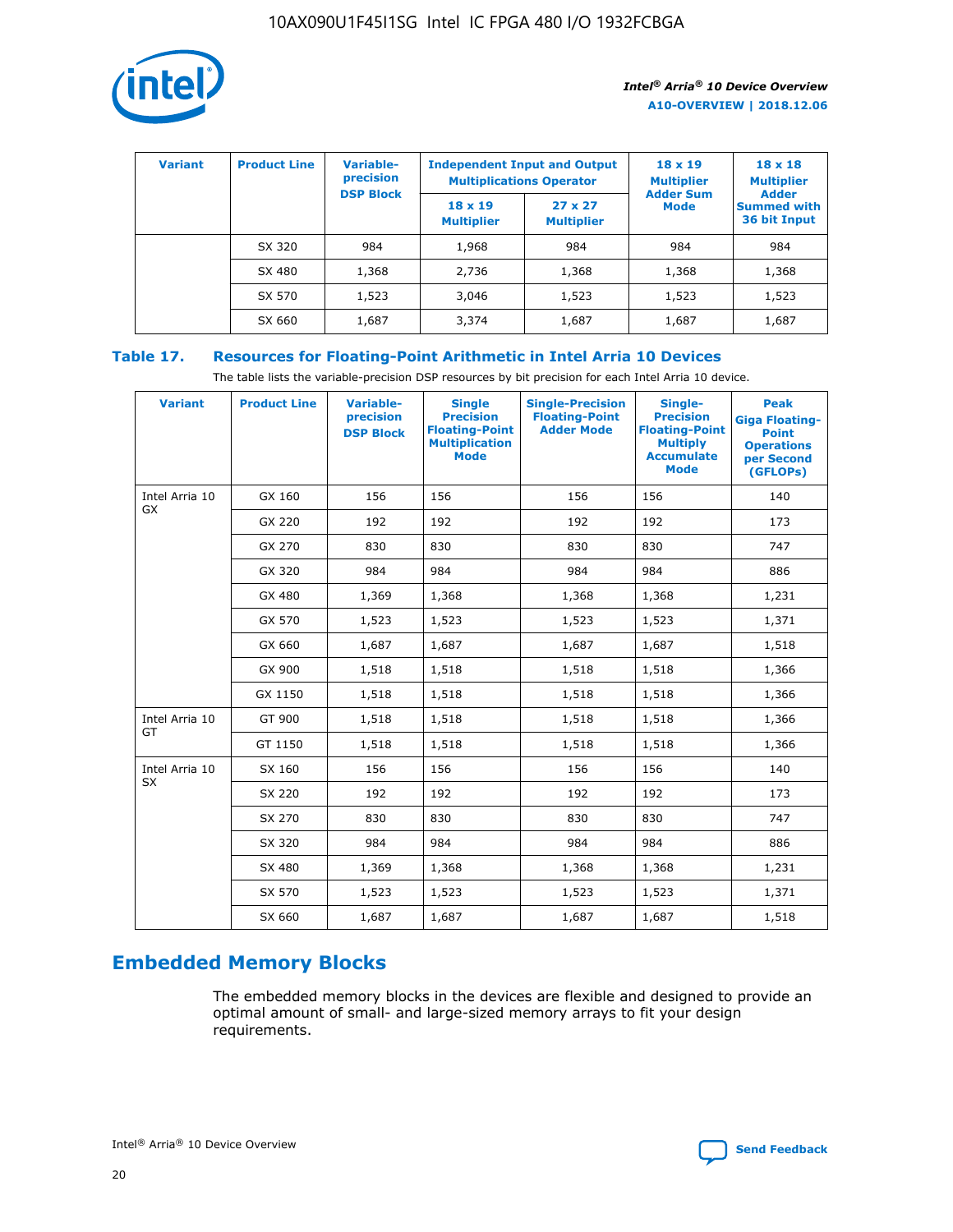

## **Types of Embedded Memory**

The Intel Arria 10 devices contain two types of memory blocks:

- 20 Kb M20K blocks—blocks of dedicated memory resources. The M20K blocks are ideal for larger memory arrays while still providing a large number of independent ports.
- 640 bit memory logic array blocks (MLABs)—enhanced memory blocks that are configured from dual-purpose logic array blocks (LABs). The MLABs are ideal for wide and shallow memory arrays. The MLABs are optimized for implementation of shift registers for digital signal processing (DSP) applications, wide and shallow FIFO buffers, and filter delay lines. Each MLAB is made up of ten adaptive logic modules (ALMs). In the Intel Arria 10 devices, you can configure these ALMs as ten 32 x 2 blocks, giving you one 32 x 20 simple dual-port SRAM block per MLAB.

## **Embedded Memory Capacity in Intel Arria 10 Devices**

|                   | <b>Product</b> |              | <b>M20K</b>         | <b>MLAB</b>  |                     | <b>Total RAM Bit</b> |
|-------------------|----------------|--------------|---------------------|--------------|---------------------|----------------------|
| <b>Variant</b>    | Line           | <b>Block</b> | <b>RAM Bit (Kb)</b> | <b>Block</b> | <b>RAM Bit (Kb)</b> | (Kb)                 |
| Intel Arria 10 GX | GX 160         | 440          | 8,800               | 1,680        | 1,050               | 9,850                |
|                   | GX 220         | 587          | 11,740              | 2,703        | 1,690               | 13,430               |
|                   | GX 270         | 750          | 15,000              | 3,922        | 2,452               | 17,452               |
|                   | GX 320         | 891          | 17,820              | 4,363        | 2,727               | 20,547               |
|                   | GX 480         | 1,431        | 28,620              | 6,662        | 4,164               | 32,784               |
|                   | GX 570         | 1,800        | 36,000              | 8,153        | 5,096               | 41,096               |
|                   | GX 660         | 2,131        | 42,620              | 9,260        | 5,788               | 48,408               |
|                   | GX 900         | 2,423        | 48,460              | 15,017       | 9,386               | 57,846               |
|                   | GX 1150        | 2,713        | 54,260              | 20,774       | 12,984              | 67,244               |
| Intel Arria 10 GT | GT 900         | 2,423        | 48,460              | 15,017       | 9,386               | 57,846               |
|                   | GT 1150        | 2,713        | 54,260              | 20,774       | 12,984              | 67,244               |
| Intel Arria 10 SX | SX 160         | 440          | 8,800               | 1,680        | 1,050               | 9,850                |
|                   | SX 220         | 587          | 11,740              | 2,703        | 1,690               | 13,430               |
|                   | SX 270         | 750          | 15,000              | 3,922        | 2,452               | 17,452               |
|                   | SX 320         | 891          | 17,820              | 4,363        | 2,727               | 20,547               |
|                   | SX 480         | 1,431        | 28,620              | 6,662        | 4,164               | 32,784               |
|                   | SX 570         | 1,800        | 36,000              | 8,153        | 5,096               | 41,096               |
|                   | SX 660         | 2,131        | 42,620              | 9,260        | 5,788               | 48,408               |

#### **Table 18. Embedded Memory Capacity and Distribution in Intel Arria 10 Devices**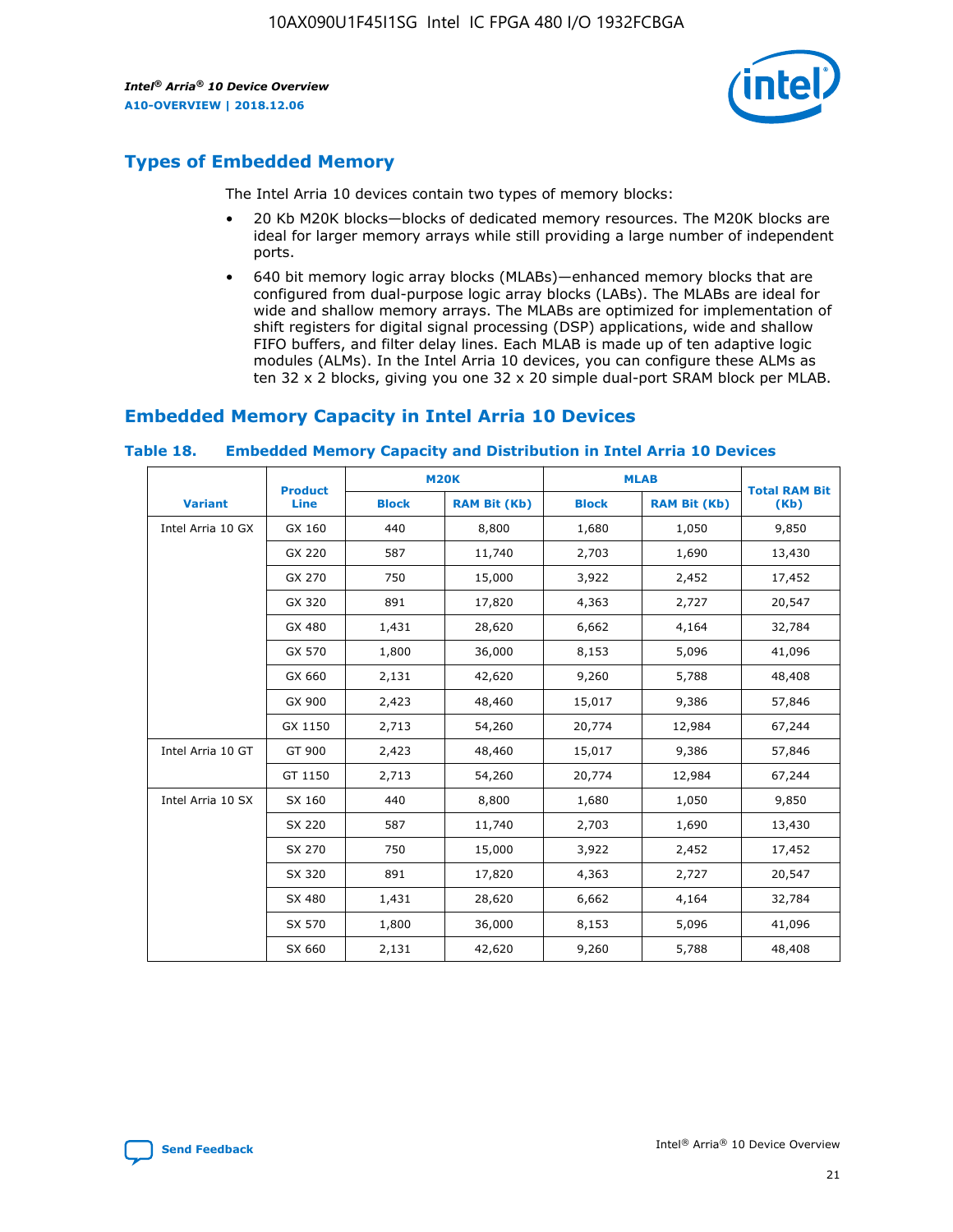

## **Embedded Memory Configurations for Single-port Mode**

#### **Table 19. Single-port Embedded Memory Configurations for Intel Arria 10 Devices**

This table lists the maximum configurations supported for single-port RAM and ROM modes.

| <b>Memory Block</b> | Depth (bits) | <b>Programmable Width</b> |
|---------------------|--------------|---------------------------|
| MLAB                | 32           | x16, x18, or x20          |
|                     | 64(10)       | x8, x9, x10               |
| M20K                | 512          | x40, x32                  |
|                     | 1K           | x20, x16                  |
|                     | 2K           | x10, x8                   |
|                     | 4K           | x5, x4                    |
|                     | 8K           | x2                        |
|                     | 16K          | x1                        |

## **Clock Networks and PLL Clock Sources**

The clock network architecture is based on Intel's global, regional, and peripheral clock structure. This clock structure is supported by dedicated clock input pins, fractional clock synthesis PLLs, and integer I/O PLLs.

## **Clock Networks**

The Intel Arria 10 core clock networks are capable of up to 800 MHz fabric operation across the full industrial temperature range. For the external memory interface, the clock network supports the hard memory controller with speeds up to 2,400 Mbps in a quarter-rate transfer.

To reduce power consumption, the Intel Quartus Prime software identifies all unused sections of the clock network and powers them down.

## **Fractional Synthesis and I/O PLLs**

Intel Arria 10 devices contain up to 32 fractional synthesis PLLs and up to 16 I/O PLLs that are available for both specific and general purpose uses in the core:

- Fractional synthesis PLLs—located in the column adjacent to the transceiver blocks
- I/O PLLs—located in each bank of the 48 I/Os

## **Fractional Synthesis PLLs**

You can use the fractional synthesis PLLs to:

- Reduce the number of oscillators that are required on your board
- Reduce the number of clock pins that are used in the device by synthesizing multiple clock frequencies from a single reference clock source

<sup>(10)</sup> Supported through software emulation and consumes additional MLAB blocks.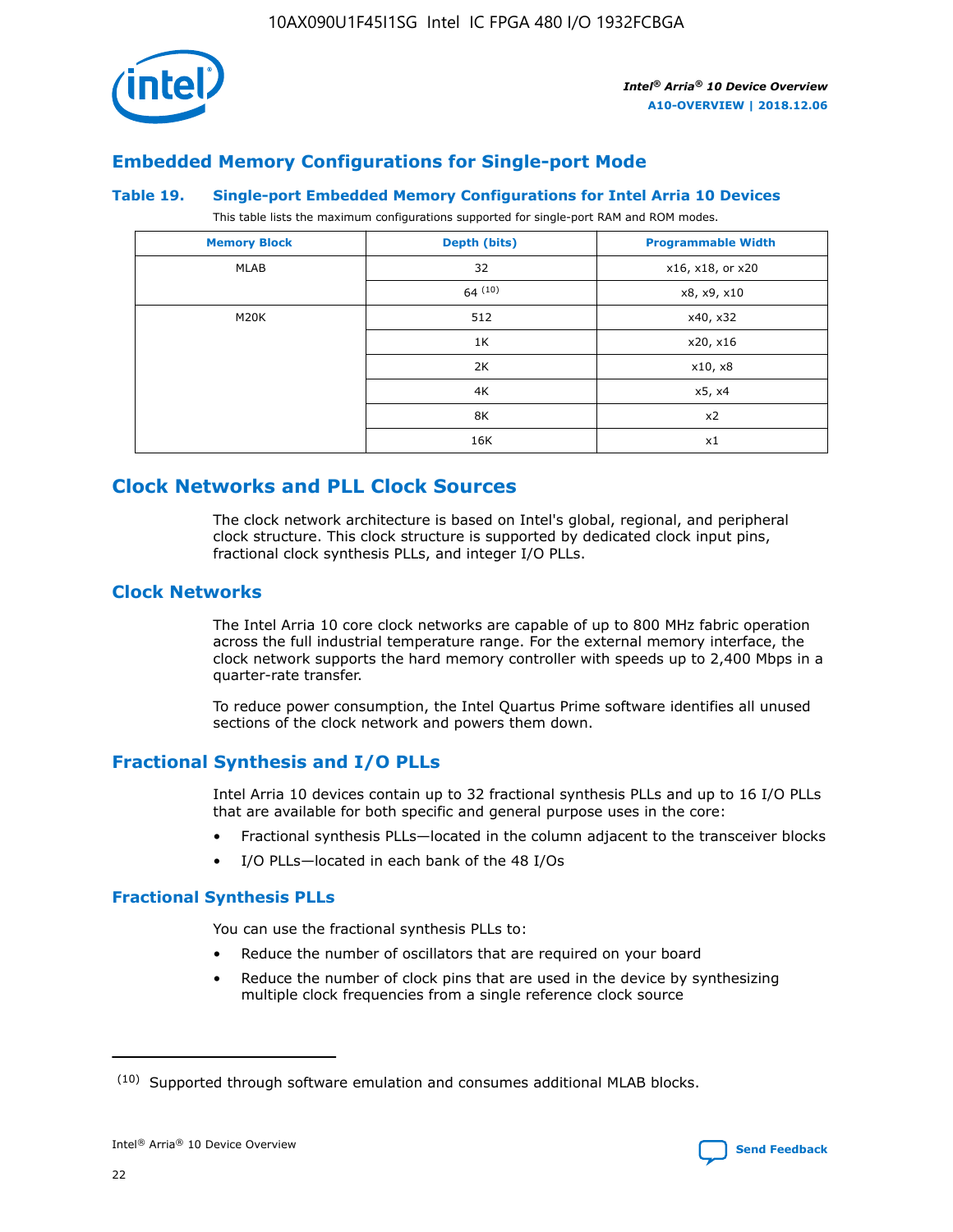

The fractional synthesis PLLs support the following features:

- Reference clock frequency synthesis for transceiver CMU and Advanced Transmit (ATX) PLLs
- Clock network delay compensation
- Zero-delay buffering
- Direct transmit clocking for transceivers
- Independently configurable into two modes:
	- Conventional integer mode equivalent to the general purpose PLL
	- Enhanced fractional mode with third order delta-sigma modulation
- PLL cascading

### **I/O PLLs**

The integer mode I/O PLLs are located in each bank of 48 I/Os. You can use the I/O PLLs to simplify the design of external memory and high-speed LVDS interfaces.

In each I/O bank, the I/O PLLs are adjacent to the hard memory controllers and LVDS SERDES. Because these PLLs are tightly coupled with the I/Os that need to use them, it makes it easier to close timing.

You can use the I/O PLLs for general purpose applications in the core such as clock network delay compensation and zero-delay buffering.

Intel Arria 10 devices support PLL-to-PLL cascading.

## **FPGA General Purpose I/O**

Intel Arria 10 devices offer highly configurable GPIOs. Each I/O bank contains 48 general purpose I/Os and a high-efficiency hard memory controller.

The following list describes the features of the GPIOs:

- Consist of 3 V I/Os for high-voltage application and LVDS I/Os for differential signaling
	- Up to two 3 V I/O banks, available in some devices, that support up to 3 V I/O standards
	- LVDS I/O banks that support up to 1.8 V I/O standards
- Support a wide range of single-ended and differential I/O interfaces
- LVDS speeds up to 1.6 Gbps
- Each LVDS pair of pins has differential input and output buffers, allowing you to configure the LVDS direction for each pair.
- Programmable bus hold and weak pull-up
- Programmable differential output voltage  $(V_{OD})$  and programmable pre-emphasis

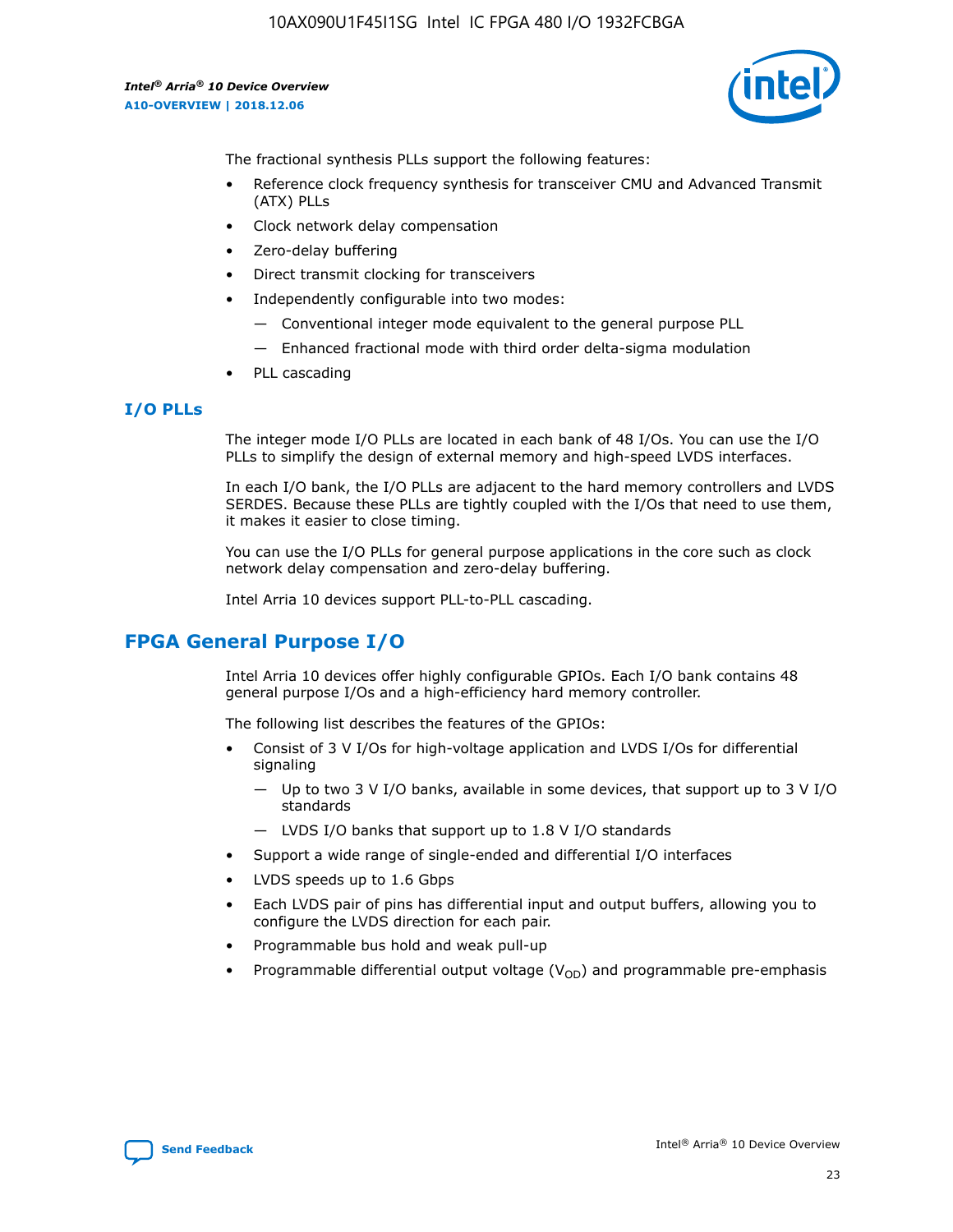

- Series (R<sub>S</sub>) and parallel (R<sub>T</sub>) on-chip termination (OCT) for all I/O banks with OCT calibration to limit the termination impedance variation
- On-chip dynamic termination that has the ability to swap between series and parallel termination, depending on whether there is read or write on a common bus for signal integrity
- Easy timing closure support using the hard read FIFO in the input register path, and delay-locked loop (DLL) delay chain with fine and coarse architecture

## **External Memory Interface**

Intel Arria 10 devices offer massive external memory bandwidth, with up to seven 32 bit DDR4 memory interfaces running at up to 2,400 Mbps. This bandwidth provides additional ease of design, lower power, and resource efficiencies of hardened highperformance memory controllers.

The memory interface within Intel Arria 10 FPGAs and SoCs delivers the highest performance and ease of use. You can configure up to a maximum width of 144 bits when using the hard or soft memory controllers. If required, you can bypass the hard memory controller and use a soft controller implemented in the user logic.

Each I/O contains a hardened DDR read/write path (PHY) capable of performing key memory interface functionality such as read/write leveling, FIFO buffering to lower latency and improve margin, timing calibration, and on-chip termination.

The timing calibration is aided by the inclusion of hard microcontrollers based on Intel's Nios® II technology, specifically tailored to control the calibration of multiple memory interfaces. This calibration allows the Intel Arria 10 device to compensate for any changes in process, voltage, or temperature either within the Intel Arria 10 device itself, or within the external memory device. The advanced calibration algorithms ensure maximum bandwidth and robust timing margin across all operating conditions.

In addition to parallel memory interfaces, Intel Arria 10 devices support serial memory technologies such as the Hybrid Memory Cube (HMC). The HMC is supported by the Intel Arria 10 high-speed serial transceivers which connect up to four HMC links, with each link running at data rates up to 15 Gbps.

### **Related Information**

#### [External Memory Interface Spec Estimator](http://www.altera.com/technology/memory/estimator/mem-emif-index.html)

Provides a parametric tool that allows you to find and compare the performance of the supported external memory interfaces in IntelFPGAs.

## **Memory Standards Supported by Intel Arria 10 Devices**

The I/Os are designed to provide high performance support for existing and emerging external memory standards.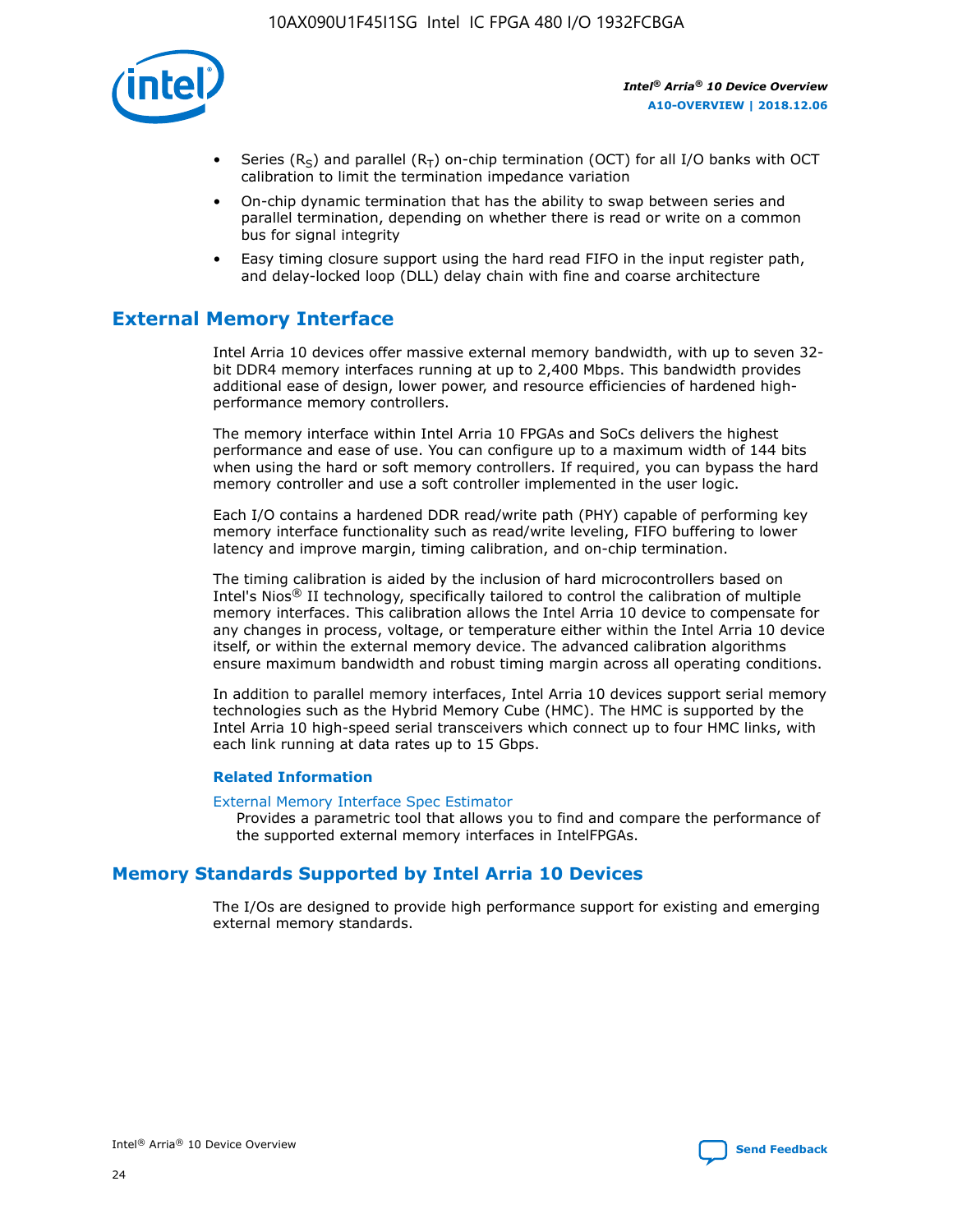

#### **Table 20. Memory Standards Supported by the Hard Memory Controller**

This table lists the overall capability of the hard memory controller. For specific details, refer to the External Memory Interface Spec Estimator and Intel Arria 10 Device Datasheet.

| <b>Memory Standard</b> | <b>Rate Support</b> | <b>Ping Pong PHY Support</b> | <b>Maximum Frequency</b><br>(MHz) |
|------------------------|---------------------|------------------------------|-----------------------------------|
| <b>DDR4 SDRAM</b>      | Quarter rate        | Yes                          | 1,067                             |
|                        |                     |                              | 1,200                             |
| <b>DDR3 SDRAM</b>      | Half rate           | Yes                          | 533                               |
|                        |                     |                              | 667                               |
|                        | Quarter rate        | Yes                          | 1,067                             |
|                        |                     |                              | 1,067                             |
| <b>DDR3L SDRAM</b>     | Half rate           | Yes                          | 533                               |
|                        |                     |                              | 667                               |
|                        | Quarter rate        | Yes                          | 933                               |
|                        |                     |                              | 933                               |
| LPDDR3 SDRAM           | Half rate           |                              | 533                               |
|                        | Quarter rate        |                              | 800                               |

### **Table 21. Memory Standards Supported by the Soft Memory Controller**

| <b>Memory Standard</b>      | <b>Rate Support</b> | <b>Maximum Frequency</b><br>(MHz) |
|-----------------------------|---------------------|-----------------------------------|
| <b>RLDRAM 3 (11)</b>        | Quarter rate        | 1,200                             |
| ODR IV SRAM <sup>(11)</sup> | Quarter rate        | 1,067                             |
| <b>ODR II SRAM</b>          | Full rate           | 333                               |
|                             | Half rate           | 633                               |
| <b>ODR II+ SRAM</b>         | Full rate           | 333                               |
|                             | Half rate           | 633                               |
| <b>ODR II+ Xtreme SRAM</b>  | Full rate           | 333                               |
|                             | Half rate           | 633                               |

#### **Table 22. Memory Standards Supported by the HPS Hard Memory Controller**

The hard processor system (HPS) is available in Intel Arria 10 SoC devices only.

| <b>Memory Standard</b> | <b>Rate Support</b> | <b>Maximum Frequency</b><br>(MHz) |
|------------------------|---------------------|-----------------------------------|
| <b>DDR4 SDRAM</b>      | Half rate           | 1,200                             |
| <b>DDR3 SDRAM</b>      | Half rate           | 1,067                             |
| <b>DDR3L SDRAM</b>     | Half rate           | 933                               |

<sup>(11)</sup> Intel Arria 10 devices support this external memory interface using hard PHY with soft memory controller.

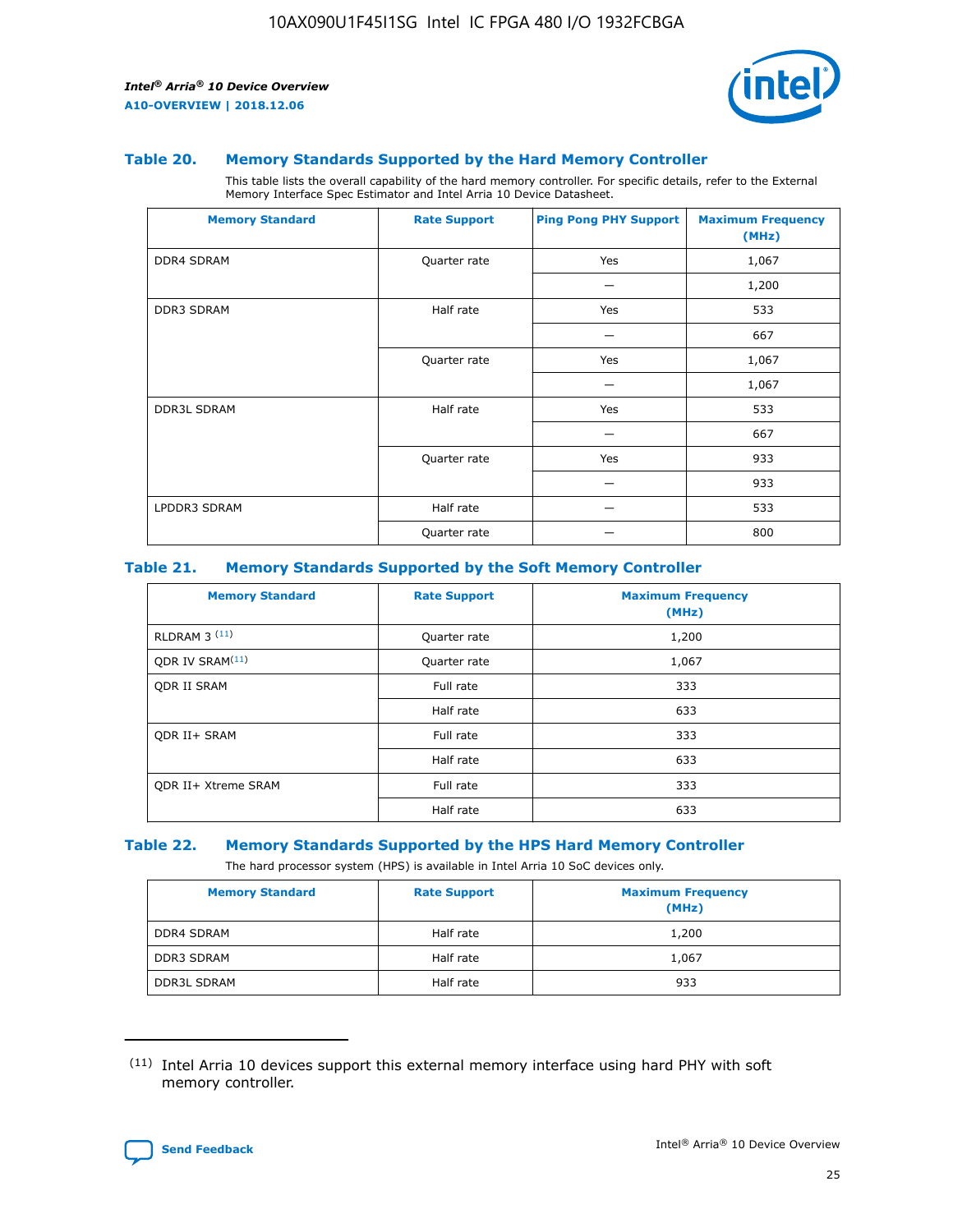

### **Related Information**

#### [Intel Arria 10 Device Datasheet](https://www.intel.com/content/www/us/en/programmable/documentation/mcn1413182292568.html#mcn1413182153340)

Lists the memory interface performance according to memory interface standards, rank or chip select configurations, and Intel Arria 10 device speed grades.

# **PCIe Gen1, Gen2, and Gen3 Hard IP**

Intel Arria 10 devices contain PCIe hard IP that is designed for performance and ease-of-use:

- Includes all layers of the PCIe stack—transaction, data link and physical layers.
- Supports PCIe Gen3, Gen2, and Gen1 Endpoint and Root Port in x1, x2, x4, or x8 lane configuration.
- Operates independently from the core logic—optional configuration via protocol (CvP) allows the PCIe link to power up and complete link training in less than 100 ms while the Intel Arria 10 device completes loading the programming file for the rest of the FPGA.
- Provides added functionality that makes it easier to support emerging features such as Single Root I/O Virtualization (SR-IOV) and optional protocol extensions.
- Provides improved end-to-end datapath protection using ECC.
- Supports FPGA configuration via protocol (CvP) using PCIe at Gen3, Gen2, or Gen1 speed.

#### **Related Information**

PCS Features on page 30

## **Enhanced PCS Hard IP for Interlaken and 10 Gbps Ethernet**

## **Interlaken Support**

The Intel Arria 10 enhanced PCS hard IP provides integrated Interlaken PCS supporting rates up to 25.8 Gbps per lane.

The Interlaken PCS is based on the proven functionality of the PCS developed for Intel's previous generation FPGAs, which demonstrated interoperability with Interlaken ASSP vendors and third-party IP suppliers. The Interlaken PCS is present in every transceiver channel in Intel Arria 10 devices.

### **Related Information**

PCS Features on page 30

## **10 Gbps Ethernet Support**

The Intel Arria 10 enhanced PCS hard IP supports 10GBASE-R PCS compliant with IEEE 802.3 10 Gbps Ethernet (10GbE). The integrated hard IP support for 10GbE and the 10 Gbps transceivers save external PHY cost, board space, and system power.

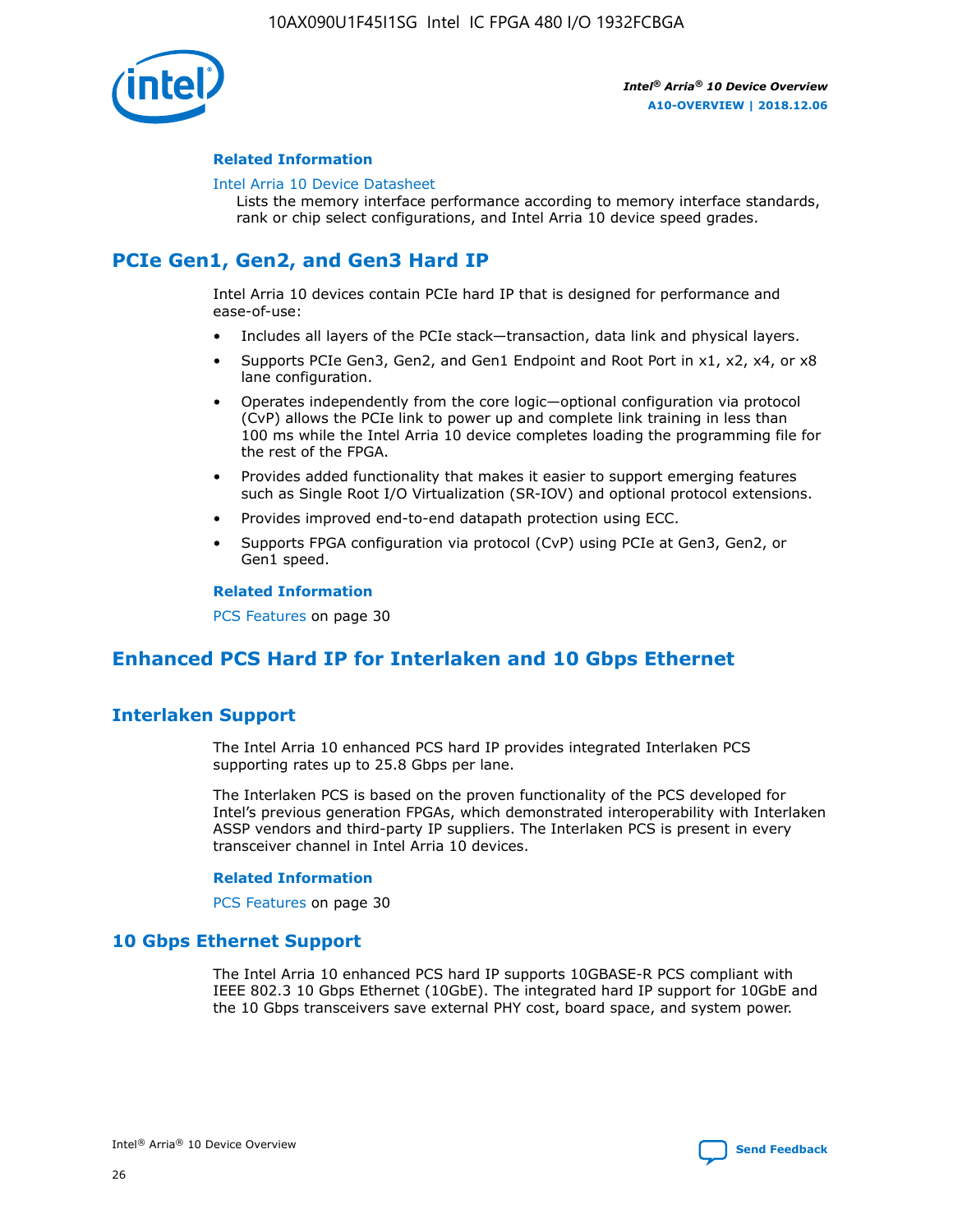

The scalable hard IP supports multiple independent 10GbE ports while using a single PLL for all the 10GBASE-R PCS instantiations, which saves on core logic resources and clock networks:

- Simplifies multiport 10GbE systems compared to XAUI interfaces that require an external XAUI-to-10G PHY.
- Incorporates Electronic Dispersion Compensation (EDC), which enables direct connection to standard 10 Gbps XFP and SFP+ pluggable optical modules.
- Supports backplane Ethernet applications and includes a hard 10GBASE-KR Forward Error Correction (FEC) circuit that you can use for 10 Gbps and 40 Gbps applications.

The 10 Gbps Ethernet PCS hard IP and 10GBASE-KR FEC are present in every transceiver channel.

#### **Related Information**

PCS Features on page 30

## **Low Power Serial Transceivers**

Intel Arria 10 FPGAs and SoCs include lowest power transceivers that deliver high bandwidth, throughput and low latency.

Intel Arria 10 devices deliver the industry's lowest power consumption per transceiver channel:

- 12.5 Gbps transceivers at as low as 242 mW
- 10 Gbps transceivers at as low as 168 mW
- 6 Gbps transceivers at as low as 117 mW

Intel Arria 10 transceivers support various data rates according to application:

- Chip-to-chip and chip-to-module applications—from 1 Gbps up to 25.8 Gbps
- Long reach and backplane applications—from 1 Gbps up to 12.5 with advanced adaptive equalization
- Critical power sensitive applications—from 1 Gbps up to 11.3 Gbps using lower power modes

The combination of 20 nm process technology and architectural advances provide the following benefits:

- Significant reduction in die area and power consumption
- Increase of up to two times in transceiver I/O density compared to previous generation devices while maintaining optimal signal integrity
- Up to 72 total transceiver channels—you can configure up to 6 of these channels to run as fast as 25.8 Gbps
- All channels feature continuous data rate support up to the maximum rated speed

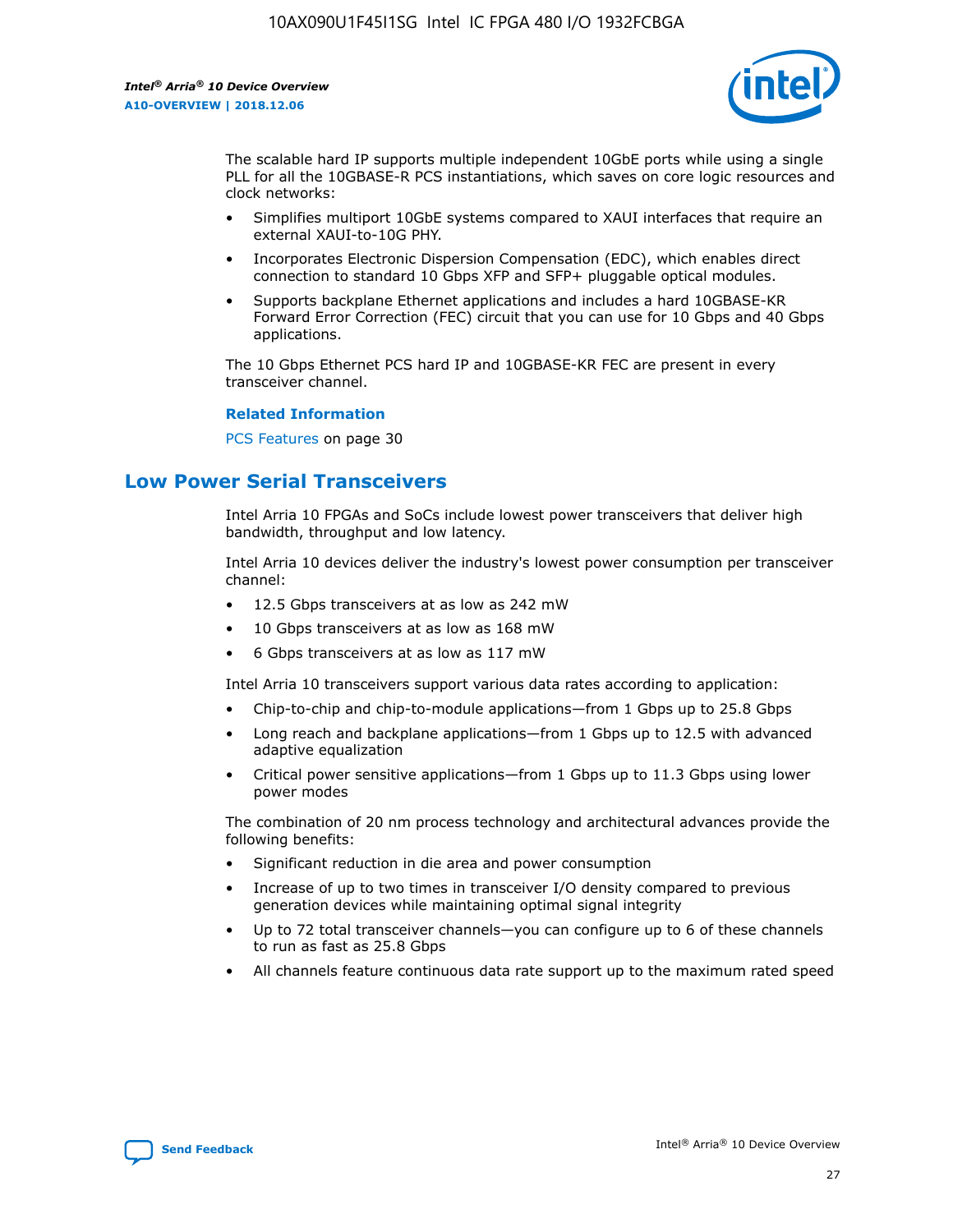

### Transceiver PMA TX/RX PCS ATX PLL Transceiver PMA TX/RX PCS fPLL Network Flexible Clock Distribution Network PCS Transceiver PMA TX/RX FPGA **Clock Distribution** Fabric PCS Transceiver PMA TX/RX ATX Flexible PLL PCS Transceiver PMA TX/RX ▲ fPLL Transceiver PMA TX/RX PCS 4

## **Figure 6. Intel Arria 10 Transceiver Block Architecture**

## **Transceiver Channels**

All transceiver channels feature a dedicated Physical Medium Attachment (PMA) and a hardened Physical Coding Sublayer (PCS).

- The PMA provides primary interfacing capabilities to physical channels.
- The PCS typically handles encoding/decoding, word alignment, and other preprocessing functions before transferring data to the FPGA core fabric.

A transceiver channel consists of a PMA and a PCS block. Most transceiver banks have 6 channels. There are some transceiver banks that contain only 3 channels.

A wide variety of bonded and non-bonded data rate configurations is possible using a highly configurable clock distribution network. Up to 80 independent transceiver data rates can be configured.

The following figures are graphical representations of top views of the silicon die, which correspond to reverse views for flip chip packages. Different Intel Arria 10 devices may have different floorplans than the ones shown in the figures.

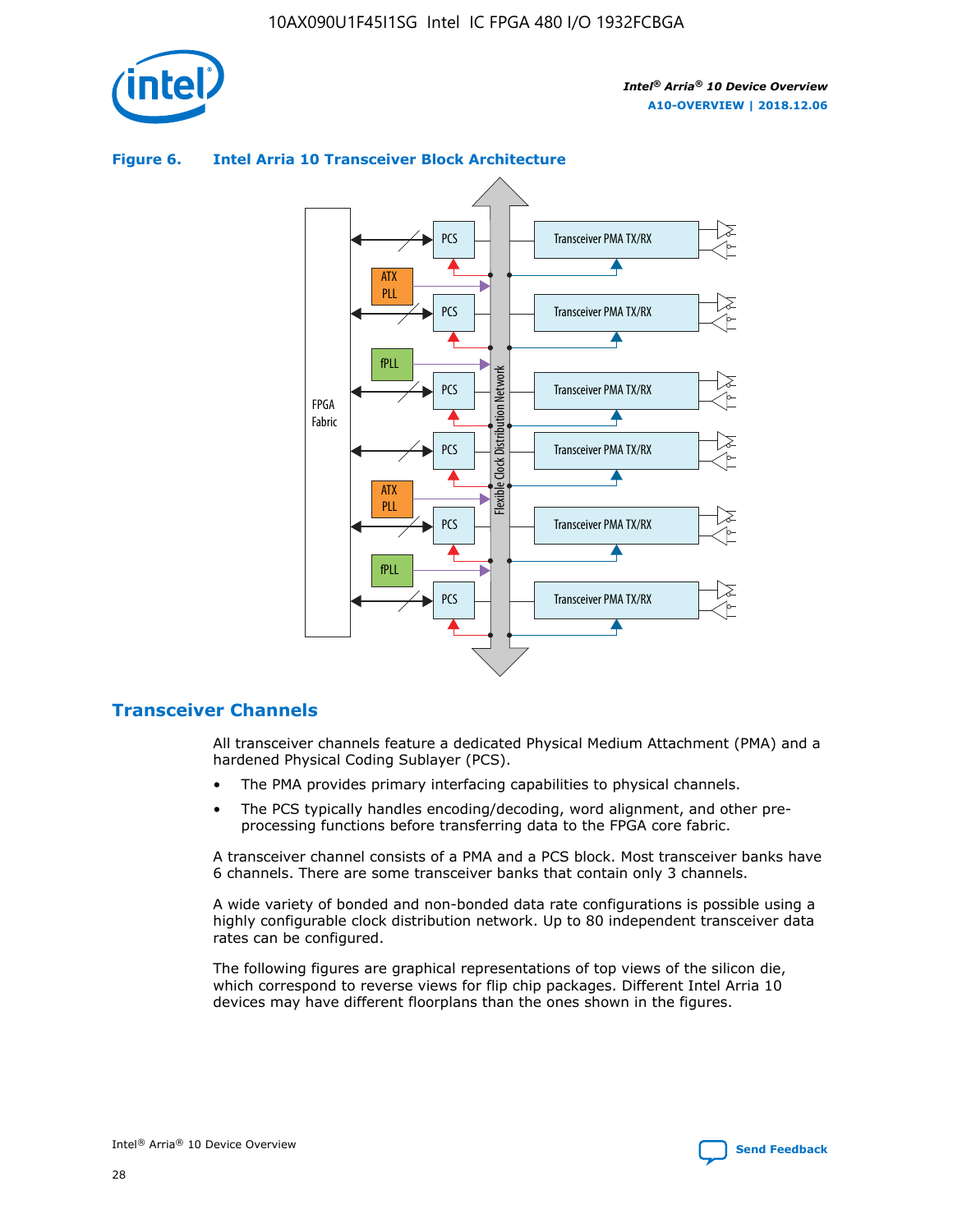

## **Figure 7. Device Chip Overview for Intel Arria 10 GX and GT Devices**



M20K Internal Memory Blocks Core Logic Fabric Transceiver Channels Hard IP Per Transceiver: Standard PCS and Enhanced PCS Hard IPs PCI Express Gen3 Hard IP Fractional PLLs M20K Internal Memory Blocks PCI Express Gen3 Hard IP Variable Precision DSP Blocks I/O PLLs Hard Memory Controllers, General-Purpose I/O Cells, LVDS Hard Processor Subsystem, Dual-Core ARM Cortex A9 M20K Internal Memory Blocks Variable Precision DSP Blocks M20K Internal Memory Blocks Core Logic Fabric I/O PLLs Hard Memory Controllers, General-Purpose I/O Cells, LVDS M20K Internal Memory Blocks Variable Precision DSP Blocks M20K Internal Memory Blocks Transceiver Channels Hard IP Per Transceiver: Standard PCS and Enhanced PCS Hard IPs PCI Express Gen3 Hard IP Fractional PLLs PCI Express Gen3 Hard IP  $\ddot{\cdot}$ Hard PCS Transceiver PMA fPLL ATX (LC) Hard PCS Transceiver PMA **Transmit** Hard PCS Transceiver PMA PLL fPLL Hard PCS Transceiver PMA Transceiver Clock Networks ATX (LC) Hard PCS Transceiver PMA Transmi Hard PCS Transceiver PMA PLL fPLL Hard PCS Transceiver PMA Transceiver PMA Hard PCS ATX (LC) **Transmit** Hard PCS Transceiver PMA PLL Unused transceiver chann can be used as additional transceiver transmit PLLs

## **PMA Features**

Intel Arria 10 transceivers provide exceptional signal integrity at data rates up to 25.8 Gbps. Clocking options include ultra-low jitter ATX PLLs (LC tank based), clock multiplier unit (CMU) PLLs, and fractional PLLs.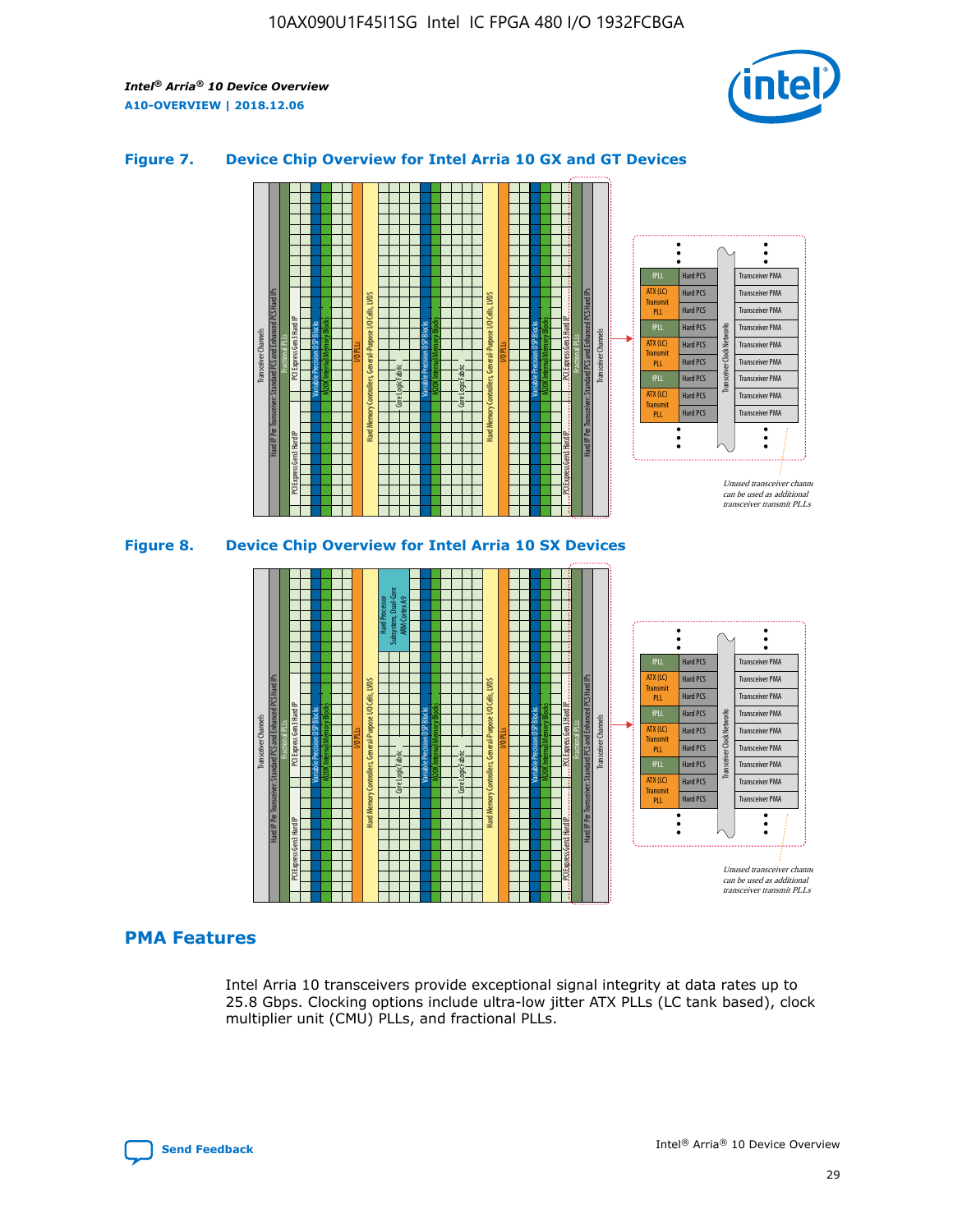

Each transceiver channel contains a channel PLL that can be used as the CMU PLL or clock data recovery (CDR) PLL. In CDR mode, the channel PLL recovers the receiver clock and data in the transceiver channel. Up to 80 independent data rates can be configured on a single Intel Arria 10 device.

## **Table 23. PMA Features of the Transceivers in Intel Arria 10 Devices**

| <b>Feature</b>                                             | <b>Capability</b>                                                                                                                                                                                                             |
|------------------------------------------------------------|-------------------------------------------------------------------------------------------------------------------------------------------------------------------------------------------------------------------------------|
| Chip-to-Chip Data Rates                                    | 1 Gbps to 17.4 Gbps (Intel Arria 10 GX devices)<br>1 Gbps to 25.8 Gbps (Intel Arria 10 GT devices)                                                                                                                            |
| Backplane Support                                          | Drive backplanes at data rates up to 12.5 Gbps                                                                                                                                                                                |
| <b>Optical Module Support</b>                              | SFP+/SFP, XFP, CXP, QSFP/QSFP28, CFP/CFP2/CFP4                                                                                                                                                                                |
| Cable Driving Support                                      | SFP+ Direct Attach, PCI Express over cable, eSATA                                                                                                                                                                             |
| Transmit Pre-Emphasis                                      | 4-tap transmit pre-emphasis and de-emphasis to compensate for system channel loss                                                                                                                                             |
| Continuous Time Linear<br>Equalizer (CTLE)                 | Dual mode, high-gain, and high-data rate, linear receive equalization to compensate for<br>system channel loss                                                                                                                |
| Decision Feedback Equalizer<br>(DFE)                       | 7-fixed and 4-floating tap DFE to equalize backplane channel loss in the presence of<br>crosstalk and noisy environments                                                                                                      |
| Variable Gain Amplifier                                    | Optimizes the signal amplitude prior to the CDR sampling and operates in fixed and<br>adaptive modes                                                                                                                          |
| Altera Digital Adaptive<br>Parametric Tuning (ADAPT)       | Fully digital adaptation engine to automatically adjust all link equalization parameters-<br>including CTLE, DFE, and variable gain amplifier blocks—that provide optimal link margin<br>without intervention from user logic |
| Precision Signal Integrity<br>Calibration Engine (PreSICE) | Hardened calibration controller to quickly calibrate all transceiver control parameters on<br>power-up, which provides the optimal signal integrity and jitter performance                                                    |
| Advanced Transmit (ATX)<br><b>PLL</b>                      | Low jitter ATX (LC tank based) PLLs with continuous tuning range to cover a wide range of<br>standard and proprietary protocols                                                                                               |
| <b>Fractional PLLs</b>                                     | On-chip fractional frequency synthesizers to replace on-board crystal oscillators and reduce<br>system cost                                                                                                                   |
| Digitally Assisted Analog<br><b>CDR</b>                    | Superior jitter tolerance with fast lock time                                                                                                                                                                                 |
| Dynamic Partial<br>Reconfiguration                         | Allows independent control of the Avalon memory-mapped interface of each transceiver<br>channel for the highest transceiver flexibility                                                                                       |
| Multiple PCS-PMA and PCS-<br>PLD interface widths          | 8-, 10-, 16-, 20-, 32-, 40-, or 64-bit interface widths for flexibility of deserialization width,<br>encoding, and reduced latency                                                                                            |

## **PCS Features**

This table summarizes the Intel Arria 10 transceiver PCS features. You can use the transceiver PCS to support a wide range of protocols ranging from 1 Gbps to 25.8 Gbps.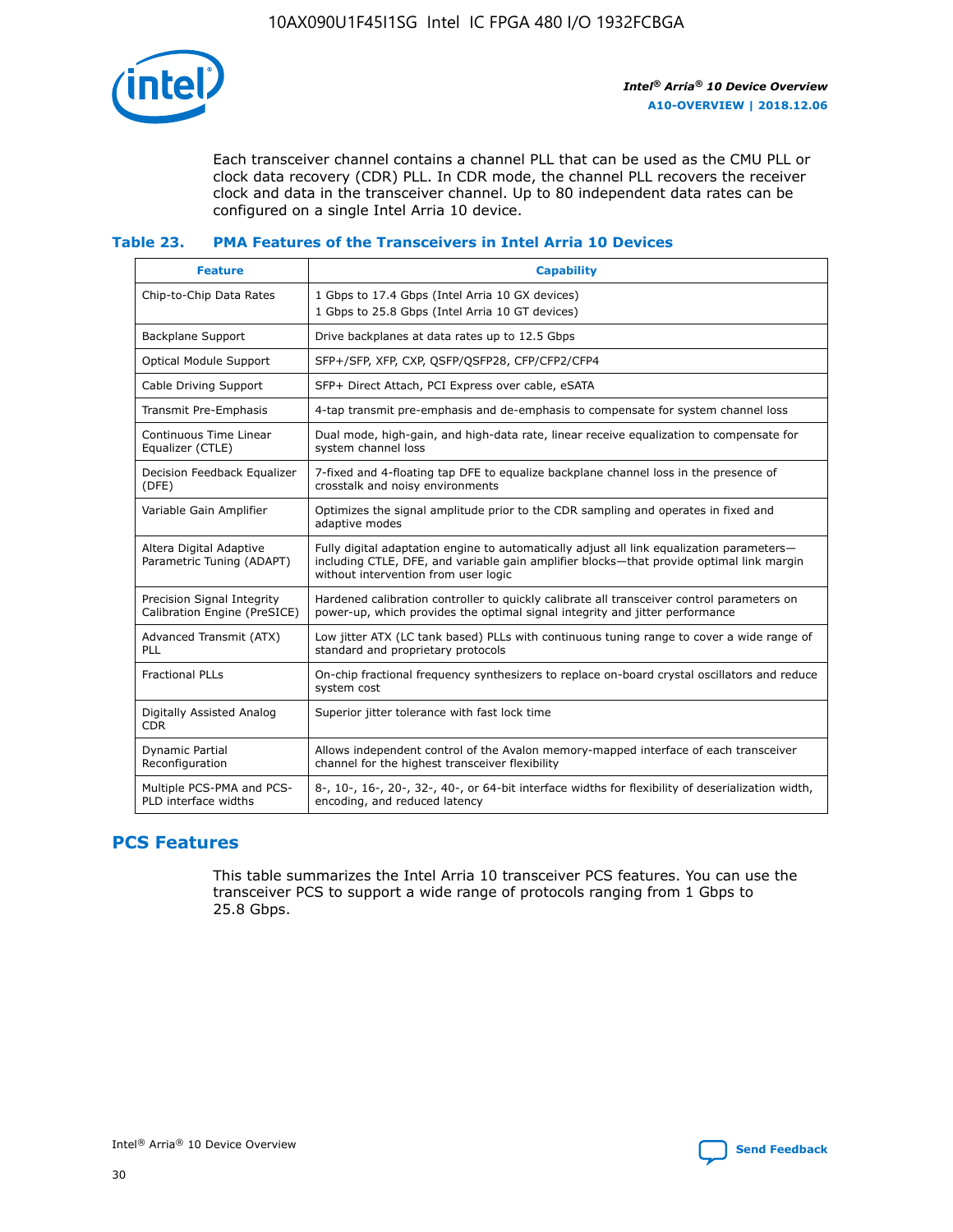

| <b>PCS</b>    | <b>Description</b>                                                                                                                                                                                                                                                                                                                                                                                             |
|---------------|----------------------------------------------------------------------------------------------------------------------------------------------------------------------------------------------------------------------------------------------------------------------------------------------------------------------------------------------------------------------------------------------------------------|
| Standard PCS  | Operates at a data rate up to 12 Gbps<br>Supports protocols such as PCI-Express, CPRI 4.2+, GigE, IEEE 1588 in Hard PCS<br>Implements other protocols using Basic/Custom (Standard PCS) transceiver<br>configuration rules.                                                                                                                                                                                    |
| Enhanced PCS  | Performs functions common to most serial data industry standards, such as word<br>alignment, encoding/decoding, and framing, before data is sent or received off-chip<br>through the PMA<br>• Handles data transfer to and from the FPGA fabric<br>Handles data transfer internally to and from the PMA<br>Provides frequency compensation<br>Performs channel bonding for multi-channel low skew applications |
| PCIe Gen3 PCS | Supports the seamless switching of Data and Clock between the Gen1, Gen2, and Gen3<br>data rates<br>Provides support for PIPE 3.0 features<br>Supports the PIPE interface with the Hard IP enabled, as well as with the Hard IP<br>bypassed                                                                                                                                                                    |

#### **Related Information**

- PCIe Gen1, Gen2, and Gen3 Hard IP on page 26
- Interlaken Support on page 26
- 10 Gbps Ethernet Support on page 26

## **PCS Protocol Support**

This table lists some of the protocols supported by the Intel Arria 10 transceiver PCS. For more information about the blocks in the transmitter and receiver data paths, refer to the related information.

| <b>Protocol</b>                                 | <b>Data Rate</b><br>(Gbps) | <b>Transceiver IP</b>       | <b>PCS Support</b>                      |
|-------------------------------------------------|----------------------------|-----------------------------|-----------------------------------------|
| PCIe Gen3 x1, x2, x4, x8                        | 8.0                        | Native PHY (PIPE)           | Standard PCS and PCIe<br>Gen3 PCS       |
| PCIe Gen2 x1, x2, x4, x8                        | 5.0                        | Native PHY (PIPE)           | <b>Standard PCS</b>                     |
| PCIe Gen1 x1, x2, x4, x8                        | 2.5                        | Native PHY (PIPE)           | Standard PCS                            |
| 1000BASE-X Gigabit Ethernet                     | 1.25                       | Native PHY                  | <b>Standard PCS</b>                     |
| 1000BASE-X Gigabit Ethernet with<br>IEEE 1588v2 | 1.25                       | Native PHY                  | Standard PCS                            |
| 10GBASE-R                                       | 10.3125                    | Native PHY                  | <b>Enhanced PCS</b>                     |
| 10GBASE-R with IEEE 1588v2                      | 10.3125                    | Native PHY                  | <b>Enhanced PCS</b>                     |
| 10GBASE-R with KR FEC                           | 10.3125                    | Native PHY                  | <b>Enhanced PCS</b>                     |
| 10GBASE-KR and 1000BASE-X                       | 10.3125                    | 1G/10GbE and 10GBASE-KR PHY | Standard PCS and<br><b>Enhanced PCS</b> |
| Interlaken (CEI-6G/11G)                         | 3.125 to 17.4              | Native PHY                  | <b>Enhanced PCS</b>                     |
| SFI-S/SFI-5.2                                   | 11.2                       | Native PHY                  | <b>Enhanced PCS</b>                     |
| $10G$ SDI                                       | 10.692                     | Native PHY                  | <b>Enhanced PCS</b>                     |
|                                                 |                            |                             | continued                               |

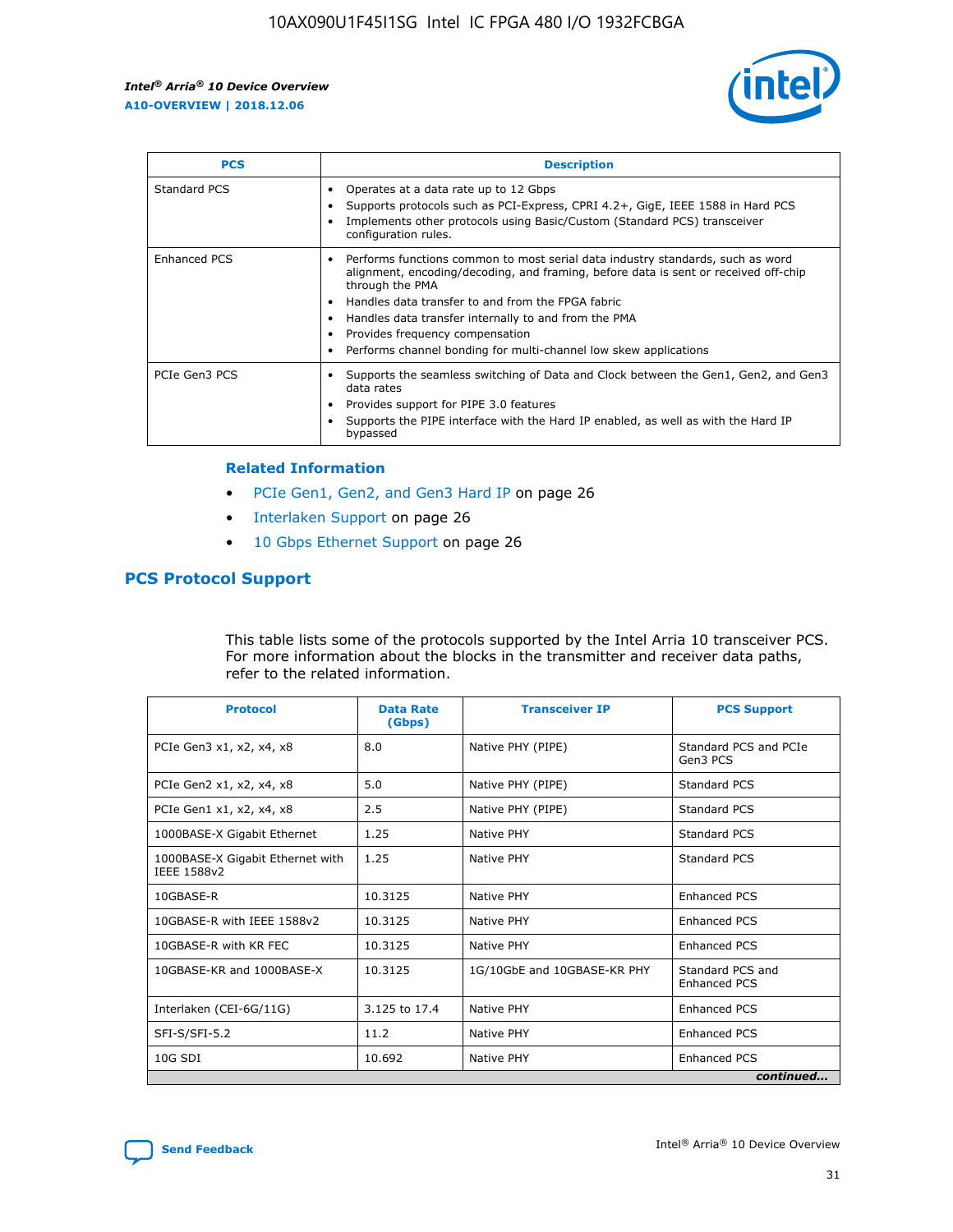

| <b>Protocol</b>      | <b>Data Rate</b><br>(Gbps) | <b>Transceiver IP</b> | <b>PCS Support</b> |
|----------------------|----------------------------|-----------------------|--------------------|
| CPRI 6.0 (64B/66B)   | 0.6144 to<br>10.1376       | Native PHY            | Enhanced PCS       |
| CPRI 4.2 (8B/10B)    | 0.6144 to<br>9.8304        | Native PHY            | Standard PCS       |
| OBSAI RP3 v4.2       | 0.6144 to 6.144            | Native PHY            | Standard PCS       |
| SD-SDI/HD-SDI/3G-SDI | $0.143(12)$ to<br>2.97     | Native PHY            | Standard PCS       |

## **Related Information**

#### [Intel Arria 10 Transceiver PHY User Guide](https://www.intel.com/content/www/us/en/programmable/documentation/nik1398707230472.html#nik1398707091164)

Provides more information about the supported transceiver protocols and PHY IP, the PMA architecture, and the standard, enhanced, and PCIe Gen3 PCS architecture.

## **SoC with Hard Processor System**

Each SoC device combines an FPGA fabric and a hard processor system (HPS) in a single device. This combination delivers the flexibility of programmable logic with the power and cost savings of hard IP in these ways:

- Reduces board space, system power, and bill of materials cost by eliminating a discrete embedded processor
- Allows you to differentiate the end product in both hardware and software, and to support virtually any interface standard
- Extends the product life and revenue through in-field hardware and software updates

 $(12)$  The 0.143 Gbps data rate is supported using oversampling of user logic that you must implement in the FPGA fabric.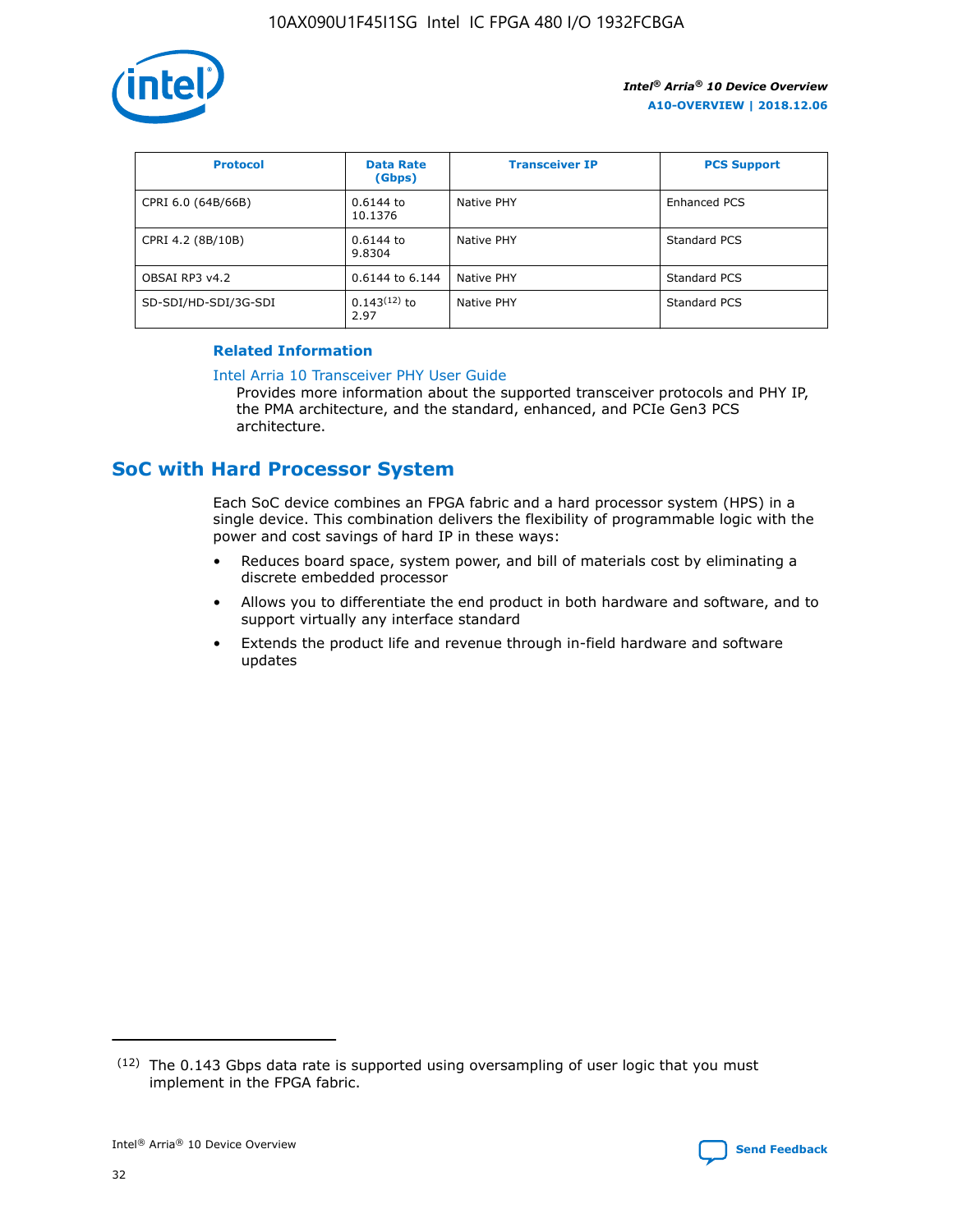

#### **Figure 9. HPS Block Diagram**

This figure shows a block diagram of the HPS with the dual ARM Cortex-A9 MPCore processor.



## **Key Advantages of 20-nm HPS**

The 20-nm HPS strikes a balance between enabling maximum software compatibility with 28-nm SoCs while still improving upon the 28-nm HPS architecture. These improvements address the requirements of the next generation target markets such as wireless and wireline communications, compute and storage equipment, broadcast and military in terms of performance, memory bandwidth, connectivity via backplane and security.

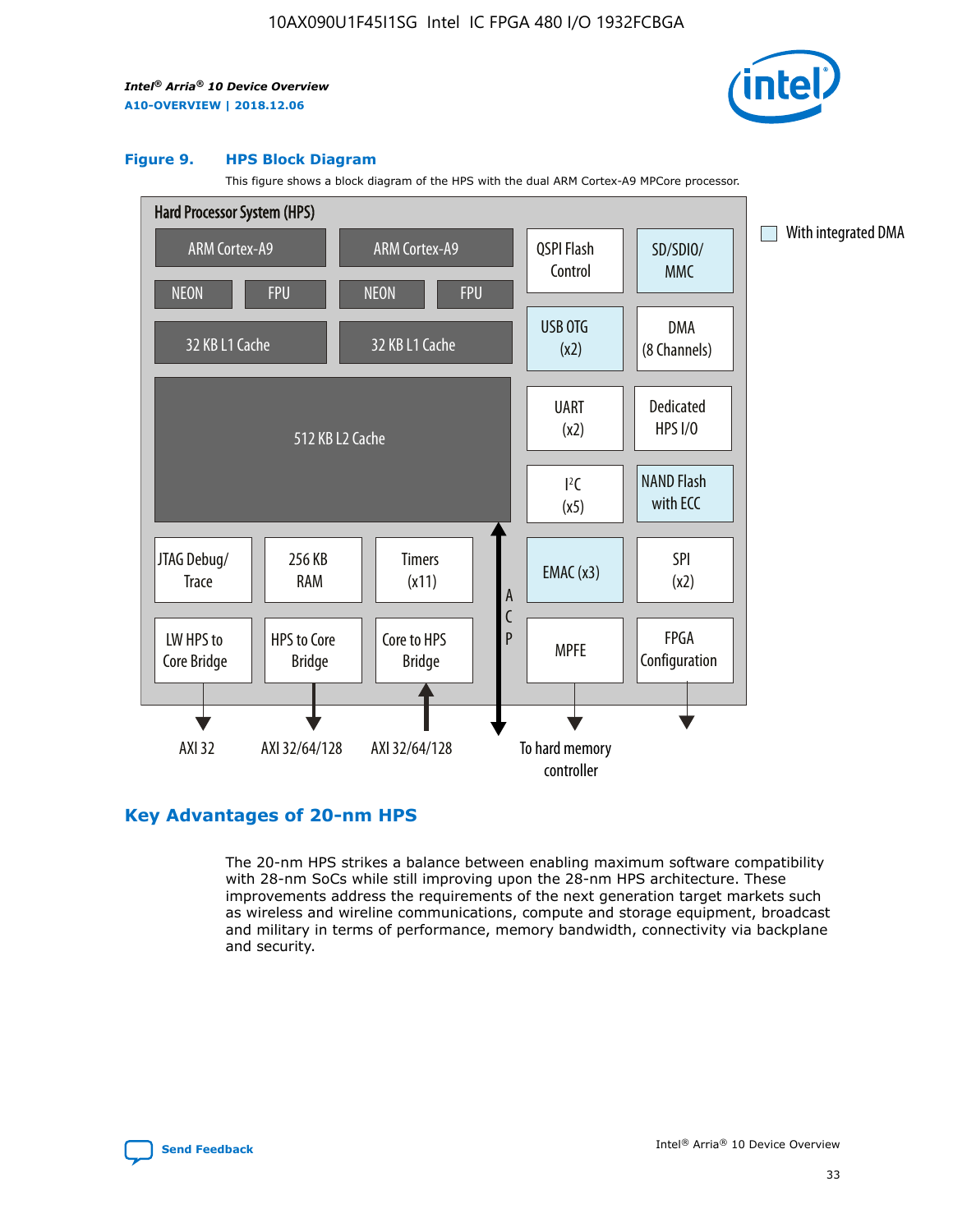

## **Table 24. Improvements in 20 nm HPS**

This table lists the key improvements of the 20 nm HPS compared to the 28 nm HPS.

| Advantages/<br><b>Improvements</b>                          | <b>Description</b>                                                                                                                                                                                                                                                                                                                                                                                                                                                                                                                                                                                                                                                                                                                                                                                                                                                                                                      |
|-------------------------------------------------------------|-------------------------------------------------------------------------------------------------------------------------------------------------------------------------------------------------------------------------------------------------------------------------------------------------------------------------------------------------------------------------------------------------------------------------------------------------------------------------------------------------------------------------------------------------------------------------------------------------------------------------------------------------------------------------------------------------------------------------------------------------------------------------------------------------------------------------------------------------------------------------------------------------------------------------|
| Increased performance and<br>overdrive capability           | While the nominal processor frequency is 1.2 GHz, the 20 nm HPS offers an "overdrive"<br>feature which enables a higher processor operating frequency. This requires a higher supply<br>voltage value that is unique to the HPS and may require a separate regulator.                                                                                                                                                                                                                                                                                                                                                                                                                                                                                                                                                                                                                                                   |
| Increased processor memory<br>bandwidth and DDR4<br>support | Up to 64-bit DDR4 memory at 2,400 Mbps support is available for the processor. The hard<br>memory controller for the HPS comprises a multi-port front end that manages connections<br>to a single port memory controller. The multi-port front end allows logic core and the HPS<br>to share ports and thereby the available bandwidth of the memory controller.                                                                                                                                                                                                                                                                                                                                                                                                                                                                                                                                                        |
| Flexible I/O sharing                                        | An advanced I/O pin muxing scheme allows improved sharing of I/O between the HPS and<br>the core logic. The following types of I/O are available for SoC:<br>17 dedicated I/Os-physically located inside the HPS block and are not accessible to<br>logic within the core. The 17 dedicated I/Os are used for HPS clock, resets, and<br>interfacing with boot devices, QSPI, and SD/MMC.<br>48 direct shared I/O-located closest to the HPS block and are ideal for high speed HPS<br>peripherals such as EMAC, USB, and others. There is one bank of 48 I/Os that supports<br>direct sharing where the 48 I/Os can be shared 12 I/Os at a time.<br>Standard (shared) I/O—all standard I/Os can be shared by the HPS peripherals and any<br>logic within the core. For designs where more than 48 I/Os are required to fully use all<br>the peripherals in the HPS, these I/Os can be connected through the core logic. |
| <b>EMAC</b> core                                            | Three EMAC cores are available in the HPS. The EMAC cores enable an application to<br>support two redundant Ethernet connections; for example, backplane, or two EMAC cores<br>for managing IEEE 1588 time stamp information while allowing a third EMAC core for debug<br>and configuration. All three EMACs can potentially share the same time stamps, simplifying<br>the 1588 time stamping implementation. A new serial time stamp interface allows core<br>logic to access and read the time stamp values. The integrated EMAC controllers can be<br>connected to external Ethernet PHY through the provided MDIO or I <sup>2</sup> C interface.                                                                                                                                                                                                                                                                  |
| On-chip memory                                              | The on-chip memory is updated to 256 KB support and can support larger data sets and<br>real time algorithms.                                                                                                                                                                                                                                                                                                                                                                                                                                                                                                                                                                                                                                                                                                                                                                                                           |
| <b>ECC</b> enhancements                                     | Improvements in L2 Cache ECC management allow identification of errors down to the<br>address level. ECC enhancements also enable improved error injection and status reporting<br>via the introduction of new memory mapped access to syndrome and data signals.                                                                                                                                                                                                                                                                                                                                                                                                                                                                                                                                                                                                                                                       |
| HPS to FPGA Interconnect<br><b>Backbone</b>                 | Although the HPS and the Logic Core can operate independently, they are tightly coupled<br>via a high-bandwidth system interconnect built from high-performance ARM AMBA AXI bus<br>bridges. IP bus masters in the FPGA fabric have access to HPS bus slaves via the FPGA-to-<br>HPS interconnect. Similarly, HPS bus masters have access to bus slaves in the core fabric<br>via the HPS-to-FPGA bridge. Both bridges are AMBA AXI-3 compliant and support<br>simultaneous read and write transactions. Up to three masters within the core fabric can<br>share the HPS SDRAM controller with the processor. Additionally, the processor can be used<br>to configure the core fabric under program control via a dedicated 32-bit configuration port.                                                                                                                                                                  |
| FPGA configuration and HPS<br>booting                       | The FPGA fabric and HPS in the SoCs are powered independently. You can reduce the clock<br>frequencies or gate the clocks to reduce dynamic power.<br>You can configure the FPGA fabric and boot the HPS independently, in any order, providing<br>you with more design flexibility.                                                                                                                                                                                                                                                                                                                                                                                                                                                                                                                                                                                                                                    |
| Security                                                    | New security features have been introduced for anti-tamper management, secure boot,<br>encryption (AES), and authentication (SHA).                                                                                                                                                                                                                                                                                                                                                                                                                                                                                                                                                                                                                                                                                                                                                                                      |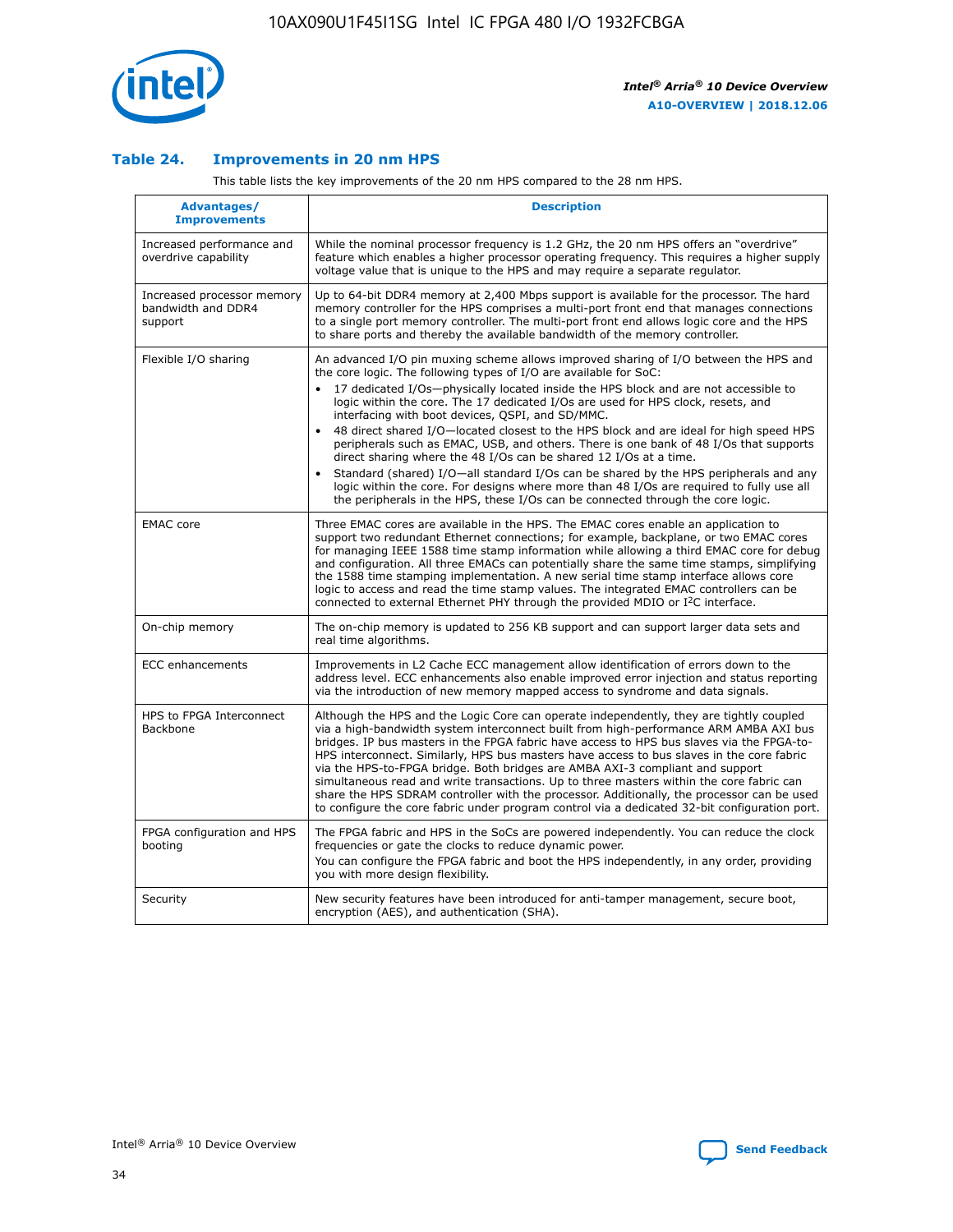

## **Features of the HPS**

The HPS has the following features:

- 1.2-GHz, dual-core ARM Cortex-A9 MPCore processor with up to 1.5-GHz via overdrive
	- ARMv7-A architecture that runs 32-bit ARM instructions, 16-bit and 32-bit Thumb instructions, and 8-bit Java byte codes in Jazelle style
	- Superscalar, variable length, out-of-order pipeline with dynamic branch prediction
	- Instruction Efficiency 2.5 MIPS/MHz, which provides total performance of 7500 MIPS at 1.5 GHz
- Each processor core includes:
	- 32 KB of L1 instruction cache, 32 KB of L1 data cache
	- Single- and double-precision floating-point unit and NEON media engine
	- CoreSight debug and trace technology
	- Snoop Control Unit (SCU) and Acceleration Coherency Port (ACP)
- 512 KB of shared L2 cache
- 256 KB of scratch RAM
- Hard memory controller with support for DDR3, DDR4 and optional error correction code (ECC) support
- Multiport Front End (MPFE) Scheduler interface to the hard memory controller
- 8-channel direct memory access (DMA) controller
- QSPI flash controller with SIO, DIO, QIO SPI Flash support
- NAND flash controller (ONFI 1.0 or later) with DMA and ECC support, updated to support 8 and 16-bit Flash devices and new command DMA to offload CPU for fast power down recovery
- Updated SD/SDIO/MMC controller to eMMC 4.5 with DMA with CE-ATA digital command support
- 3 10/100/1000 Ethernet media access control (MAC) with DMA
- 2 USB On-the-Go (OTG) controllers with DMA
- $\bullet$  5 I<sup>2</sup>C controllers (3 can be used by EMAC for MIO to external PHY)
- 2 UART 16550 Compatible controllers
- 4 serial peripheral interfaces (SPI) (2 Master, 2 Slaves)
- 62 programmable general-purpose I/Os, which includes 48 direct share I/Os that allows the HPS peripherals to connect directly to the FPGA I/Os
- 7 general-purpose timers
- 4 watchdog timers
- Anti-tamper, Secure Boot, Encryption (AES) and Authentication (SHA)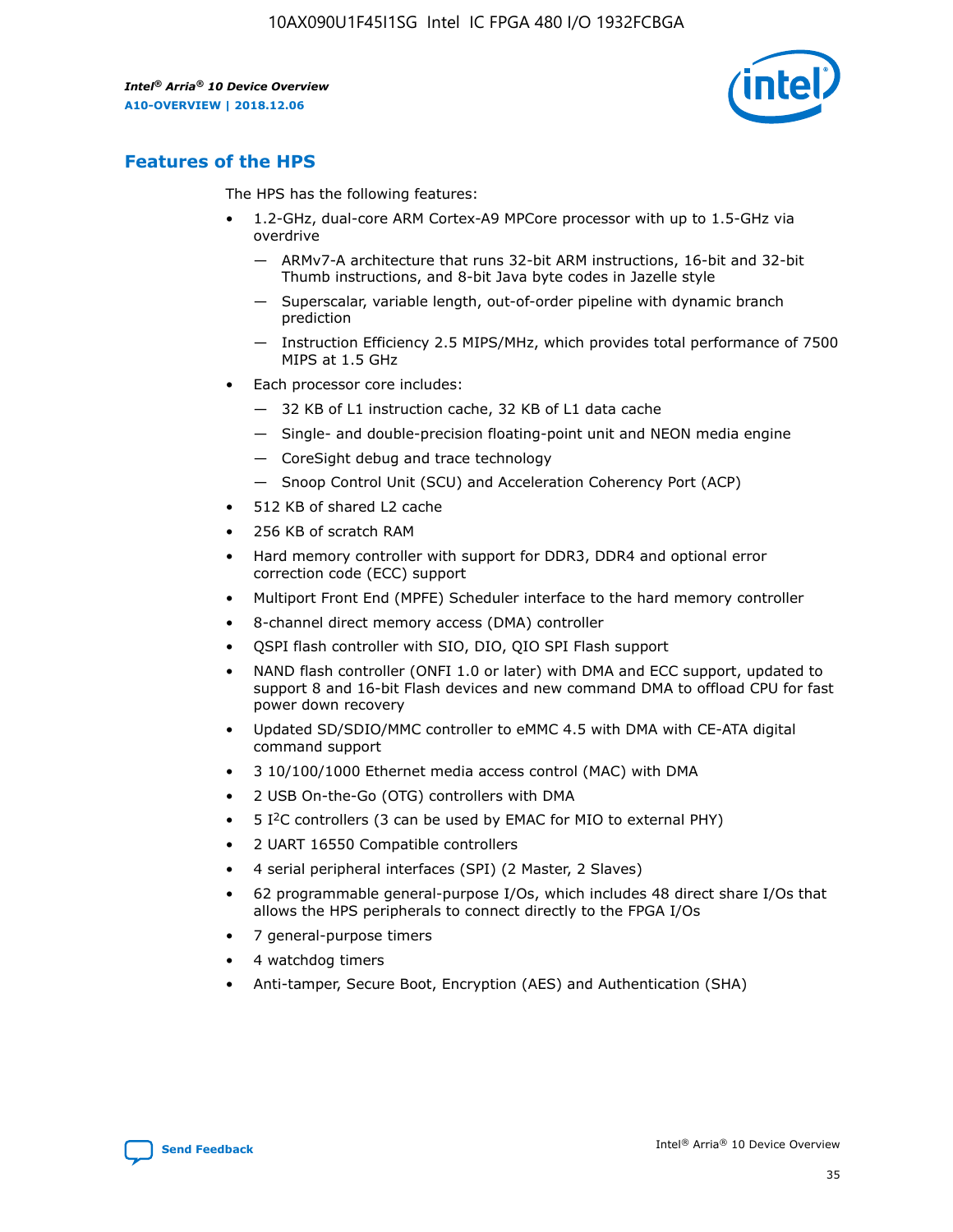

## **System Peripherals and Debug Access Port**

Each Ethernet MAC, USB OTG, NAND flash controller, and SD/MMC controller module has an integrated DMA controller. For modules without an integrated DMA controller, an additional DMA controller module provides up to eight channels of high-bandwidth data transfers. Peripherals that communicate off-chip are multiplexed with other peripherals at the HPS pin level. This allows you to choose which peripherals interface with other devices on your PCB.

The debug access port provides interfaces to industry standard JTAG debug probes and supports ARM CoreSight debug and core traces to facilitate software development.

## **HPS–FPGA AXI Bridges**

The HPS–FPGA bridges, which support the Advanced Microcontroller Bus Architecture (AMBA) Advanced eXtensible Interface (AXI™) specifications, consist of the following bridges:

- FPGA-to-HPS AMBA AXI bridge—a high-performance bus supporting 32, 64, and 128 bit data widths that allows the FPGA fabric to issue transactions to slaves in the HPS.
- HPS-to-FPGA Avalon/AMBA AXI bridge—a high-performance bus supporting 32, 64, and 128 bit data widths that allows the HPS to issue transactions to slaves in the FPGA fabric.
- Lightweight HPS-to-FPGA AXI bridge—a lower latency 32 bit width bus that allows the HPS to issue transactions to soft peripherals in the FPGA fabric. This bridge is primarily used for control and status register (CSR) accesses to peripherals in the FPGA fabric.

The HPS–FPGA AXI bridges allow masters in the FPGA fabric to communicate with slaves in the HPS logic, and vice versa. For example, the HPS-to-FPGA AXI bridge allows you to share memories instantiated in the FPGA fabric with one or both microprocessors in the HPS, while the FPGA-to-HPS AXI bridge allows logic in the FPGA fabric to access the memory and peripherals in the HPS.

Each HPS–FPGA bridge also provides asynchronous clock crossing for data transferred between the FPGA fabric and the HPS.

### **HPS SDRAM Controller Subsystem**

The HPS SDRAM controller subsystem contains a multiport SDRAM controller and DDR PHY that are shared between the FPGA fabric (through the FPGA-to-HPS SDRAM interface), the level 2 (L2) cache, and the level 3 (L3) system interconnect. The FPGA-to-HPS SDRAM interface supports AMBA AXI and Avalon® Memory-Mapped (Avalon-MM) interface standards, and provides up to six individual ports for access by masters implemented in the FPGA fabric.

The HPS SDRAM controller supports up to 3 masters (command ports), 3x 64-bit read data ports and 3x 64-bit write data ports.

To maximize memory performance, the SDRAM controller subsystem supports command and data reordering, deficit round-robin arbitration with aging, and high-priority bypass features.

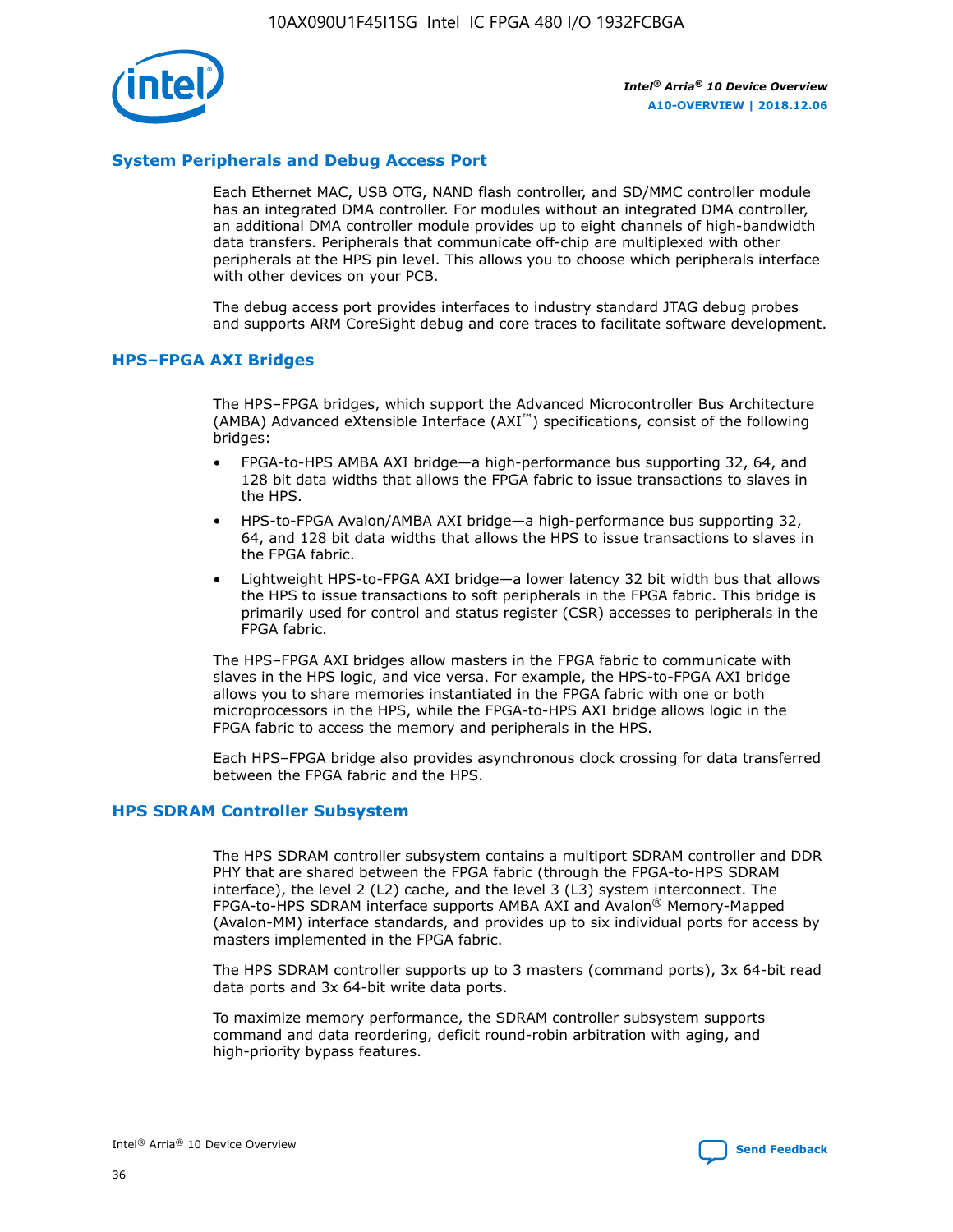

## **FPGA Configuration and HPS Booting**

The FPGA fabric and HPS in the SoC FPGA must be powered at the same time. You can reduce the clock frequencies or gate the clocks to reduce dynamic power.

Once powered, the FPGA fabric and HPS can be configured independently thus providing you with more design flexibility:

- You can boot the HPS independently. After the HPS is running, the HPS can fully or partially reconfigure the FPGA fabric at any time under software control. The HPS can also configure other FPGAs on the board through the FPGA configuration controller.
- Configure the FPGA fabric first, and then boot the HPS from memory accessible to the FPGA fabric.

## **Hardware and Software Development**

For hardware development, you can configure the HPS and connect your soft logic in the FPGA fabric to the HPS interfaces using the Platform Designer system integration tool in the Intel Quartus Prime software.

For software development, the ARM-based SoC FPGA devices inherit the rich software development ecosystem available for the ARM Cortex-A9 MPCore processor. The software development process for Intel SoC FPGAs follows the same steps as those for other SoC devices from other manufacturers. Support for Linux\*, VxWorks\*, and other operating systems are available for the SoC FPGAs. For more information on the operating systems support availability, contact the Intel FPGA sales team.

You can begin device-specific firmware and software development on the Intel SoC FPGA Virtual Target. The Virtual Target is a fast PC-based functional simulation of a target development system—a model of a complete development board. The Virtual Target enables the development of device-specific production software that can run unmodified on actual hardware.

## **Dynamic and Partial Reconfiguration**

The Intel Arria 10 devices support dynamic and partial reconfiguration. You can use dynamic and partial reconfiguration simultaneously to enable seamless reconfiguration of both the device core and transceivers.

## **Dynamic Reconfiguration**

You can reconfigure the PMA and PCS blocks while the device continues to operate. This feature allows you to change the data rates, protocol, and analog settings of a channel in a transceiver bank without affecting on-going data transfer in other transceiver banks. This feature is ideal for applications that require dynamic multiprotocol or multirate support.

## **Partial Reconfiguration**

Using partial reconfiguration, you can reconfigure some parts of the device while keeping the device in operation.

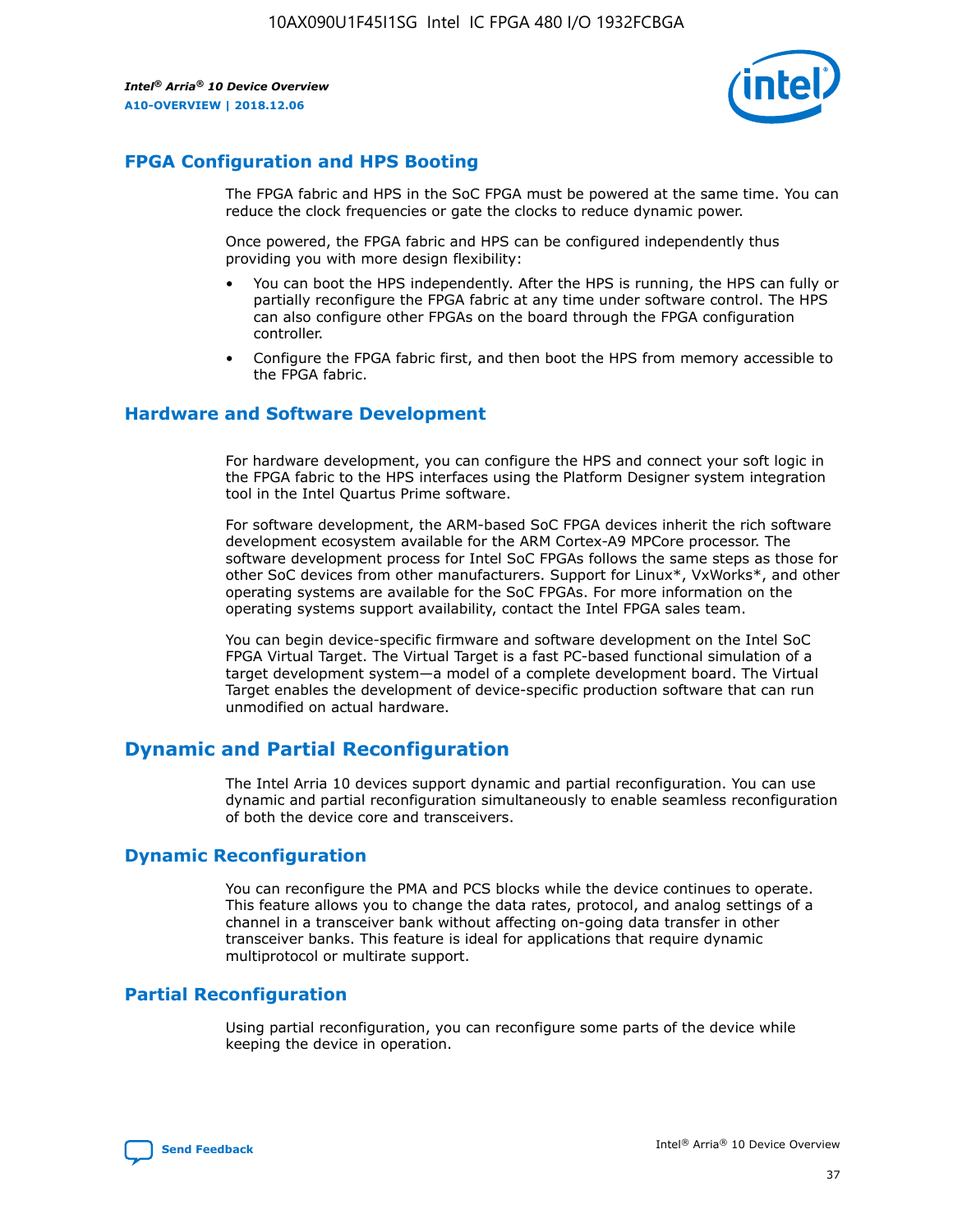

Instead of placing all device functions in the FPGA fabric, you can store some functions that do not run simultaneously in external memory and load them only when required. This capability increases the effective logic density of the device, and lowers cost and power consumption.

In the Intel solution, you do not have to worry about intricate device architecture to perform a partial reconfiguration. The partial reconfiguration capability is built into the Intel Quartus Prime design software, making such time-intensive task simple.

Intel Arria 10 devices support partial reconfiguration in the following configuration options:

- Using an internal host:
	- All supported configuration modes where the FPGA has access to external memory devices such as serial and parallel flash memory.
	- Configuration via Protocol [CvP (PCIe)]
- Using an external host—passive serial (PS), fast passive parallel (FPP) x8, FPP x16, and FPP x32 I/O interface.

# **Enhanced Configuration and Configuration via Protocol**

## **Table 25. Configuration Schemes and Features of Intel Arria 10 Devices**

Intel Arria 10 devices support 1.8 V programming voltage and several configuration schemes.

| <b>Scheme</b>                                                          | <b>Data</b><br><b>Width</b> | <b>Max Clock</b><br>Rate<br>(MHz) | <b>Max Data</b><br>Rate<br>(Mbps)<br>(13) | <b>Decompression</b> | <b>Design</b><br>Security <sup>(1</sup><br>4) | <b>Partial</b><br><b>Reconfiguration</b><br>(15) | <b>Remote</b><br><b>System</b><br><b>Update</b> |
|------------------------------------------------------------------------|-----------------------------|-----------------------------------|-------------------------------------------|----------------------|-----------------------------------------------|--------------------------------------------------|-------------------------------------------------|
| <b>JTAG</b>                                                            | 1 bit                       | 33                                | 33                                        |                      |                                               | Yes(16)                                          |                                                 |
| Active Serial (AS)<br>through the<br>EPCO-L<br>configuration<br>device | 1 bit,<br>4 bits            | 100                               | 400                                       | Yes                  | Yes                                           | $Y_{PS}(16)$                                     | Yes                                             |
| Passive serial (PS)<br>through CPLD or<br>external<br>microcontroller  | 1 bit                       | 100                               | 100                                       | Yes                  | Yes                                           | Yes(16)                                          | Parallel<br>Flash<br>Loader<br>(PFL) IP<br>core |
|                                                                        |                             |                                   |                                           |                      |                                               |                                                  | continued                                       |

<sup>(13)</sup> Enabling either compression or design security features affects the maximum data rate. Refer to the Intel Arria 10 Device Datasheet for more information.

<sup>(14)</sup> Encryption and compression cannot be used simultaneously.

 $<sup>(15)</sup>$  Partial reconfiguration is an advanced feature of the device family. If you are interested in</sup> using partial reconfiguration, contact Intel for support.

 $(16)$  Partial configuration can be performed only when it is configured as internal host.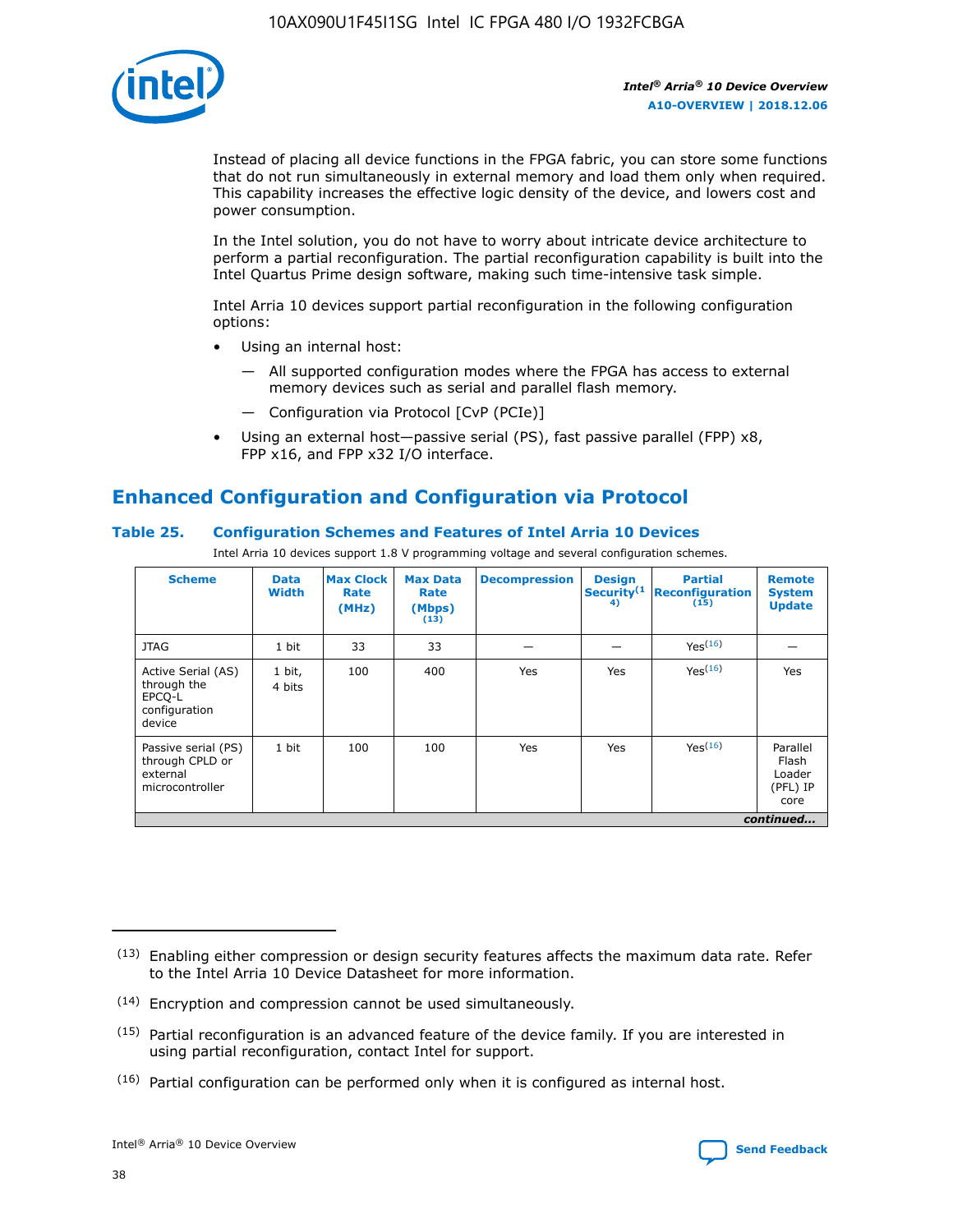

| <b>Scheme</b>                                   | <b>Data</b><br><b>Width</b> | <b>Max Clock</b><br>Rate<br>(MHz) | <b>Max Data</b><br>Rate<br>(Mbps)<br>(13) | <b>Decompression</b> | <b>Design</b><br>Security <sup>(1</sup><br>4) | <b>Partial</b><br><b>Reconfiguration</b><br>(15) | <b>Remote</b><br><b>System</b><br><b>Update</b> |
|-------------------------------------------------|-----------------------------|-----------------------------------|-------------------------------------------|----------------------|-----------------------------------------------|--------------------------------------------------|-------------------------------------------------|
| Fast passive                                    | 8 bits                      | 100                               | 3200                                      | Yes                  | Yes                                           | Yes <sup>(17)</sup>                              | PFL IP                                          |
| parallel (FPP)<br>through CPLD or               | 16 bits                     |                                   |                                           | Yes                  | Yes                                           |                                                  | core                                            |
| external<br>microcontroller                     | 32 bits                     |                                   |                                           | Yes                  | Yes                                           |                                                  |                                                 |
| Configuration via                               | 16 bits                     | 100                               | 3200                                      | Yes                  | Yes                                           | Yes <sup>(17)</sup>                              |                                                 |
| <b>HPS</b>                                      | 32 bits                     |                                   |                                           | Yes                  | Yes                                           |                                                  |                                                 |
| Configuration via<br>Protocol [CvP<br>$(PCIe*)$ | x1, x2,<br>x4, x8<br>lanes  |                                   | 8000                                      | Yes                  | Yes                                           | Yes <sup>(16)</sup>                              |                                                 |

You can configure Intel Arria 10 devices through PCIe using Configuration via Protocol (CvP). The Intel Arria 10 CvP implementation conforms to the PCIe 100 ms power-up-to-active time requirement.

#### **Related Information**

[Configuration via Protocol \(CvP\) Implementation in Intel FPGAs User Guide](https://www.intel.com/content/www/us/en/programmable/documentation/dsu1441819344145.html#dsu1442269728522) Provides more information about the CvP configuration scheme.

## **SEU Error Detection and Correction**

Intel Arria 10 devices offer robust and easy-to-use single-event upset (SEU) error detection and correction circuitry.

The detection and correction circuitry includes protection for Configuration RAM (CRAM) programming bits and user memories. The CRAM is protected by a continuously running CRC error detection circuit with integrated ECC that automatically corrects one or two errors and detects higher order multi-bit errors. When more than two errors occur, correction is available through reloading of the core programming file, providing a complete design refresh while the FPGA continues to operate.

The physical layout of the Intel Arria 10 CRAM array is optimized to make the majority of multi-bit upsets appear as independent single-bit or double-bit errors which are automatically corrected by the integrated CRAM ECC circuitry. In addition to the CRAM protection, the M20K memory blocks also include integrated ECC circuitry and are layout-optimized for error detection and correction. The MLAB does not have ECC.

(14) Encryption and compression cannot be used simultaneously.

<sup>(17)</sup> Supported at a maximum clock rate of 100 MHz.



 $(13)$  Enabling either compression or design security features affects the maximum data rate. Refer to the Intel Arria 10 Device Datasheet for more information.

 $(15)$  Partial reconfiguration is an advanced feature of the device family. If you are interested in using partial reconfiguration, contact Intel for support.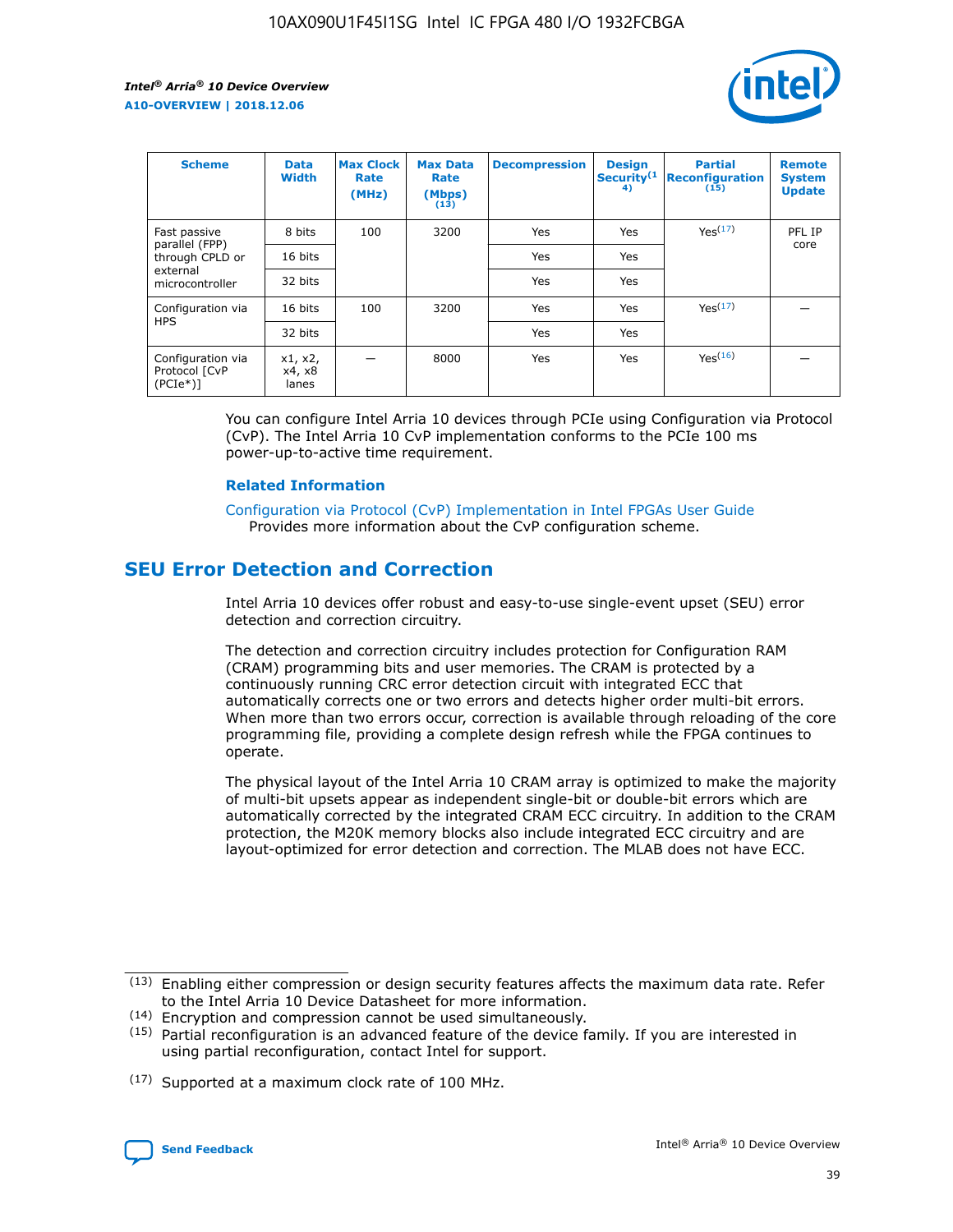

## **Power Management**

Intel Arria 10 devices leverage the advanced 20 nm process technology, a low 0.9 V core power supply, an enhanced core architecture, and several optional power reduction techniques to reduce total power consumption by as much as 40% compared to Arria V devices and as much as 60% compared to Stratix V devices.

The optional power reduction techniques in Intel Arria 10 devices include:

- **SmartVID**—a code is programmed into each device during manufacturing that allows a smart regulator to operate the device at lower core  $V_{CC}$  while maintaining performance
- **Programmable Power Technology**—non-critical timing paths are identified by the Intel Quartus Prime software and the logic in these paths is biased for low power instead of high performance
- **Low Static Power Options**—devices are available with either standard static power or low static power while maintaining performance

Furthermore, Intel Arria 10 devices feature Intel's industry-leading low power transceivers and include a number of hard IP blocks that not only reduce logic resources but also deliver substantial power savings compared to soft implementations. In general, hard IP blocks consume up to 90% less power than the equivalent soft logic implementations.

## **Incremental Compilation**

The Intel Quartus Prime software incremental compilation feature reduces compilation time and helps preserve performance to ease timing closure. The incremental compilation feature enables the partial reconfiguration flow for Intel Arria 10 devices.

Incremental compilation supports top-down, bottom-up, and team-based design flows. This feature facilitates modular, hierarchical, and team-based design flows where different designers compile their respective design sections in parallel. Furthermore, different designers or IP providers can develop and optimize different blocks of the design independently. These blocks can then be imported into the top level project.

# **Document Revision History for Intel Arria 10 Device Overview**

| <b>Document</b><br><b>Version</b> | <b>Changes</b>                                                                                                                                                                                                                                                              |
|-----------------------------------|-----------------------------------------------------------------------------------------------------------------------------------------------------------------------------------------------------------------------------------------------------------------------------|
| 2018.12.06                        | Added links to Intel Arria 10 device errata documents.<br>Removed automotive temperature option from the Intel Arria 10 GX devices.<br>Removed -3 fabric speed grade from the Intel Arria 10 GT devices.<br>Updated power options for the Intel Arria 10 GX and GT devices. |
| 2018.04.09                        | Updated the lowest $V_{CC}$ from 0.83 V to 0.82 V in the topic listing a summary of the device features.                                                                                                                                                                    |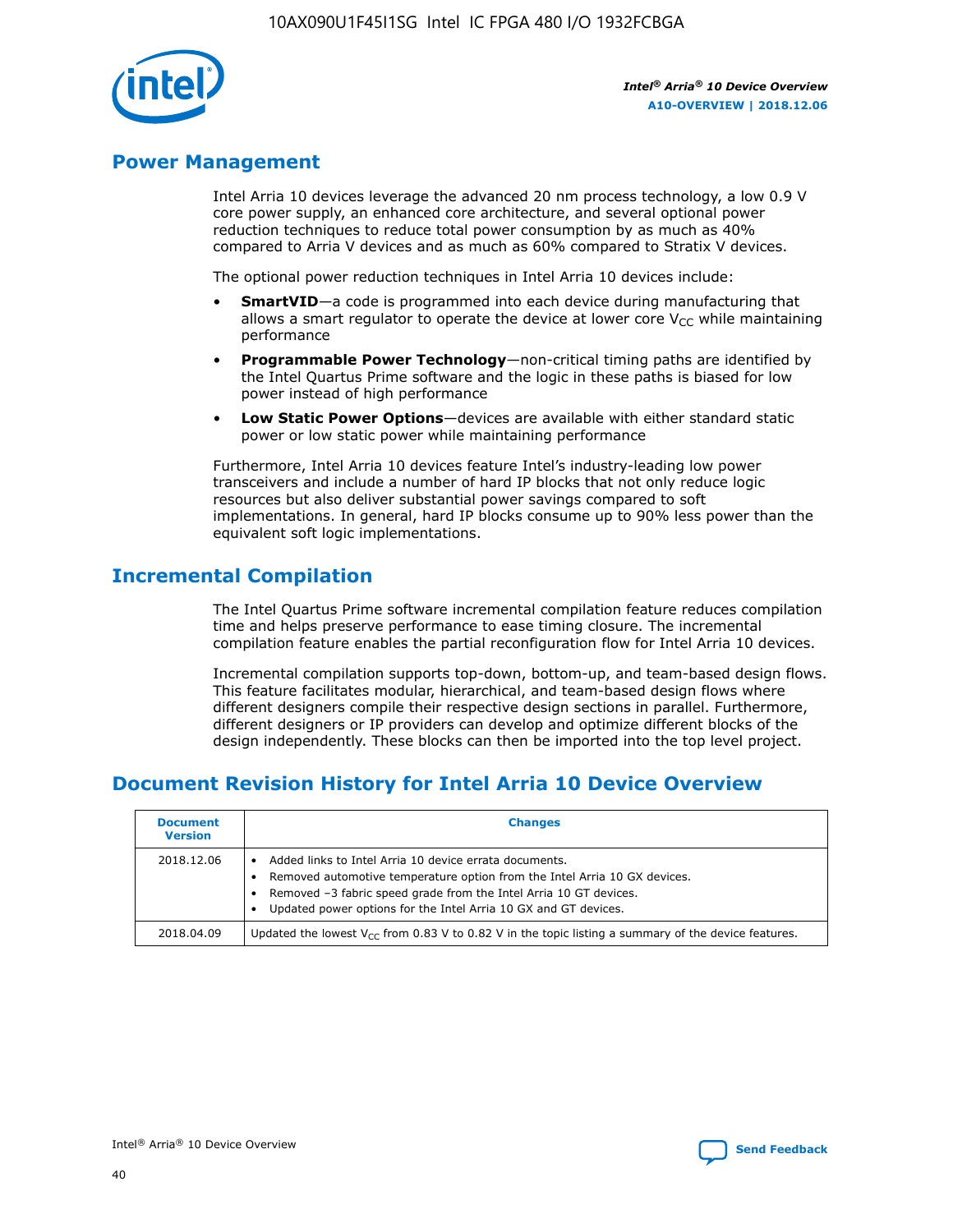

| <b>Date</b>    | <b>Version</b> | <b>Changes</b>                                                                                                                                                                                                                                                                                                                                                                                                                                                                                                                                                                                                                                                                                                                                                                                                                                                                                                                                               |
|----------------|----------------|--------------------------------------------------------------------------------------------------------------------------------------------------------------------------------------------------------------------------------------------------------------------------------------------------------------------------------------------------------------------------------------------------------------------------------------------------------------------------------------------------------------------------------------------------------------------------------------------------------------------------------------------------------------------------------------------------------------------------------------------------------------------------------------------------------------------------------------------------------------------------------------------------------------------------------------------------------------|
| January 2018   | 2018.01.17     | Updated the maximum data rate for HPS (Intel Arria 10 SX devices<br>external memory interface DDR3 controller from 2,166 Mbps to 2,133<br>Mbps.<br>Updated maximum frequency supported for half rate QDRII and QDRII<br>+ SRAM to 633 MHz in Memory Standards Supported by the Soft<br>Memory Controller table.<br>Updated transceiver backplane capability to 12.5 Gbps.<br>Removed transceiver speed grade 5 in Sample Ordering Core and<br>Available Options for Intel Arria 10 GX Devices figure.<br>Removed package code 40, low static power, SmartVID, industrial, and<br>military operating temperature support from Sample Ordering Core and<br>Available Options for Intel Arria 10 GT Devices figure.<br>Updated short reach transceiver rate for Intel Arria 10 GT devices to<br>25.8 Gbps.<br>Removed On-Die Instrumentation - EyeQ and Jitter Margin Tool<br>support from PMA Features of the Transceivers in Intel Arria 10 Devices<br>table. |
| September 2017 | 2017.09.20     | Updated the maximum speed of the DDR4 external memory interface from<br>1,333 MHz/2,666 Mbps to 1,200 MHz/2,400 Mbps.                                                                                                                                                                                                                                                                                                                                                                                                                                                                                                                                                                                                                                                                                                                                                                                                                                        |
| July 2017      | 2017.07.13     | Corrected the automotive temperature range in the figure showing the<br>available options for the Intel Arria 10 GX devices from "-40°C to 100°C"<br>to "-40°C to 125°C".                                                                                                                                                                                                                                                                                                                                                                                                                                                                                                                                                                                                                                                                                                                                                                                    |
| July 2017      | 2017.07.06     | Added automotive temperature option to Intel Arria 10 GX device family.                                                                                                                                                                                                                                                                                                                                                                                                                                                                                                                                                                                                                                                                                                                                                                                                                                                                                      |
| May 2017       | 2017.05.08     | Corrected protocol names with "1588" to "IEEE 1588v2".<br>$\bullet$<br>Updated the vertical migration table to remove vertical migration<br>$\bullet$<br>between Intel Arria 10 GX and Intel Arria 10 SX device variants.<br>Removed all "Preliminary" marks.<br>$\bullet$                                                                                                                                                                                                                                                                                                                                                                                                                                                                                                                                                                                                                                                                                   |
| March 2017     | 2017.03.15     | Removed the topic about migration from Intel Arria 10 to Intel Stratix<br>$\bullet$<br>10 devices.<br>Rebranded as Intel.<br>$\bullet$                                                                                                                                                                                                                                                                                                                                                                                                                                                                                                                                                                                                                                                                                                                                                                                                                       |
| October 2016   | 2016.10.31     | Removed package F36 from Intel Arria 10 GX devices.<br>Updated Intel Arria 10 GT sample ordering code and maximum GX<br>$\bullet$<br>transceiver count. Intel Arria 10 GT devices are available only in the<br>SF45 package option with a maximum of 72 transceivers.                                                                                                                                                                                                                                                                                                                                                                                                                                                                                                                                                                                                                                                                                        |
| May 2016       | 2016.05.02     | Updated the FPGA Configuration and HPS Booting topic.<br>$\bullet$<br>Remove V <sub>CC</sub> PowerManager from the Summary of Features, Power<br>Management and Arria 10 Device Variants and packages topics. This<br>feature is no longer supported in Arria 10 devices.<br>Removed LPDDR3 from the Memory Standards Supported by the HPS<br>Hard Memory Controller table in the Memory Standards Supported by<br>Intel Arria 10 Devices topic. This standard is only supported by the<br><b>FPGA</b><br>Removed transceiver speed grade 5 from the Device Variants and<br>Packages topic for Arria 10 GX and SX devices.                                                                                                                                                                                                                                                                                                                                   |
| February 2016  | 2016.02.11     | Changed the maximum Arria 10 GT datarate to 25.8 Gbps and the<br>$\bullet$<br>minimum datarate to 1 Gbps globally.<br>Revised the state for Core clock networks in the Summary of Features<br>$\bullet$<br>topic.<br>Changed the transceiver parameters in the "Summary of Features for<br>$\bullet$<br>Arria 10 Devices" table.<br>Changed the transceiver parameters in the "Maximum Resource Counts<br>for Arria 10 GT Devices" table.<br>Changed the package availability for GT devices in the "Package Plan<br>for Arria 10 GT Devices" table.<br>Changed the package configurations for GT devices in the "Migration"<br>Capability Across Arria 10 Product Lines" figure.<br>continued                                                                                                                                                                                                                                                               |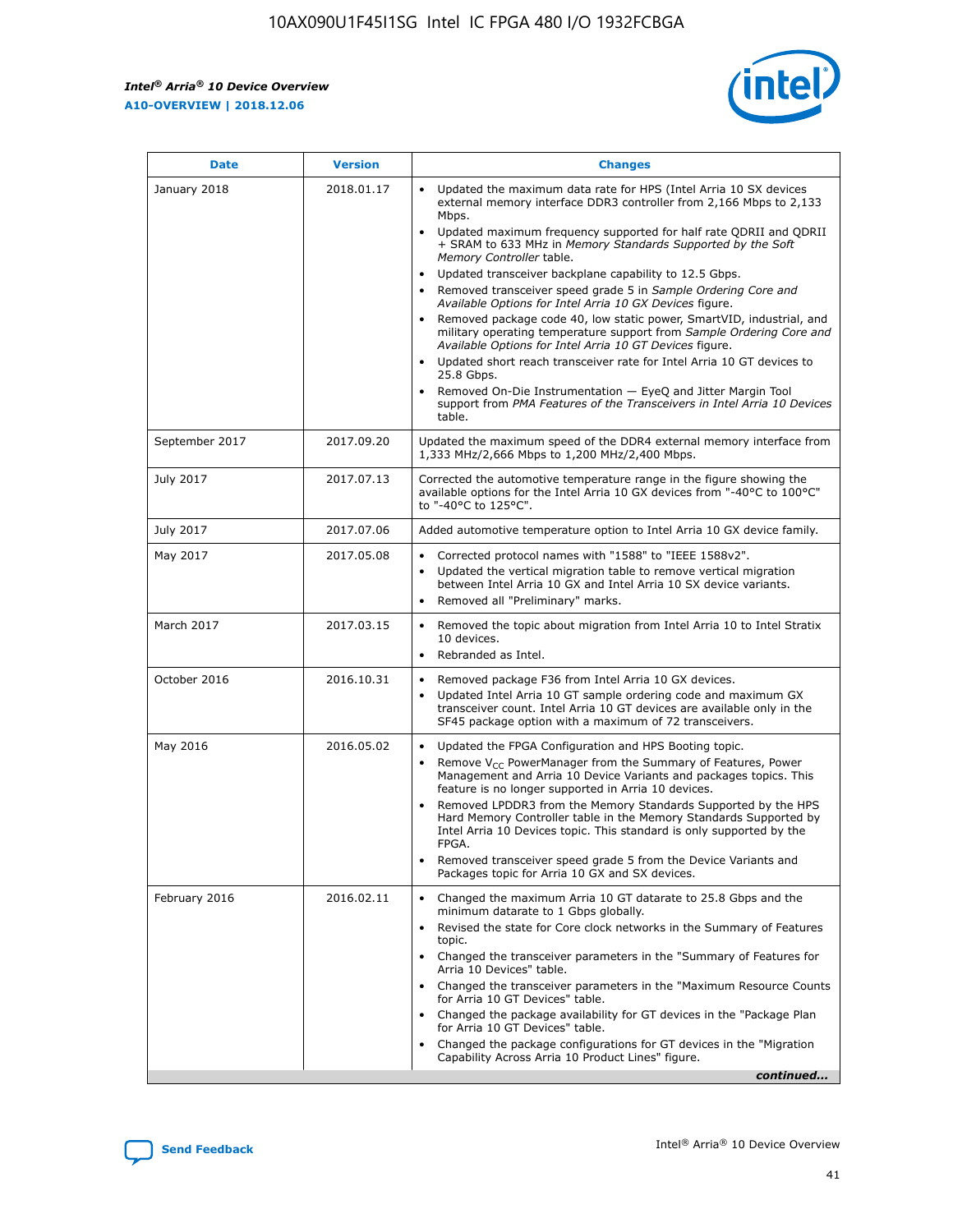

| <b>Date</b>   | <b>Version</b> | <b>Changes</b>                                                                                                                                                               |
|---------------|----------------|------------------------------------------------------------------------------------------------------------------------------------------------------------------------------|
|               |                | • Changed transceiver parameters in the "Low Power Serial Transceivers"<br>section.                                                                                          |
|               |                | • Changed the transceiver descriptions in the "Device Variants for the<br>Arria 10 Device Family" table.                                                                     |
|               |                | Changed the "Sample Ordering Code and Available Options for Arria 10<br>$\bullet$<br>GT Devices" figure.                                                                     |
|               |                | Changed the datarates for GT devices in the "PMA Features" section.                                                                                                          |
|               |                | Changed the datarates for GT devices in the "PCS Features" section.<br>$\bullet$                                                                                             |
| December 2015 | 2015.12.14     | Updated the number of M20K memory blocks for Arria 10 GX 660 from<br>2133 to 2131 and corrected the total RAM bit from 48,448 Kb to<br>48,408 Kb.                            |
|               |                | Corrected the number of DSP blocks for Arria 10 GX 660 from 1688 to<br>1687 in the table listing floating-point arithmetic resources.                                        |
| November 2015 | 2015.11.02     | Updated the maximum resources for Arria 10 GX 220, GX 320, GX 480,<br>$\bullet$<br>GX 660, SX 220, SX 320, SX 480, and SX 660.                                               |
|               |                | • Updated resource count for Arria 10 GX 320, GX 480, GX 660, SX 320,<br>SX 480, a SX 660 devices in Number of Multipliers in Intel Arria 10<br><b>Devices</b> table.        |
|               |                | Updated the available options for Arria 10 GX, GT, and SX.                                                                                                                   |
|               |                | Changed instances of Quartus II to Quartus Prime.<br>$\bullet$                                                                                                               |
| June 2015     | 2015.06.15     | Corrected label for Intel Arria 10 GT product lines in the vertical migration<br>figure.                                                                                     |
| May 2015      | 2015.05.15     | Corrected the DDR3 half rate and quarter rate maximum frequencies in the<br>table that lists the memory standards supported by the Intel Arria 10 hard<br>memory controller. |
| May 2015      | 2015.05.04     | • Added support for 13.5G JESD204b in the Summary of Features table.                                                                                                         |
|               |                | • Added a link to Arria 10 GT Channel Usage in the Arria 10 GT Package<br>Plan topic.                                                                                        |
|               |                | • Added a note to the table, Maximum Resource Counts for Arria 10 GT<br>devices.                                                                                             |
|               |                | • Updated the power requirements of the transceivers in the Low Power<br>Serial Transceivers topic.                                                                          |
| January 2015  | 2015.01.23     | • Added floating point arithmetic features in the Summary of Features<br>table.                                                                                              |
|               |                | • Updated the total embedded memory from 38.38 megabits (Mb) to<br>65.6 Mb.                                                                                                  |
|               |                | • Updated the table that lists the memory standards supported by Intel<br>Arria 10 devices.                                                                                  |
|               |                | Removed support for DDR3U, LPDDR3 SDRAM, RLDRAM 2, and DDR2.                                                                                                                 |
|               |                | Moved RLDRAM 3 support from hard memory controller to soft memory<br>controller. RLDRAM 3 support uses hard PHY with soft memory<br>controller.                              |
|               |                | Added soft memory controller support for QDR IV.<br>٠                                                                                                                        |
|               |                | Updated the maximum resource count table to include the number of<br>hard memory controllers available in each device variant.                                               |
|               |                | Updated the transceiver PCS data rate from 12.5 Gbps to 12 Gbps.<br>$\bullet$                                                                                                |
|               |                | Updated the max clock rate of PS, FPP x8, FPP x16, and Configuration<br>via HPS from 125 MHz to 100 MHz.                                                                     |
|               |                | Added a feature for fractional synthesis PLLs: PLL cascading.                                                                                                                |
|               |                | Updated the HPS programmable general-purpose I/Os from 54 to 62.<br>$\bullet$                                                                                                |
|               |                | continued                                                                                                                                                                    |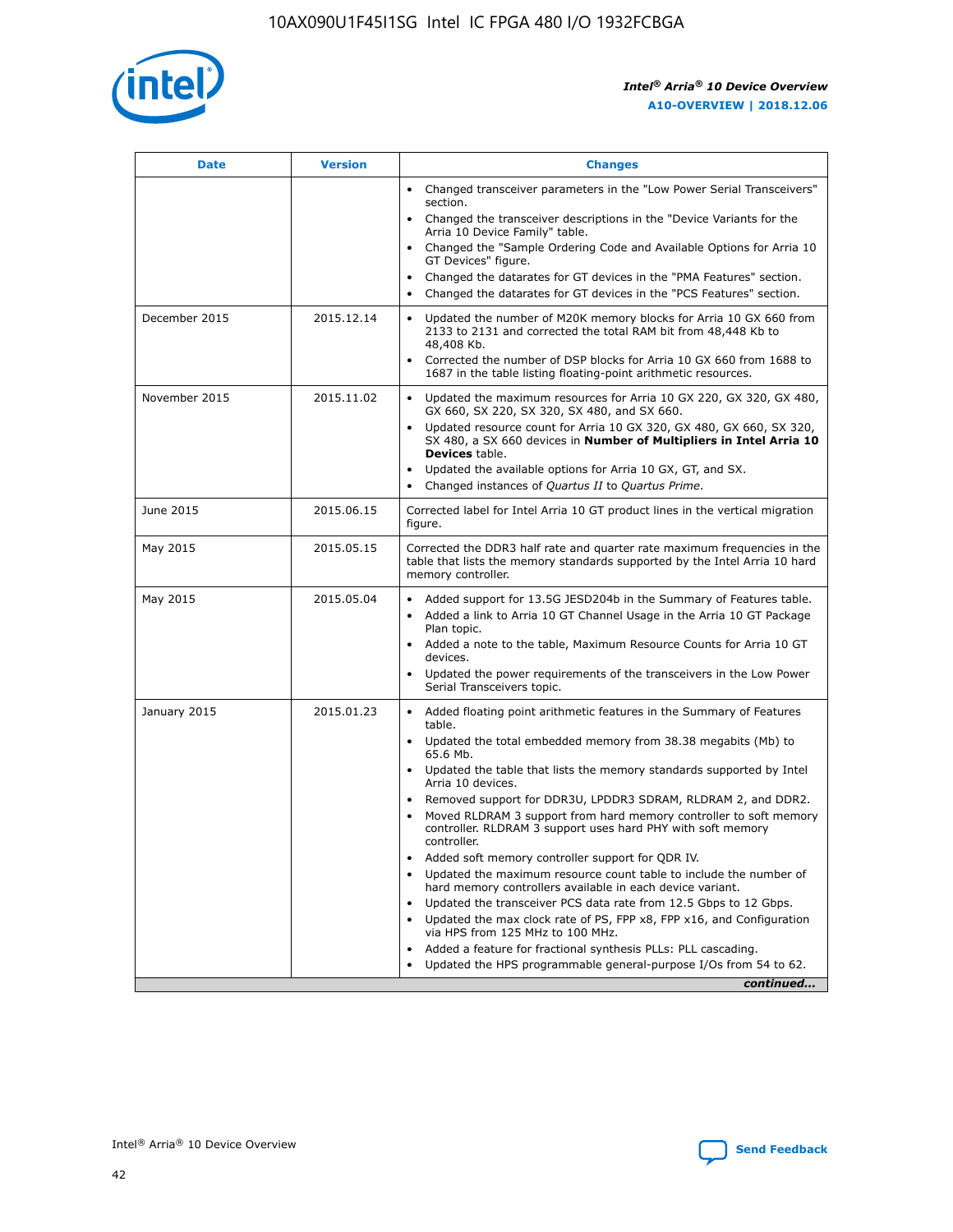r



| <b>Date</b>    | <b>Version</b> | <b>Changes</b>                                                                                                                                                                                                                                                                                                                                                                                                                                                                                                                                      |
|----------------|----------------|-----------------------------------------------------------------------------------------------------------------------------------------------------------------------------------------------------------------------------------------------------------------------------------------------------------------------------------------------------------------------------------------------------------------------------------------------------------------------------------------------------------------------------------------------------|
| September 2014 | 2014.09.30     | Corrected the 3 V I/O and LVDS I/O counts for F35 and F36 packages<br>$\bullet$<br>of Arria 10 GX.<br>Corrected the 3 V I/O, LVDS I/O, and transceiver counts for the NF40<br>$\bullet$<br>package of the Arria GX 570 and 660.<br>Removed 3 V I/O, LVDS I/O, and transceiver counts for the NF40<br>$\bullet$<br>package of the Arria GX 900 and 1150. The NF40 package is not<br>available for Arria 10 GX 900 and 1150.                                                                                                                          |
| August 2014    | 2014.08.18     | Updated Memory (Kb) M20K maximum resources for Arria 10 GX 660<br>devices from 42,660 to 42,620.<br>Added GPIO columns consisting of LVDS I/O Bank and 3V I/O Bank in<br>$\bullet$<br>the Package Plan table.<br>Added how to use memory interface clock frequency higher than 533<br>$\bullet$<br>MHz in the I/O vertical migration.<br>Added information to clarify that RLDRAM3 support uses hard PHY with<br>$\bullet$<br>soft memory controller.<br>Added variable precision DSP blocks support for floating-point<br>$\bullet$<br>arithmetic. |
| June 2014      | 2014.06.19     | Updated number of dedicated I/Os in the HPS block to 17.                                                                                                                                                                                                                                                                                                                                                                                                                                                                                            |
| February 2014  | 2014.02.21     | Updated transceiver speed grade options for GT devices in Figure 2.                                                                                                                                                                                                                                                                                                                                                                                                                                                                                 |
| February 2014  | 2014.02.06     | Updated data rate for Arria 10 GT devices from 28.1 Gbps to 28.3 Gbps.                                                                                                                                                                                                                                                                                                                                                                                                                                                                              |
| December 2013  | 2013.12.10     | Updated the HPS memory standards support from LPDDR2 to LPDDR3.<br>Updated HPS block diagram to include dedicated HPS I/O and FPGA<br>$\bullet$<br>Configuration blocks as well as repositioned SD/SDIO/MMC, DMA, SPI<br>and NAND Flash with ECC blocks.                                                                                                                                                                                                                                                                                            |
| December 2013  | 2013.12.02     | Initial release.                                                                                                                                                                                                                                                                                                                                                                                                                                                                                                                                    |